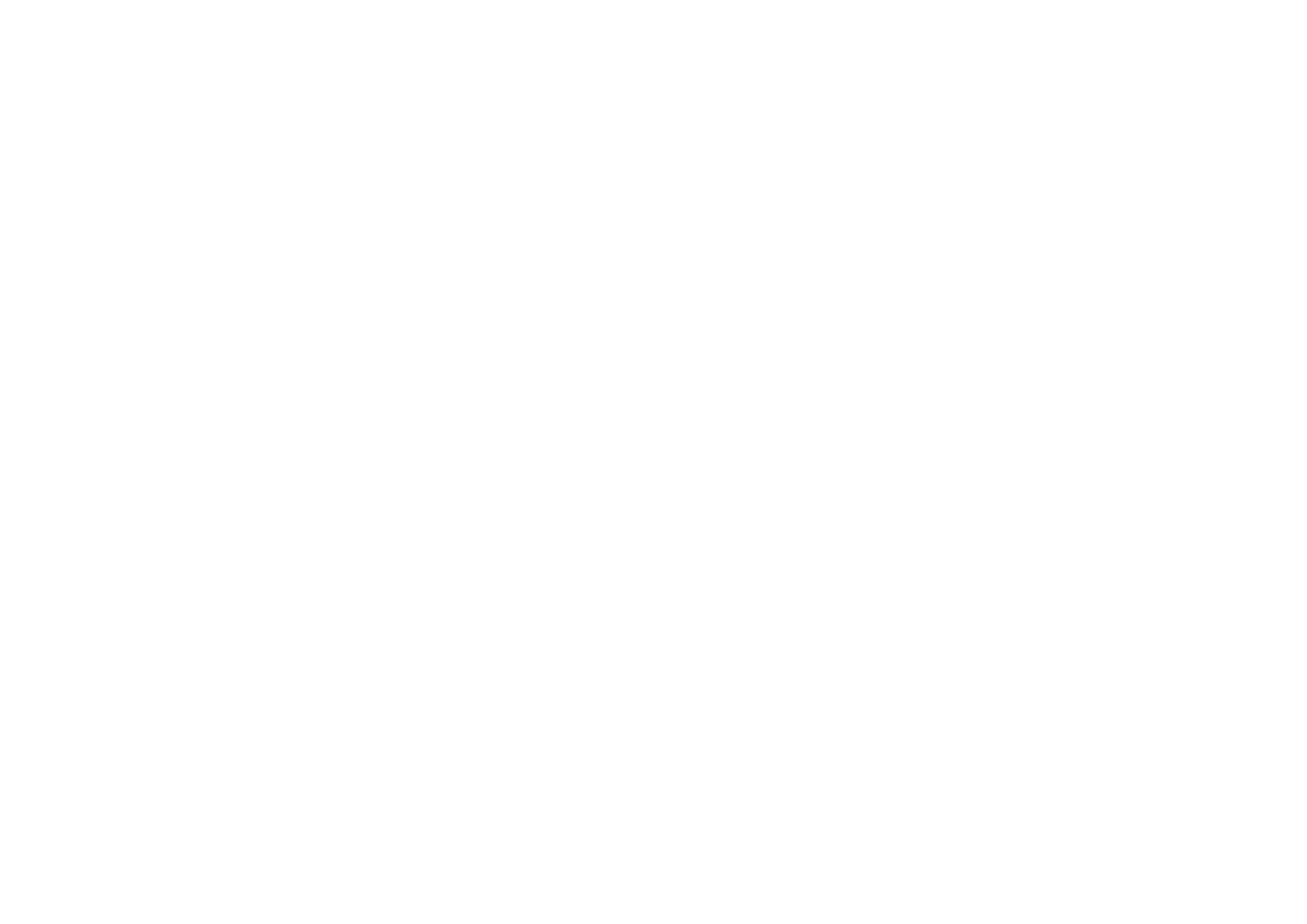## LARobotics Transactions:4

| 11/03/10 |                                   |            |                                                              |                                                                            |                                    |                     |              | Page 1      |
|----------|-----------------------------------|------------|--------------------------------------------------------------|----------------------------------------------------------------------------|------------------------------------|---------------------|--------------|-------------|
| Date     | Account                           | Num        | Description                                                  | Memo                                                                       | Category                           | Tag                 |              | CI Amount   |
|          | 07/24/ SCRRF Checking             | <b>DEP</b> | <b>S FIRST</b>                                               | FLL RC New Teacher Stipend                                                 | [FLL RC Team Grants] FLLGrantInc   |                     |              | R 5,000.00  |
|          |                                   |            |                                                              | FLL RC New Team Support                                                    | [FLL RC Team Grants] FLLGrantInc   |                     |              | R 6,102.00  |
|          | 07/30/ SCRRF Checking             | <b>DEP</b> | <b>FIRST</b>                                                 | LA Region FLL - Team Hardship Grants                                       | [FLL Hardship Grants] FLLGrantInc  |                     | R            | 1,182.60    |
|          | 08/20/ SCRRF Checking             | 2030       | S Pitsco LEGO Education 6202310000 KS                        | FLL Team 2412 Hardship Grant                                               | [FLL Hardship Grants] FLLGrants    |                     | R            | $-286.20$   |
|          |                                   |            |                                                              | FLL Team 2414 Hardship Grant                                               | [FLL Hardship Grants] FLLGrants    |                     | R            | $-610.20$   |
|          |                                   |            |                                                              | FLL Teams 2412 Hardship Grant Sales Tax                                    | [FLL Team ManagemFLLGrants         |                     | R            | $-19.21$    |
|          |                                   |            |                                                              | FLL Teams 2414 Hardship Grant Sales Tax                                    | [FLL Team ManagemFLLGrants         |                     | $\mathsf{R}$ | $-40.96$    |
|          | 08/20/ SCRRF Checking             | 2031       | S Pitsco LEGO Education 6202310000 KS                        | Team 2429 RC Grant New Team Support                                        | [FLL RC Team Grants] FLLTeamNew    |                     | R            | $-610.00$   |
|          |                                   |            |                                                              | Team 2429 RC Grant Teacher Stipend Advance                                 | [FLL Team ManagemFLLGrants         |                     | R            | $-116.08$   |
|          | 08/25/ SCRRF Checking             | 2032       | S Deborah Moran                                              | FLL Team 2460 Hardship Grant                                               | [FLL Hardship Grants] FLLGrants    |                     | $\mathsf{R}$ | $-286.20$   |
|          |                                   |            |                                                              |                                                                            |                                    |                     | $\mathsf{R}$ | $-19.21$    |
|          |                                   |            |                                                              | FLL Team 2460 Hardship Grant Sales Tax                                     | [FLL Team ManagemFLLGrants         |                     |              | $-610.00$   |
|          | 09/05/ SCRRF Checking             | 80827i     | S Pitsco LEGO Education 6202310000 KS                        | FLL Team 5488 RC Grant New Team Support                                    | [FLL RC Team Grants] FLLTeamNew R  |                     |              |             |
|          |                                   |            |                                                              | FLL Team 5488 RC Grant Teacher Stipend Advance                             | [FLL RC Team Grants] FLLTStipend R |                     |              | $-116.07$   |
|          | 09/08/ SCRRF Checking             | 80902i     | S Pitsco LEGO Education 6202310000 KS                        | FLL Team 5793 RC Grant New Team Support                                    | [FLL RC Team Grants] FLLTeamNew R  |                     |              | $-610.00$   |
|          |                                   |            |                                                              | FLL Team 5793 RC Grant Teacher Stipend advance                             | [FLL RC Team Grants] FLLTStipend R |                     |              | $-116.07$   |
|          | 09/13/ SCRRF Checking             | 2034       | Troop 238                                                    | Tony Ayad - Coach Clinic Reimbursement                                     | [FLL Growth Grant] FLLGrants       |                     | R            | $-75.00$    |
|          | 09/15/ SCRRF Checking             | <b>DEP</b> | S 54th Street Elementary School                              | FLL Team 6740 Teacher Stipend Advance Reimbursement                        | [FLL RC Team Grants] FLLTStipend R |                     |              | 116.07      |
|          |                                   |            |                                                              | <b>Balance Adjustment</b>                                                  | [FLL Team ManagemFLLEquip          |                     | R            | 0.01        |
|          | 09/15/ SCRRF Checking             | <b>DEP</b> | <b>FLL Donation</b>                                          |                                                                            | [FLL Tournaments]                  | <b>FLLGrantInc</b>  | $\mathsf{R}$ | 50.00       |
|          | 09/18/ SCRRF Invoices             | 104        | S Granada Hills Charter High School - ASB                    | Invoice for 2008 SCRRF Fall Classic - 9/27 Pasadena                        | Registration                       | Classic             | $\mathbf c$  | 150.00      |
|          | 09/22/ SCRRF Checking             | 80909i     | S Pitsco LEGO Education 6202310000 KS                        | FLL Team 6740 RC Grant New Team Support                                    | [FLL RC Team Grants] FLLTeamNew R  |                     |              | $-610.00$   |
|          |                                   |            |                                                              | FLL Team 6740 RC Grant Teacher Stipend Advance                             | [FLL RC Team Grants] FLLTStipend R |                     |              | $-116.07$   |
|          | 09/26/ SCRRF Checking             | 80923i     | Pitsco LEGO Education 6202310000 KS                          | FLL Team 7800 RC Grant New Team Support Partial                            | [FLL RC Team Grants] FLLTeamNew R  |                     |              | $-305.41$   |
|          | 09/26/ SCRRF Checking             | 80917i     | Pitsco LEGO Education 6202310000 KS                          | 20 Field Setup Kits                                                        | [FLL RC Champ Grant] FLL           |                     | R            | $-1,459.25$ |
|          | 09/27/ SCRRF Checking             | 2035       | Mark Epperson                                                | 9/27 Pasadena Fall Classic travel expenses - Scoring System                | <b>Competition Expense</b>         | Classic             | R            | $-372.62$   |
|          |                                   |            | 09/27/ SCRRF Accounts Reci Receivable Innovation First, Inc. | 9/27 Fall Classic - 8@\$100+1@\$150 * 0.9625 Online Registrat Registration |                                    | Classic             | R            | 914.35      |
|          | 09/27/ SCRRF Accounts Pay Payable |            | Western Region Robotics Forum                                | 9/27 Fall Classic half of 2008 FIRST field elem. transport cost            | Field                              | Classic             |              | $-1,875.69$ |
|          | 09/29/ SCRRF Checking             | 2036       | S Anita L. Nelson, MD                                        | 9/6 Camarillo FLL kickoff projector                                        | [FLL Growth Grant]                 | <b>FLL</b>          | R            | $-100.00$   |
|          |                                   |            |                                                              | 9/6 Camarillo FLL kickoff 60 challenge docs                                | [FLL Growth Grant]                 | <b>FLLPrintShip</b> | R            | $-228.00$   |
|          |                                   |            |                                                              | 9/8 M Beach FLL Kickoff projector                                          | [FLL Growth Grant]                 | <b>FLL</b>          | $\mathsf{R}$ | $-100.00$   |
|          |                                   |            |                                                              | 9/8 M Beach FLL Kickoff 20 challenge docs                                  | [FLL Growth Grant]                 | <b>FLLPrintShip</b> | $\mathsf{R}$ | $-76.00$    |
|          |                                   |            |                                                              | 9/28 M Beach FLL Kickoff projector & screen                                | [FLL Growth Grant]                 | <b>FLL</b>          | $\mathsf R$  | $-105.00$   |
|          |                                   |            |                                                              | 9/28 M Beach FLL Kickoff 20 challenge docs                                 | [FLL Growth Grant]                 | <b>FLLPrintShip</b> | $\mathsf{R}$ | $-76.00$    |
|          |                                   |            |                                                              | 9/28 M Beach FLL Kickoff 20 blog updates                                   | [FLL Growth Grant]                 | <b>FLLPrintShip</b> | $\mathsf{R}$ | $-2.00$     |
|          | 09/30/ SCRRF Checking             | 80927      | David E. Brinza                                              | Donation for 9/27 Fall Classic Field Shipping                              | Donation Income                    | Classic             | R            | 1,000.00    |
|          | 09/30/ SCRRF Checking             | 80927      | <b>SCRRF Registration Checks</b>                             | 9/27 Pasadena Fall Classic 2 teams @ \$150                                 | Registration                       | Classic             | R            | 300.00      |
|          | 09/30/ SCRRF Checking             | 80927      | <b>SSCRRF Registration Cash</b>                              | FRC Team 597 - Foshay Robotics Team                                        | Registration                       | Classic             | R            | 200.00      |
|          |                                   |            |                                                              | FRC Team 1160 - Firebird Robotics - San Marino HS                          | Registration                       | Classic             | R            | 25.00       |
|          | 09/30/ SCRRF Checking             | 2037       | S Anita L. Nelson, MD                                        | 9/27 Pasadena Fall Classic projector                                       | <b>Competition Expense</b>         | Classic             | R            | $-100.00$   |
|          |                                   |            |                                                              | 9/27 Pasadena Fall Classic 120 Score sheets                                | Printing                           | Classic             | R            | $-12.00$    |
|          |                                   |            |                                                              | 9/27 Pasadena Fall Classic 6 Ref guides                                    | Printing                           | Classic             | R            | $-7.20$     |
|          | 10/16/ SCRRF Checking             | 2038       | David Vanlue                                                 | QLUS - Rental of 30 8' tables and 30 chairs                                | <b>Competition Expense</b>         | Classic             | $\mathsf{R}$ | $-324.25$   |
|          | 10/16/ SCRRF Checking             | 2039       | Aimee Eddens                                                 |                                                                            | Food                               | Classic             | $\mathsf{R}$ | $-134.70$   |
|          |                                   |            |                                                              | Subway sandwiches for volunteers                                           |                                    |                     |              |             |
|          | 10/26/ SCRRF Checking             | 2040       | lan Francis                                                  | FLL tables                                                                 | [FLL Growth Grant]                 | FLLContractors R    |              | $-100.00$   |
|          | 10/27/ SCRRF Checking             | 81009      | <b>SCRRF Registration Checks</b>                             | FRC Team 968 - Sherry Lee Woolery                                          | Registration                       | Classic             | R            | 150.00      |
|          | 10/27/ SCRRF Checking             | 81015      | Teradata                                                     | FLL Team Grant from Jerry McGlynn                                          | [FLL Team Grants]                  | FLLGrantInc         | R            | 800.00      |
|          | 10/31/ SCRRF Checking             | ATM        | U-Haul of Gardena CA                                         | 11/1 Camarillo FLL QT rented truck deposit                                 | [FLL Tournaments]                  | <b>FLL</b>          | R            | $-116.11$   |
|          |                                   |            | 11/01/ SCRRF Accounts Reci Receivable Innovation First, Inc. | 11/1 Fall Workshop - \$700*0.9625 Online Registration                      | Registration                       | Workshops           | R            | 673.75      |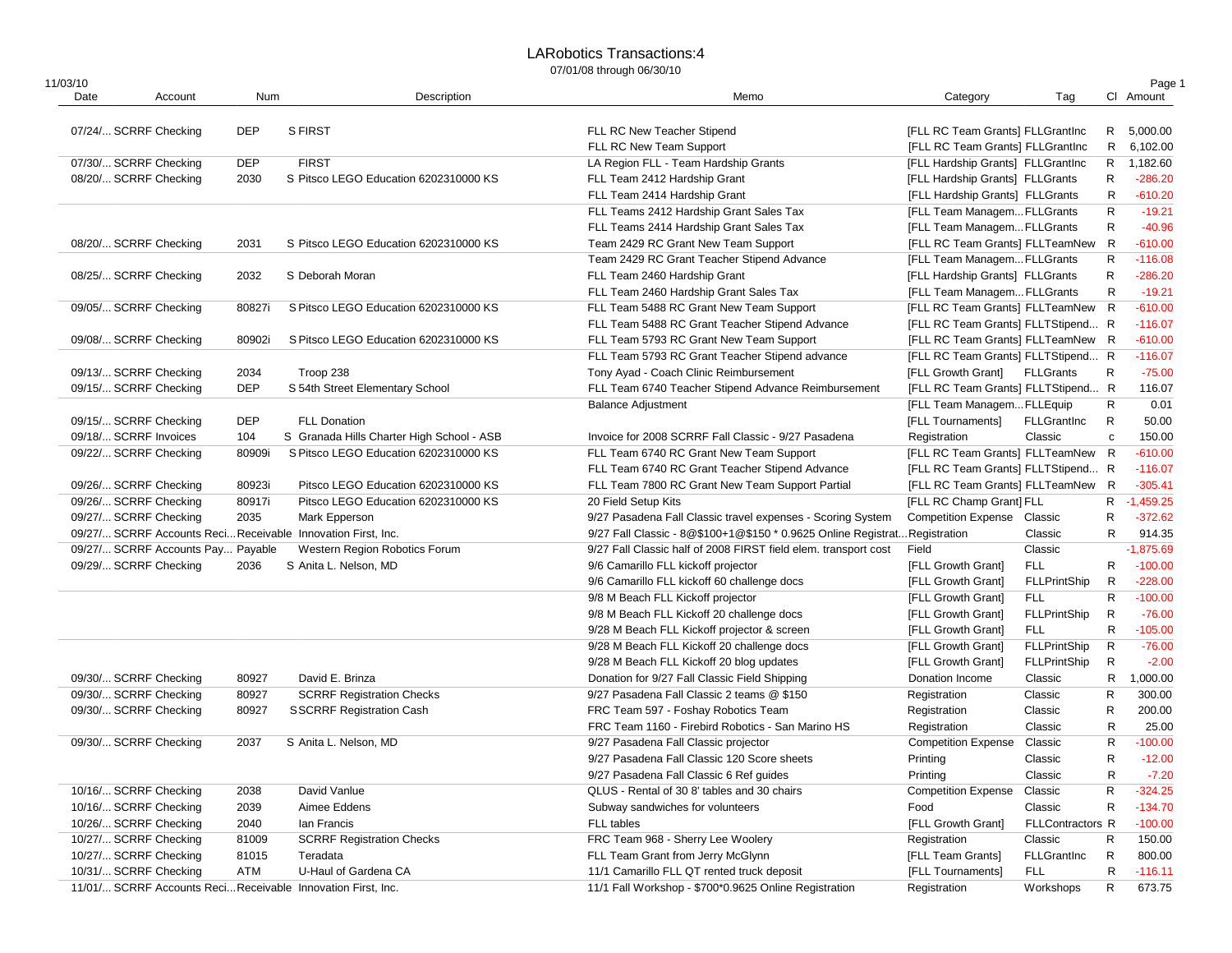#### LARobotics Transactions:4 07/01/08 through 06/30/10

| 11/03/10 |                                                |            |                                                              |                                                                                   |                                    |                  |              | Page 2      |
|----------|------------------------------------------------|------------|--------------------------------------------------------------|-----------------------------------------------------------------------------------|------------------------------------|------------------|--------------|-------------|
| Date     | Account                                        | Num        | Description                                                  | Memo                                                                              | Category                           | Tag              |              | CI Amount   |
|          | 11/02/ SCRRF Checking                          | ATM        | <b>ARCO Hawthorne CA</b>                                     | 11/1 Camarillo, 11/2 Irvine, 11/8 Pasadena FLL rented truck gas [FLL Tournaments] |                                    | <b>FLL</b>       | R            | $-62.62$    |
|          | 11/03/ SCRRF Checking                          | ATM        | Jonko Pro San Diego CA                                       | Walnut plaques for FLL Awards                                                     | [FLL Tournaments]                  | <b>FLL</b>       | R            | $-75.88$    |
|          | 11/03/ SCRRF Checking                          | ATM        | U-Haul of Gardena CA                                         | 11/1 Camarillo, 11/2 Irvine, 11/8 Pasadena rented truck balance [FLL Tournaments] |                                    | <b>FLL</b>       | R            | $-237.92$   |
|          | 11/03/ SCRRF Checking                          | ATM        | Crown Trophy #18 Hookset NH                                  | <b>Qualifying Tournament Trophies</b>                                             | [FLL Tournaments]                  | <b>FLL</b>       | R            | $-1,191.77$ |
|          | 11/06/ SCRRF Checking                          | ATM        | Supercircuits Inc 512-372-9348                               | Wide angle HD security camera for FLL tables                                      | [FLL RC Champ Grant] FLLEquip      |                  | R            | $-208.73$   |
|          | 11/10/ SCRRF Checking                          | DEP        | <b>SCRRF Registration Checks</b>                             | 11/1 Fall Workshop 10 teams @ 100, 1 team @ 60                                    | Registration                       | Workshops        | R            | 1,060.00    |
|          | 11/10/ SCRRF Checking                          | 2041       | S Nancy McIntyre                                             | 2 teams @ 100 (cash)                                                              | Registration                       | Workshops        | $\mathsf{R}$ | 200.00      |
|          |                                                |            |                                                              | Parking                                                                           | Reimbursement                      | Workshops        | $\mathsf{R}$ | $-5.00$     |
|          |                                                |            |                                                              | Wood Ranch                                                                        | Food                               | Workshops        | R            | $-572.00$   |
|          |                                                |            |                                                              | <b>Staples</b>                                                                    | Supplies                           | Workshops        | R            | $-6.42$     |
|          |                                                |            |                                                              | <b>Starbucks</b>                                                                  | Food                               | Workshops        | $\mathsf{R}$ | $-300.00$   |
|          |                                                |            |                                                              | <b>Staples</b>                                                                    | Supplies                           | Workshops        | R            | $-68.57$    |
|          |                                                |            |                                                              | Pavillions                                                                        | Food                               | Workshops        | R            | $-21.45$    |
|          | 11/10/ SCRRF Checking                          | 2042       | Manhattan Beach Unified School District                      | 11/8 MBMS FLL Tournament Custodian                                                | [FLL RC Champ Grant] FLL           |                  | R            | $-75.00$    |
|          | 11/10/ SCRRF Checking                          | ATM        | Giuliano's Deli Redondo Beach CA                             | 11/8 MBMS FLL Tournament volunteer lunch                                          | [FLL RC Champ Grant] FLL           |                  | $\mathsf{R}$ | $-159.90$   |
|          | 11/10/ SCRRF Checking                          | <b>DEP</b> | S Chadwick School via LeRoy E. Nelson                        | FLL Field setup & NXT Set reimbursed by Chadwick                                  | [FLL Growth Grant]                 | <b>FLLEquip</b>  | $\mathsf{R}$ | 441.86      |
|          |                                                |            |                                                              | FLL Team 772 reimbursed by Chadwick                                               |                                    | <b>FLL</b>       | R            | 214.50      |
|          |                                                |            |                                                              |                                                                                   | [FLL Growth Grant]                 |                  |              |             |
|          |                                                |            |                                                              | FLL shipping costs                                                                | [FLL Growth Grant]                 | <b>FLL</b>       | $\mathsf R$  | 69.72       |
|          | 11/14/ SCRRF Checking                          | ATM        | U-Haul of Gardena CA                                         | 11/15 Glendalde, 11/16 Camarillo FLL QT rented truck deposit                      | [FLL Tournaments]                  | <b>FLL</b>       | R            | $-163.62$   |
|          | 11/17/ SCRRF Checking                          | ATM        | U-Haul of Gardena CA                                         | 11/15 Glendalde, 11/16 Camarillo FLL QT rented truck balance [FLL Tournaments]    |                                    | <b>FLL</b>       | $\mathsf{R}$ | $-208.99$   |
|          | 11/17/ SCRRF Checking                          | ATM        | Crown Trophy #18 Hookset NH                                  | 12/7 FLL Championship trophies                                                    | [FLL RC Champ Grant] FLL           |                  | R.           | $-2,576.49$ |
|          | 11/17/ SCRRF Checking                          | ATM        | Shell Oil Lawndale CA                                        | 11/15 Glendalde, 11/16 Camarillo FLL QT rented truck gasoline [FLL Tournaments]   |                                    | <b>FLL</b>       | R            | $-78.41$    |
|          | 11/20/ SCRRF Checking                          | DEP        | <b>FLL Registration Checks</b>                               | 11/18 MB QT 14 teams + 1 late fee + 1 late cancelation                            | [FLL Tournaments]                  | <b>FLL</b>       | R            | 775.00      |
|          | 12/01/ SCRRF Checking                          | <b>DEP</b> | <b>FIRST</b>                                                 | Rockwell Collins Championship Tournament Grant                                    | [FLL RC Champ Grant] FLLGrantInc   |                  |              | R 10,000.00 |
|          | 12/02/ SCRRF Checking                          | 2044       | John C. Aston                                                | FLL Team 5793 RC Grant Teacher Stipend Balance/2                                  | [FLL RC Team Grants] FLLTStipend R |                  |              | $-191.97$   |
|          | 12/02/ SCRRF Checking                          | 2045       | Darla Joy Tanaka                                             | FLL Team 6748 RC Grant Teacher Stipend                                            | [FLL RC Team Grants] FLLTStipend R |                  |              | $-500.00$   |
|          | 12/02/ SCRRF Checking                          | 2046       | Darryl Newhouse                                              | FLL Team 3067 RC Grant Teacher Stipend                                            | [FLL RC Team Grants] FLLTStipend R |                  |              | $-500.00$   |
|          | 12/02/ SCRRF Checking                          | ATM        | Patrick Donahue Sign Shop Manhattan Beach CA                 | Sponsor banners                                                                   | [FLL RC Champ Grant] FLL           |                  | R            | $-270.63$   |
|          | 12/08/ SCRRF Checking                          | 2047       | Foshay High School Robotics Team 597                         | FLL Team 3067-4554 RC Grant New Team Support                                      | [FLL RC Team Grants] FLLTeamNew    |                  | R            | $-3,050.00$ |
|          | 12/08/ SCRRF Checking                          | 2048       | Darla Joy Tanaka                                             | FLL Team 6748,6956 RC Grant New Team Support                                      | [FLL RC Team Grants] FLLTeamNew    |                  | R.           | $-1,220.00$ |
|          | 12/08/ SCRRF Checking                          | ATM        | Economy Inns Of America Carlsbad CA                          | 12/6-7 LEGOLAND hotel room                                                        | [FLL RC Champ Grant] FLL           |                  | R            | $-131.90$   |
|          | 12/09/ SCRRF Checking                          | 2049       | Deborah Moran                                                | FLL Team 7800 RC Grant New Team Support Balance                                   | [FLL RC Team Grants] FLLTeamNew R  |                  |              | $-304.59$   |
|          | 12/11/ SCRRF Checking                          | 2050       | Bellflower LEGO League                                       | OC FLL Grant                                                                      | [FLL Team Grants]                  | <b>FLLGrants</b> | R            | $-800.00$   |
|          | 12/11/ SCRRF Checking                          | 2051       | Yanira Vera                                                  | FLL Team 5488 RC Grant Teacher Stipend Balance                                    | [FLL RC Team Grants] FLLTStipend R |                  |              | $-383.93$   |
|          | 12/15/ SCRRF Checking                          | 2052       | <b>Rowel Salvador</b>                                        | FLL Team 6740 RC Grant Teacher Stipend                                            | [FLL RC Team Grants] FLLTStipend R |                  |              | $-500.00$   |
|          | 12/16/ SCRRF Checking                          | 2053       | Randall Kamiya                                               | FLL Team 1932 RC Grant Teacher Stipend                                            | [FLL RC Team Grants] FLLTStipend R |                  |              | $-500.00$   |
|          | 12/16/ SCRRF Checking                          | 2054       | Roosevelt ASB                                                | Robotics Club - FLL Team 1932 RC New Team Support                                 | [FLL RC Team Grants] FLLTeamNew R  |                  |              | $-610.00$   |
|          | 12/16/ SCRRF Checking                          | 81208      | <b>FIRST</b>                                                 | Team Support Stipend for 100 teams                                                | [FLL Team ManagemFLLGrantInc       |                  | R            | 1,000.00    |
|          | 07/01/08 - 12/31/08                            |            |                                                              |                                                                                   |                                    |                  |              | 5,713.57    |
|          | 01/02/ SCRRF Checking                          | ATM        | Patrick Donahue Sign Shop Manhattan Beach CA                 | FLL signs                                                                         | [FLL RC Champ Grant] FLL           |                  | R            | $-617.03$   |
|          | 01/22/ SCRRF Checking                          | 2055       | Nicoleta L Trifa                                             | FLL Team 5793 RC Grant Teacher Stipend Balance/2                                  | [FLL RC Team Grants] FLLTStipend   |                  | R            | $-191.96$   |
|          |                                                |            | LEGOLAND California                                          | Account Code 857003-7706; 2008 LA Region FLL Champ Exp [FLL RC Champ Grant] FLL   |                                    |                  |              |             |
|          | 02/04/ SCRRF Checking<br>02/04/ SCRRF Checking | 2057       | Ohio Educational Outreach Foundation                         |                                                                                   | [FLL RC Champ Grant] FLLGrants     |                  |              | R -2,246.88 |
|          |                                                | 2058       |                                                              | FLL US Open Registration for Team7985                                             |                                    |                  | R            | $-600.00$   |
|          |                                                |            | 02/15/ SCRRF Accounts Reci Receivable Innovation First, Inc. | 2/15 Scrimmage 5 teams @ \$50 less 3.75% Online Registration Registration         |                                    | Scrimmage        | R            | 240.60      |
|          | 02/20/ SCRRF Checking                          | DEP        | <b>SCRRF Registration Checks</b>                             | 2/15 Scrimmage Registration 6 teams @ \$50                                        | Registration                       | Scrimmage        | R            | 300.00      |
|          | 02/21/ SCRRF Checking                          | 2060       | <b>FIRST</b>                                                 | FLL Team 4128 World Festival Registration                                         | [FLL RC Champ Grant] FLLGrants     |                  | R            | $-1,000.00$ |
|          | 02/21/ SCRRF Checking                          | 2059       | <b>Terry Wells</b>                                           | 2009 FRC Field Management System expense reimbursement                            | Field                              | Scrimmage        | R            | $-230.00$   |
|          | 02/28/ SCRRF Checking                          | 2061       | S LeRoy E. Nelson                                            | Amazon.com: 2 Ultrak Jumbo Countdown Timers                                       | [FLL RC Champ Grant] FLLEquip      |                  | R            | $-48.06$    |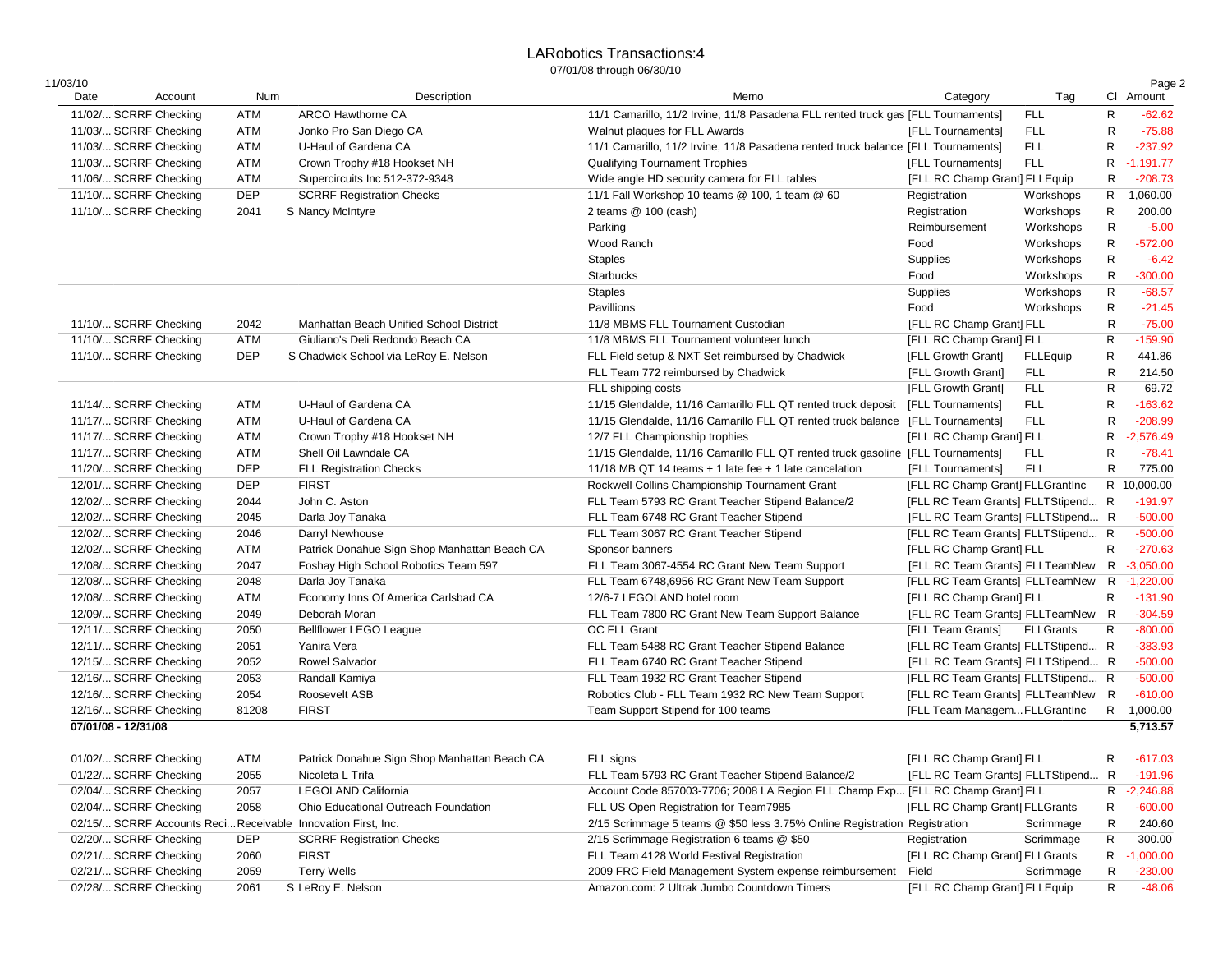#### LARobotics Transactions:4

| 11/03/10              |       |                       |             | Memo                                                                                     |                                   |                     |             | Page 3      |
|-----------------------|-------|-----------------------|-------------|------------------------------------------------------------------------------------------|-----------------------------------|---------------------|-------------|-------------|
| Date<br>Account       | Num   |                       | Description |                                                                                          | Category                          | Tag                 |             | CI Amount   |
|                       |       |                       |             | LightngDiffusers.com: 48 fluorescent tube safety sleeves                                 | [FLL RC Champ Grant] FLLFields    |                     | R           | $-80.00$    |
|                       |       |                       |             | Action Wholesale: 54 tie plates for field tables                                         | [FLL Team Managem FLLFields       |                     | R           | $-49.23$    |
|                       |       |                       |             | Radio Shack: video connectors                                                            | [FLL RC Champ Grant] FLLEquip     |                     | R           | $-10.80$    |
|                       |       |                       |             | Guitar Center: Yamaha Stagepas 300W PA system                                            | [FLL RC Champ Grant] FLLEquip     |                     | R           | $-535.82$   |
|                       |       |                       |             | Guitar Center: Cables for PA system                                                      | [FLL RC Champ Grant] FLLEquip     |                     | R           | $-42.20$    |
|                       |       |                       |             | Guitar Center: Exchange cable for PA system                                              | [FLL RC Champ Grant] FLLEquip     |                     | R           | 24.89       |
|                       |       |                       |             | Guitar Center: Cord for PA system                                                        | [FLL RC Champ Grant] FLLEquip     |                     | R           | $-7.57$     |
|                       |       |                       |             | Guitar Center: Sennheiser E395 corded mic, stand, 50 ft cable                            | [FLL RC Champ Grant] FLLEquip     |                     | R           | $-290.58$   |
|                       |       |                       |             | Staples: 11x17 paper, 11x17 card stock for programs                                      | [FLL RC Champ Grant] FLLPrintShip |                     | R           | $-86.57$    |
|                       |       |                       |             | A1 Components: 20 6-outlet power strips                                                  | [FLL RC Champ Grant] FLLEquip     |                     | R           | $-100.86$   |
|                       |       |                       |             | Ace Hardware: 20 25ft power cords                                                        | [FLL RC Champ Grant] FLLEquip     |                     | R           | $-151.34$   |
|                       |       |                       |             | Home Depot: Lumber & shop lights for 2 FLL tables & 4 light b [FLL Team ManagemFLLFields |                                   |                     | R           | $-164.58$   |
|                       |       |                       |             | Pep Boys: Spray paint for FLL tables                                                     | [FLL Team ManagemFLLFields        |                     | R           | $-5.40$     |
|                       |       |                       |             | Barnes & Noble: FLL Unofficial Guide                                                     | [FLL Team ManagemFLL              |                     | R           | $-32.42$    |
|                       |       |                       |             | 1&1 Internet: LARobotics.org                                                             | [FLL Growth Grant]                | FLL                 | $\mathsf R$ | $-29.94$    |
|                       |       |                       |             | Quensboro Shirt: 12 FLL embroidered attache                                              | [FLL Team ManagemFLL              |                     | R           | $-86.38$    |
|                       |       |                       |             | Sions Mexican: Food for MBMS tournament                                                  | [FLL RC Champ Grant] FLL          |                     | R           | $-33.55$    |
|                       |       |                       |             | Costco: Food for MBMS tournament                                                         | [FLL RC Champ Grant] FLL          |                     | $\mathsf R$ | $-65.69$    |
|                       |       |                       |             | Ralphs: Food for MBMS tournament                                                         | [FLL RC Champ Grant] FLL          |                     | R           | $-29.16$    |
|                       |       |                       |             | Cofee Bean: Coffee for MBMS tournament                                                   | [FLL RC Champ Grant] FLL          |                     | R           | $-15.95$    |
|                       |       |                       |             | iTunes: We are the Champions                                                             | [FLL RC Champ Grant] FLL          |                     | R           | $-0.99$     |
|                       |       |                       |             | USPS: Return video camera for repair                                                     | [FLL RC Champ Grant] FLLPrintShip |                     | R           | $-6.88$     |
|                       |       |                       |             | Amazon.com: Plano 3650 tackle box                                                        | [FLL Team ManagemFLL              |                     | R           | $-27.98$    |
|                       |       |                       |             | Pitsco LEGO Education: Field Setup Kit                                                   | [FLL Team ManagemFLL              |                     | $\mathsf R$ | $-69.71$    |
|                       |       |                       |             | Courtyard Marriott: Global FLL Partner Meeting                                           | [FLL Team ManagemFLL              |                     | R           | -421.80     |
| 02/28/ SCRRF Checking | 2062  | S Anita L. Nelson, MD |             | Rental of Projector for 11/1 Camarillo LT                                                | [FLL Growth Grant]                | <b>FLL</b>          | R           | $-100.00$   |
|                       |       |                       |             |                                                                                          |                                   |                     |             |             |
|                       |       |                       |             | Printing for 11/1 Camarillo LT                                                           | [FLL Growth Grant]                | <b>FLLPrintShip</b> | R           | $-41.20$    |
|                       |       |                       |             | Rental of Projector & screen for 11/8 MBMS QT                                            | [FLL Tournaments]                 | <b>FLL</b>          | R           | $-150.00$   |
|                       |       |                       |             | Printing for 11/8 MBMS QT                                                                | [FLL Tournaments]                 | FLLPrintShip        | R           | $-81.60$    |
|                       |       |                       |             | Rental of Projector & screen for 11/15 Glendale QT                                       | [FLL Tournaments]                 | <b>FLL</b>          | R           | $-150.00$   |
|                       |       |                       |             | Printing for 11/15 Glendale QT                                                           | [FLL Tournaments]                 | <b>FLLPrintShip</b> | R           | $-2.40$     |
|                       |       |                       |             | Rental of Projector for 11/16 Camarillow QT                                              | [FLL Tournaments]                 | <b>FLL</b>          | R           | $-100.00$   |
|                       |       |                       |             | Printing for 11/16 Camarillo QT                                                          | [FLL Tournaments]                 | <b>FLLPrintShip</b> | R           | $-2.40$     |
|                       |       |                       |             | Printing for 12/6-7 LEGOLAND Championships                                               | [FLL RC Champ Grant] FLLPrintShip |                     | R           | $-162.40$   |
| 04/12/ SCRRF Checking | 2063  | Chun Ji Wang          |             | 2009 Scholarship                                                                         | Scholarship                       | Scholarship         | R           | $-500.00$   |
| 04/12/ SCRRF Checking | 2064  | Karl Hujsak           |             | 2009 Scholarship                                                                         | Scholarship                       | Scholarship         | R           | $-500.00$   |
| 04/20/ SCRRF Checking | 90416 | Qualcomm Incorporated |             | FLL World Festival grant for Sandy LEGO Beachbots                                        | [FLL Team Grants]                 | <b>FLLGrantInc</b>  | R           | 500.00      |
| 05/06/ SCRRF Checking | 90310 | Sheila M Dooley       |             | FLL World Festival grant for Sandy LEGO Beachbots                                        | [FLL Team Grants]                 | FLLGrantInc         | R           | 35.00       |
| 05/06/ SCRRF Checking |       | Karen A. Kennedy      |             | FLL World Festival grant for Sandy LEGO Beachbots                                        | [FLL Team Grants]                 | <b>FLLGrantInc</b>  | R           | 20.00       |
| 05/06/ SCRRF Checking | DEP   | Jent Energy           |             | FLL World Festival grant for Sandy LEGO Beachbots                                        | [FLL Team Grants]                 | <b>FLLGrantInc</b>  | R           | 25.00       |
| 05/06/ SCRRF Checking | 90306 | Judith Holt           |             | FLL World Festival grant for Sandy LEGO Beachbots                                        | [FLL Team Grants]                 | <b>FLLGrantInc</b>  | R           | 100.00      |
| 05/17/ SCRRF Checking | 2065  | Sandy LEGO Beachbots  |             | FLL World Festival grant reimbursement                                                   | [FLL Team Grants]                 | <b>FLLGrants</b>    | R           | $-680.00$   |
| 01/01/09 - 06/30/09   |       |                       |             |                                                                                          |                                   |                     |             | $-8,503.84$ |
| 07/07/ SCRRF Checking | 90703 | <b>SFIRST</b>         |             | Championship Tournament Support                                                          | [FLL RC Champ Grant] FLLGrantInc  |                     |             | R 10,000.00 |
|                       |       |                       |             | New Team Support                                                                         | [FLL RC Team Grants] FLLGrantInc  |                     |             | R 6,810.00  |
|                       |       |                       |             | New Team Teacher Stipends                                                                | [FLL RC Team Grants] FLLGrantInc  |                     |             | R 3,500.00  |
|                       |       |                       |             | 2nd Year Team Support                                                                    | [FLL RC Team Grants] FLLGrantInc  |                     | R.          | 2,790.00    |
|                       |       |                       |             | 2nd Year Teacher Stipends                                                                | [FLL RC Team Grants] FLLGrantInc  |                     |             | R 1,500.00  |
|                       |       |                       |             |                                                                                          |                                   |                     |             |             |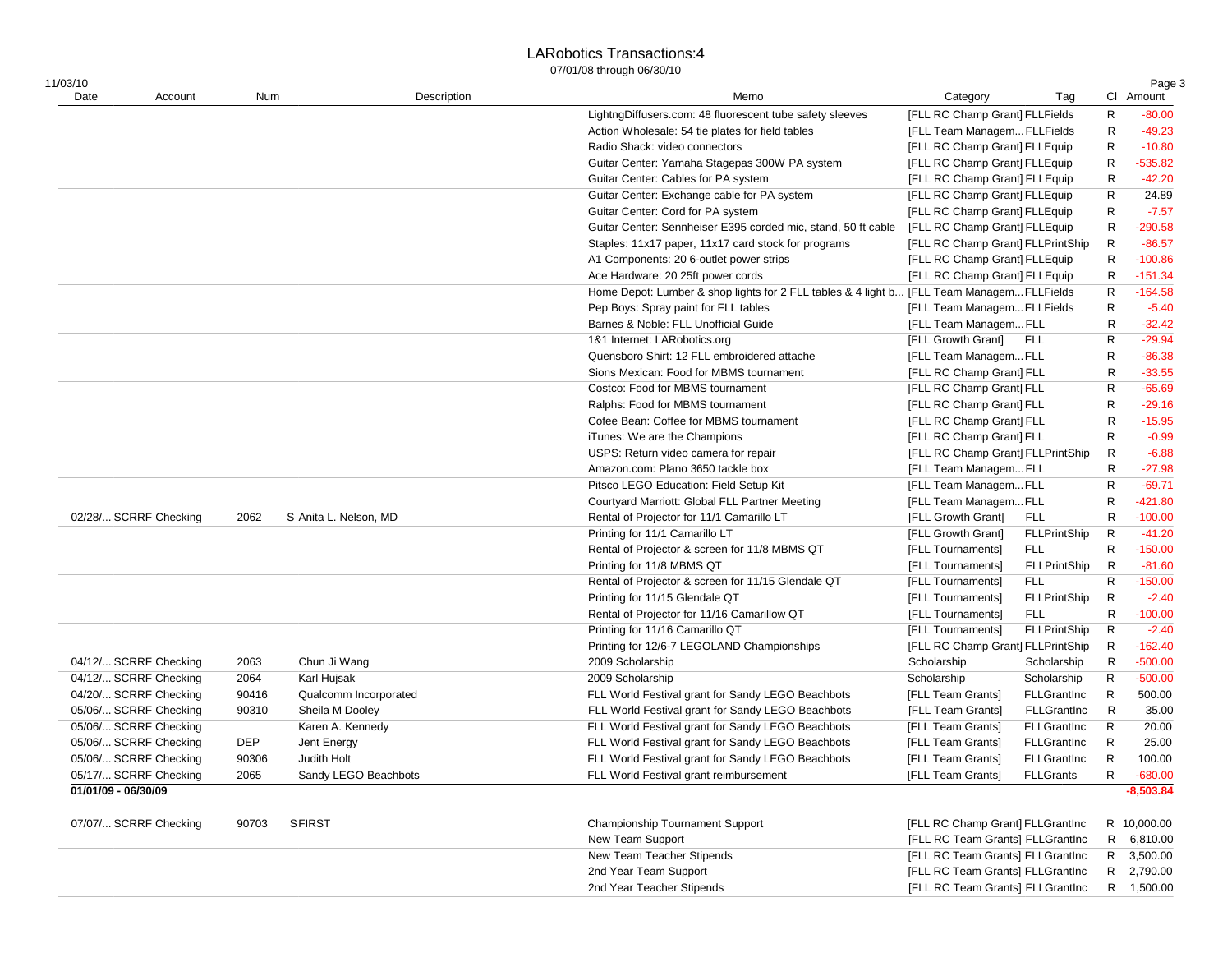#### LARobotics Transactions:4 07/01/08 through 06/30/10

| 11/03/10 |                                                              |            |                                                             |                                                                             |                                   |                  |              | Page 4      |
|----------|--------------------------------------------------------------|------------|-------------------------------------------------------------|-----------------------------------------------------------------------------|-----------------------------------|------------------|--------------|-------------|
| Date     | Account                                                      | Num        | Description                                                 | Memo                                                                        | Category                          | Tag              |              | CI Amount   |
|          |                                                              |            |                                                             | <b>Teacher Training</b>                                                     | [FLL RC Traning Gra FLLGrantInc   |                  | $\mathsf{R}$ | 400.00      |
|          | 07/13/ SCRRF Checking                                        | 2066       | <b>Tony Ayad</b>                                            | 6 FLL Table frames                                                          | [FLL RC Champ Grant] FLLFields    |                  | $\mathsf{R}$ | $-106.85$   |
|          | 08/11/ SCRRF Checking                                        | 90803      | <b>FIRST</b>                                                | LA Region FLL - Team Hardship Grants                                        | [FLL Hardship Grants] FLLGrantInc |                  | $\mathsf{R}$ | 1,204.70    |
|          | 08/17/ SCRRF Checking                                        | 90811      | Pitsco LEGO Education 6202310000 KS                         | FLL Team 2025 Hardship Grant                                                | [FLL Hardship Grants] FLLGrants   |                  | $\mathsf{R}$ | $-747.45$   |
|          | 08/17/ SCRRF Checking                                        | 90811      | Pitsco LEGO Education 6202310000 KS                         | 24 FLL Field Set Up Kits                                                    | [FLL RC Champ Grant] FLL          |                  | R            | $-1,751.10$ |
|          | 08/17/ SCRRF Checking                                        | 90811      | Pitsco LEGO Education 6202310000 KS                         | FLL Team 2023 Hardship Grant                                                | [FLL Hardship Grants] FLLGrants   |                  | R            | $-300.11$   |
|          | 08/31/ SCRRF Checking                                        | 90811      | Pitsco LEGO Education 6202310000 KS                         | FLL Team 2021 Hardship Grant                                                | [FLL Hardship Grants] FLLGrants   |                  | R            | $-157.14$   |
|          | 08/31/ SCRRF Checking                                        | 90820      | Pitsco LEGO Education 6202310000 KS                         | FLL Team 5747 New Team Support                                              | [FLL RC Team Grants] FLLTeamNew   |                  | R            | $-673.84$   |
|          | 08/31/ SCRRF Checking                                        | 90825      | Pitsco LEGO Education 6202310000 KS                         | FLL Team 6230 2nd Year Team Support                                         | [FLL RC Team Grants] FLLTeam2nd   |                  | $\mathsf{R}$ | $-228.50$   |
|          | 08/31/ SCRRF Checking                                        | 90825      | Pitsco LEGO Education 6202310000 KS                         | FLL Team 5897 New Team Support                                              | [FLL RC Team Grants] FLLTeamNew   |                  | $\mathsf{R}$ | $-673.84$   |
|          | 09/02/ SCRRF Checking                                        | 90825      | Innovation First, Inc.                                      | 9/16 Fall Classic reg 7/16-7/31 - 1teams @ \$150 less 3.75%                 | Registration                      | Classic          | R            | 144.37      |
|          | 09/02/ SCRRF Checking                                        | 90827      | Innovation First, Inc.                                      | 9/16 Fall Classic reg 8/1-8/15 - 1teams @ \$150 less 3.75%                  | Registration                      | Classic          | R            | 144.37      |
|          | 09/11/ FTC Accounts Payable Payable                          |            | <b>Ric Wilson</b>                                           | <b>FTC Field Element Materials</b>                                          | <b>IFTC RC Champ Gra FTC</b>      |                  |              | $-179.32$   |
|          | 09/16/ SCRRF Accounts Reci Receivable Innovation First, Inc. |            |                                                             | 9/16 Fall Classic reg 9/1-30/09 - 5@\$150+1@\$200 less 3.75%                | Registration                      | Classic          | R            | 914.35      |
|          |                                                              |            | 09/21/ SCRRF Accounts Pay Payable  FRC Team 980 Thunderbots | 9/19 Fall Classic field materials                                           | Field                             | Classic          |              | $-506.65$   |
|          |                                                              |            |                                                             | 9/19 Fall Classic tables and chairs rental                                  | Rental                            | Classic          |              | $-360.00$   |
|          | 09/25/ SCRRF Checking                                        | <b>DEP</b> | <b>SCRRF Registration Checks</b>                            | 9/16 Fall Classic 2 teams @ \$150                                           | Registration                      | Classic          | R            | 300.00      |
|          | 09/28/ SCRRF Checking                                        | 2067       | Deborah Epperson                                            | <b>Transport WRRF Field Elements</b>                                        | Reimbursement                     | Classic          | $\mathsf{R}$ | $-494.65$   |
|          | 10/02/ SCRRF Checking                                        | ATM        | Paypal Setup                                                | PAYPAL<br>VERIFYBANK XXXXXXX8568                                            | [FLL Growth Grant]                | <b>FLL</b>       | ${\sf R}$    | 0.04        |
|          | 10/02/ SCRRF Checking                                        | ATM        | Paypal Setup                                                | <b>PAYPAL</b><br>VERIFYBANK XXXXXXX8568                                     | [FLL Growth Grant]                | <b>FLL</b>       | $\mathsf{R}$ | 0.10        |
|          | 10/02/ SCRRF Checking                                        | ATM        | Paypal Setup                                                | MC-PP *7606 EXPUSE<br>4029357733                                            | [FLL Growth Grant]                | <b>FLL</b>       | $\mathsf{R}$ | $-1.95$     |
|          | 10/02/ SCRRF Checking                                        | ATM        | Pitsco LEGO Education 6202310000 KS                         | FLL Team 9893 New Team Support                                              | [FLL RC Team Grants] FLLTeamNew   |                  | $\mathsf{R}$ | $-673.84$   |
|          | 10/05/ SCRRF Checking                                        | 90930      | Pitsco LEGO Education 6202310000 KS                         | FLL Team 9985 New Team Support                                              | [FLL RC Team Grants] FLLTeamNew   |                  | R            | $-673.84$   |
|          | 10/05/ SCRRF Checking                                        | 90930      | Pitsco LEGO Education 6202310000 KS                         | FLL Team 10033 New Team Support                                             | [FLL RC Team Grants] FLLTeamNew   |                  | R            | $-673.84$   |
|          | 10/05/ SCRRF Checking                                        | 90930      | Pitsco LEGO Education 6202310000 KS                         | FLL Team 8532 New Team Support                                              | [FLL RC Team Grants] FLLTeamNew   |                  | R            | $-228.50$   |
|          | 10/05/ SCRRF Checking                                        | 90930      | Pitsco LEGO Education 6202310000 KS                         | FLL Team 8532 New Team Support                                              | [FLL RC Team Grants] FLLTeamNew   |                  | R            | $-445.34$   |
|          | 10/06/ SCRRF PayPal                                          |            | <b>Paypal Setup</b>                                         | MC-PP *7606 EXPUSE<br>4029357733                                            | [FLL Growth Grant]                | <b>FLL</b>       | R            | 1.95        |
|          | 10/09/ SCRRF Checking                                        | 91002      | Pitsco LEGO Education 6202310000 KS                         | FLL Team 10008 2nd Year Support                                             | [FLL RC Team Grants] FLLTeam2nd   |                  | $\mathsf{R}$ | $-228.50$   |
|          | 10/13/ SCRRF Checking                                        | 91008      | Pitsco LEGO Education 6202310000 KS                         | FLL Team 10206 New Team Support                                             | [FLL RC Team Grants] FLLTeamNew   |                  | R            | $-226.50$   |
|          | 10/13/ SCRRF Checking                                        | 91008      | Pitsco LEGO Education 6202310000 KS                         | FLL Team 10206 New Team Support                                             | [FLL RC Team Grants] FLLTeamNew   |                  | R            | $-447.34$   |
|          | 10/18/ SCRRF PayPal                                          |            | <b>FLL Registration PayPal</b>                              | MBQT Registration for FLL Team 522 from Ramona Pal                          | [FLL Tournaments]                 | <b>FLL</b>       | $\mathsf{R}$ | 50.36       |
|          | 10/19/ SCRRF PayPal                                          |            | <b>FLL Registration PayPal</b>                              | MBQT Registration for FLL Team 9893 from Charles Cho                        | [FLL Tournaments]                 | <b>FLL</b>       | $\mathsf{R}$ | 50.36       |
|          | 10/22/ SCRRF PayPal                                          |            | Wholesale2usa                                               | 4 15' Ratchet Tie Down Straps                                               | [FLL Tournaments]                 | <b>FLLFields</b> | $\mathsf{R}$ | $-19.11$    |
|          | 10/23/ SCRRF Checking                                        | ATM        | Harbor Freight Catalog                                      | Casters for FLL field table carts                                           | [FLL RC Champ Grant] FLLFields    |                  | $\mathsf{R}$ | $-110.83$   |
|          | 10/23/ SCRRF PayPal                                          |            | <b>FLL Registration PayPal</b>                              | MBQT Registration for FLL Team 2269 from Nishan Hossepian [FLL Tournaments] |                                   | <b>FLL</b>       | R            | 50.36       |
|          | 10/27/ SCRRF PayPal                                          |            | FLL Registration PayPal                                     | MBQT Registration for FLL Team 292 from Steven Gross                        | [FLL Tournaments]                 | <b>FLL</b>       | R            | 50.36       |
|          | 10/29/ SCRRF Checking                                        | ATM        | Box Brothers Redondo Beach CA                               | Shipping tubes for field mats                                               | [FLL RC Champ Grant] FLL          |                  | $\mathsf{R}$ | $-114.85$   |
|          | 10/29/ SCRRF Checking                                        | ATM        | The Home Depot Hawthorne CA                                 | Plywood for 6 FLL field tables, Bolts and plywood for carts                 | [FLL RC Champ Grant] FLLFields    |                  | $\mathsf{R}$ | $-176.27$   |
|          | 11/03/ SCRRF PayPal                                          |            | FLL Registration PayPal                                     | MBQT Registration for FLL Team 4935 from Jose Sanchez                       | [FLL Tournaments]                 | <b>FLL</b>       | R            | 50.36       |
|          | 11/06/ SCRRF Checking                                        | ATM        | Target Manhattan Beach CA                                   | 12 storage containers, 8 power strips                                       | [FLL RC Champ Grant] FLLEquip     |                  | $\mathsf{R}$ | $-102.99$   |
|          | 11/06/ SCRRF Checking                                        | ATM        | U-Haul of Gardena CA                                        | 11/7 Camarillo rental truck deposit                                         | [FLL Tournaments]                 | <b>FLL</b>       | $\mathsf{R}$ | $-75.00$    |
|          |                                                              | <b>ATM</b> |                                                             |                                                                             |                                   | <b>FLL</b>       | R            | $-58.31$    |
|          | 11/08/ SCRRF Checking                                        |            | <b>ARCO Hawthorne CA</b>                                    | 11/7 Camarillo gas for rental truck                                         | [FLL Tournaments]                 |                  | $\mathsf{R}$ | $-57.85$    |
|          | 11/08/ SCRRF Checking                                        | ATM        | U-Haul of Gardena CA                                        | 11/7 Camarillo rental truck balance                                         | [FLL Tournaments]                 | <b>FLL</b>       |              |             |
|          | 11/10/ SCRRF Checking                                        | ATM        | Crown Trophy #18 Hookset NH                                 | 12/5 MB QT Trophies                                                         | [FLL Tournaments]                 | <b>FLL</b>       | $\mathsf{R}$ | $-212.82$   |
|          | 11/10/ SCRRF PayPal                                          |            | <b>FLL Registration PayPal</b>                              | MBQT Registration for FLL Teams 8688 7058 From Robert Cl [FLL Tournaments]  |                                   | <b>FLL</b>       | $\mathsf{R}$ | 101.02      |
|          | 11/11/ SCRRF Checking                                        | ATM        | David Ks T-shirt Printing Culver City CA                    | Volunteer T-shirts deposit                                                  | [FLL RC Champ Grant] FLL          |                  | $\mathsf{R}$ | $-468.72$   |
|          | 11/12/ SCRRF Checking                                        | ATM        | David Ks T-shirt Printing Culver City CA                    | Reprinting Judge shirts deposit                                             | [FLL RC Champ Grant] FLL          |                  | $\mathsf{R}$ | $-68.96$    |
|          | 11/13/ SCRRF Checking                                        | ATM        | U-Haul of Gardena CA                                        | 11/14 Pasadena rental truck deposit                                         | [FLL Tournaments]                 | <b>FLL</b>       | $\mathsf{R}$ | $-128.30$   |
|          | 11/14/ SCRRF Checking                                        | <b>ATM</b> | <b>ARCO Hawthorne CA</b>                                    | 11/14 Pasadena gas for rental truck                                         | [FLL Tournaments]                 | <b>FLL</b>       | $\mathsf{R}$ | $-32.55$    |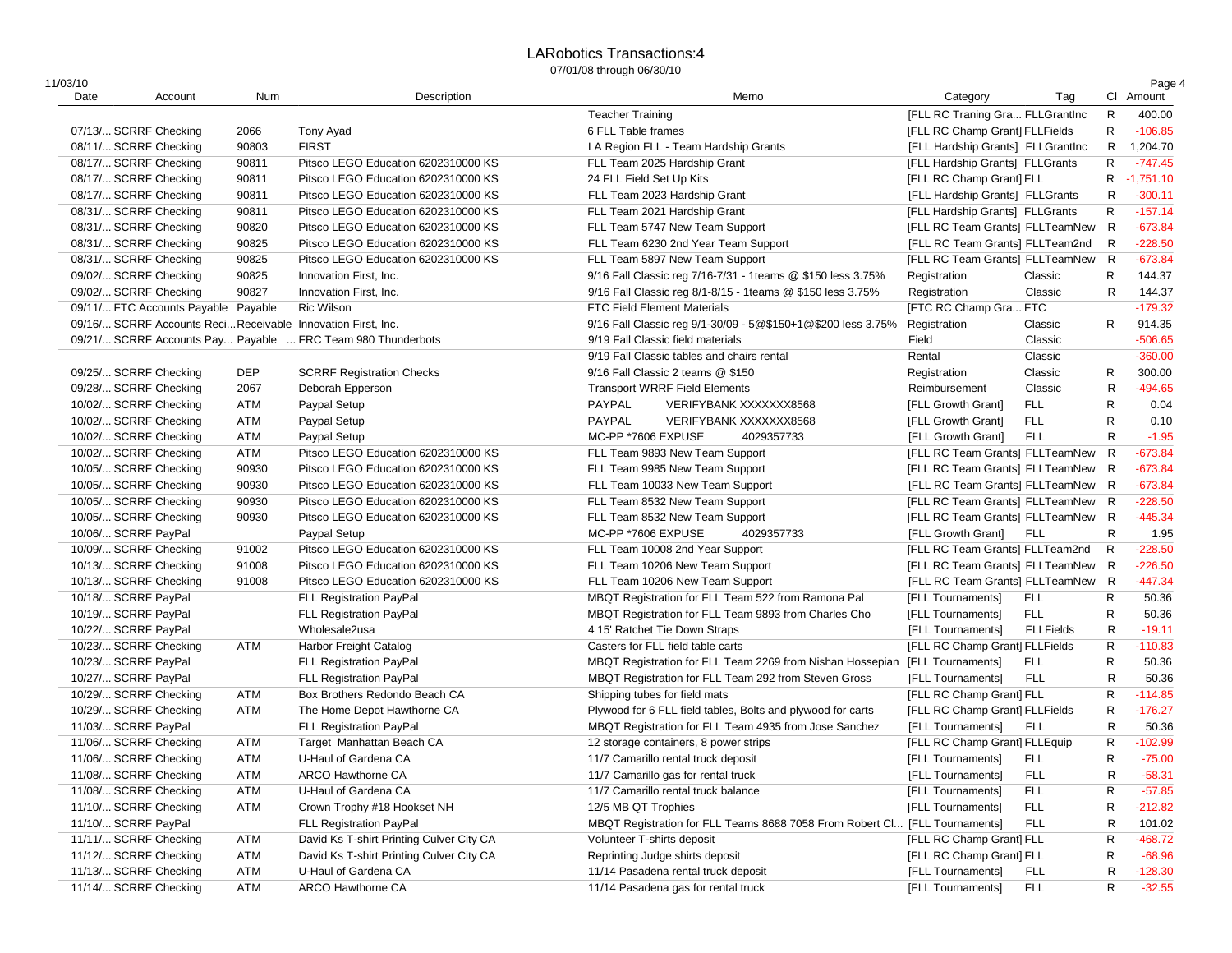#### LARobotics Transactions:4 07/01/08 through 06/30/10

| 11/03/10 |                                                              |            |                                             |                                                                                                                     |                                      |                 |              | Page 5      |
|----------|--------------------------------------------------------------|------------|---------------------------------------------|---------------------------------------------------------------------------------------------------------------------|--------------------------------------|-----------------|--------------|-------------|
| Date     | Account                                                      | Num        | Description                                 | Memo                                                                                                                | Category                             | Tag             |              | CI Amount   |
|          | 11/14/ SCRRF Checking                                        | ATM        | U-Haul of Gardena CA                        | 11/14 Pasadena rental truck balance                                                                                 | [FLL Tournaments]                    | <b>FLL</b>      | R            | $-33.90$    |
|          | 11/18/ FLL Invoices                                          | 91118      | STime Warner Cable                          | FLL Championship Sponsorship                                                                                        | [FLL Tournaments]                    | FLLGrantInc     | $\mathtt{C}$ | 2,500.00    |
|          | 11/19/ SCRRF Checking                                        | 2068       | Manhattan Beach Unified School District     | 12/4-5 MBMS Tournament Custodian                                                                                    | [FLL Tournaments]                    | <b>FLL</b>      | R            | $-375.00$   |
|          | 11/19/ SCRRF Checking                                        | ATM        | Supercircuits Inc 512-372-9348              | Ultra wide angle security camera                                                                                    | [FLL Tournaments]                    | <b>FLLEquip</b> | R            | $-176.33$   |
|          | 11/22/ SCRRF PayPal                                          |            | Hit! Run! Score! Sporting Goods             | Ref shirts: 2 4XL, 2 3XL, 3 2XL, 4 XL                                                                               | [FLL RC Champ Grant] FLLEquip        |                 | R            | $-267.50$   |
|          | 11/23/ SCRRF Checking                                        | ATM        | U-Haul of Gardena CA                        | 11/21 Westlake Village                                                                                              | [FLL Tournaments]                    | FLL             | $\mathsf{R}$ | $-165.31$   |
|          | 11/23/ SCRRF Checking                                        | ATM        | U-Haul of Gardena CA                        | 11/21 Westlake Village                                                                                              | [FLL Tournaments]                    | <b>FLL</b>      | R            | $-77.90$    |
|          | 11/24/ SCRRF Checking                                        | ATM        | Airdesk Div, Mti Res 097                    | Air Desk 7' Projector Stand                                                                                         | [FLL RC Champ Grant] FLLEquip        |                 | R            | $-304.09$   |
|          | 11/24/ SCRRF Checking                                        | ATM        | David Ks T-shirt Printing Culver City CA    | Volunteer shirts                                                                                                    | [FLL RC Champ Grant] FLL             |                 | $\mathsf{R}$ | $-468.72$   |
|          | 11/24/ SCRRF PayPal                                          |            | Thomas J Brundige                           | 12 Kitchen Countdown Timers                                                                                         | [FLL Tournaments]                    | FLLEquip        | R            | $-35.76$    |
|          | 11/25/ SCRRF Checking                                        | ATM        | David Ks T-shirt Printing Culver City CA    | Judge Shirts Sponsor reprinting                                                                                     | [FLL RC Champ Grant] FLL             |                 | R            | $-80.96$    |
|          | 11/25/ SCRRF PayPal                                          |            | Gadgets Etc.                                | Untrak T-100 Jumbo 4" LCD Display Timer                                                                             | [FLL Tournaments]                    | <b>FLLEquip</b> | R            | $-369.00$   |
|          | 11/25/ SCRRF PayPal                                          |            | Sitoa Corporation                           | MacGregor Count Down Timer                                                                                          | [FLL Tournaments]                    | <b>FLLEquip</b> | R            | $-189.00$   |
|          | 12/01/ SCRRF PayPal                                          |            | <b>FLL Registration PayPal</b>              | MBQT Registration for FLL Teams 8434, 8439 From Chris Miko [FLL Tournaments]                                        |                                      | FLL             | R            | 101.02      |
|          | 12/02/ SCRRF Checking                                        | 2069       | <b>FIRST</b>                                | 12/19 Certificate of Insurance                                                                                      | [FLL RC Champ Grant] FLL             |                 | $\mathsf{R}$ | $-225.00$   |
|          | 12/03/ SCRRF Checking                                        | 91013      | <b>FIRST</b>                                | FTC Rockwell Collins Grant - FTC Championship                                                                       | <b>[FTC RC Champ Gra FTCGrantInc</b> |                 |              | R 10,000.00 |
|          | 12/03/ SCRRF Checking                                        | ATM        | Sign A Rama Torrance Ca                     | <b>TWC Banner</b>                                                                                                   | [FLL Tournaments]                    | <b>FLL</b>      | R            | $-82.31$    |
|          | 12/03/ SCRRF Checking                                        | ATM        | Crown Trophy #18 Hookset NH                 | Championship Trophies and Medals                                                                                    | [FLL RC Champ Grant] FLL             |                 |              | R -2,196.11 |
|          | 12/03/ SCRRF Checking                                        | 91123      | <b>SFLL Sales Cash</b>                      | 2009 Field Setup Kit                                                                                                | [FLL Tournaments]                    | <b>FLL</b>      | R            | 75.00       |
|          |                                                              |            |                                             |                                                                                                                     |                                      |                 |              |             |
|          |                                                              |            |                                             | 2008 Field Setup Kit                                                                                                | [FLL Tournaments]                    | <b>FLL</b>      | R            | 25.00       |
|          | 12/06/ SCRRF Checking                                        | ATM        | U-Haul of Gardena CA                        | 12/5 MB QT rental truck                                                                                             | [FLL Tournaments]                    | <b>FLL</b>      | $\mathsf{R}$ | $-113.21$   |
|          | 12/06/ SCRRF Checking                                        | ATM        | Costco Gas Hawthorne CA                     | Gas for MB QT truck                                                                                                 | [FLL Tournaments]                    | <b>FLL</b>      | $\mathsf{R}$ | $-9.58$     |
|          | 12/07/ FTC Accounts Payable                                  |            | Rebecca Schoenkoph                          | FTC travel to Flagstaff for material pickup                                                                         | <b>IFTC RC Champ Gra FTC</b>         |                 |              | $-837.96$   |
|          | 12/12/ FTC Accounts Receiv Receivable Innovation First, Inc. |            |                                             | 12/12/09 LA FTC 12 team @ 100 * 0.9625 Online Registration                                                          | [FTC Other]                          | <b>FTC</b>      |              | 1,155.00    |
|          | 12/16/ SCRRF PayPal                                          |            | Kathy Reynolds                              | Field setup kit and table                                                                                           | [FLL Tournaments]                    | <b>FLL</b>      | R            | 77.94       |
|          | 12/17/ SCRRF Checking                                        | ATM        | The Home Depot Hawthorne CA                 | PVC pipe, elbows & blue tape for LARFLL Champ                                                                       | [FLL RC Champ Grant] FLL             |                 | R            | $-103.62$   |
|          | 12/17/ SCRRF Checking                                        | ATM        | Target Manhattan Beach CA                   | Storage bins for tournament equipment                                                                               | [FLL Tournaments]                    | <b>FLLEquip</b> | $\mathsf{R}$ | $-63.57$    |
|          | 12/19/ SCRRF Checking                                        | 2070       | The Caterer                                 | <b>LARFLL CT Food for volunteers</b>                                                                                | [FLL RC Champ Grant] FLL             |                 | R            | $-577.29$   |
|          | 12/20/ SCRRF Checking                                        | ATM        | Costco Gas Hawthorne CA                     | LARFLL CT gas for truck                                                                                             | [FLL RC Champ Grant] FLL             |                 | R            | $-36.42$    |
|          | 12/20/ SCRRF Checking                                        | ATM        | U-Haul of Gardena CA                        | <b>LARFLL CT truck</b>                                                                                              | [FLL RC Champ Grant] FLL             |                 | $\mathsf{R}$ | $-196.80$   |
|          | 12/21/ SCRRF Checking                                        | ATM        | All American Audiovisual Chatsworth CA      | Rent projector, screen & 3 pole stands                                                                              | [FLL RC Champ Grant] FLL             |                 | R            | $-346.81$   |
|          | 12/22/ SCRRF Checking                                        | 2071       | Chaminade College Preparatory               | LARFLL CT Security, Plant & Janitorial crew                                                                         | [FLL RC Champ Grant] FLL             |                 | R            | $-1,508.00$ |
|          | 12/24/ SCRRF Checking                                        | <b>DEP</b> | <b>FLL Registration Checks</b>              | 12/5 MB QT 11 teams @ \$50                                                                                          | [FLL Tournaments]                    | FLL             | R            | 550.00      |
|          | 12/27/ SCRRF Checking                                        | 2072       | Jose A Sanchez                              | FLL Team 4935 Teacher Stipend                                                                                       | [FLL RC Team Grants] FLLTStipend R   |                 |              | $-500.00$   |
|          | 12/27/ SCRRF Checking                                        | 2073       | Damien W Dziepak                            | FLL Team 469 Teacher Stipend                                                                                        | [FLL RC Team Grants] FLLTStipend R   |                 |              | $-500.00$   |
|          | 12/27/ SCRRF Checking                                        | 2074       | Jacqueline Avakian                          | FLL Team 2657 Teacher Stipend                                                                                       | [FLL RC Team Grants] FLLTStipend R   |                 |              | $-500.00$   |
|          | 12/27/ SCRRF Checking                                        | 2075       | Charles J. Cho                              | FLL Team 9893 Teacher Stipend                                                                                       | [FLL RC Team Grants] FLLTStipend R   |                 |              | $-500.00$   |
|          | 12/27/ SCRRF Checking                                        | 2076       | Evelyn Torres-Rangel                        | FLL Team 10033 Teacher Stipend                                                                                      | [FLL RC Team Grants] FLLTStipend R   |                 |              | $-500.00$   |
|          | 12/27/ SCRRF Checking                                        | 2077       | Darryl Newhouse                             | FLL Team 3483 Teacher Stipend                                                                                       | [FLL RC Team Grants] FLLTStipend2 R  |                 |              | $-250.00$   |
|          | 12/27/ SCRRF Checking                                        | 2078       | Darla Joy Tanaka                            | FLL Team 5246 Teacher Stipend                                                                                       | [FLL RC Team Grants] FLLTStipend2 R  |                 |              | $-250.00$   |
|          | 12/28/ SCRRF Checking                                        | 91224i     |                                             | Premier Lighting & Production Company North Hollywoo Projector base & floorplate, 10' rubber mat, Rip tie cinch 18" | [FLL Tournaments]                    | <b>FLL</b>      | R            | $-371.42$   |
|          | 12/28/ SCRRF Checking                                        | 2079       | Jefferson Middle School - Robotics Club     | FLL Team 2657 New Team Support                                                                                      | [FLL RC Team Grants] FLLTeamNew R    |                 |              | $-673.84$   |
|          | 12/29/ SCRRF Checking                                        | 2080       | Joseph Le Conte Middle School               | FLL Team 469 New Team Support                                                                                       | [FLL RC Team Grants] FLLTeamNew R    |                 |              | $-677.09$   |
|          | 12/29/ SCRRF Checking                                        | 2081       | Jessica Samuels                             | FTC expense reimbursement                                                                                           | [FTC RC Champ Gra FTC                |                 | R            | $-3,023.98$ |
|          | 12/29/ SCRRF Checking                                        | 2082       | Deborah Moran                               | FLL Team 5705 2nd Year Team Support                                                                                 | [FLL RC Team Grants] FLLTeam2nd      |                 | R            | $-228.50$   |
|          | 12/30/ SCRRF Checking                                        | 2083       | Roosevelt ASB                               | FLL Team 5515 2nd Year Team Support                                                                                 | [FLL RC Team Grants] FLLTeam2nd      |                 | R            | $-228.50$   |
|          | 12/30/ SCRRF Checking                                        | 2084       | Darla Joy Tanaka                            | FLL Teams 5246-7 2nd Year Team Support                                                                              | [FLL RC Team Grants] FLLTeam2nd      |                 | R            | $-457.00$   |
|          | 12/30/ SCRRF Checking                                        | ATM        | USPS.com ClickNShip Washington DC Card 1012 | LARFLL Championship medals to Team 4927                                                                             | [FLL RC Champ Grant] FLLPrintShip    |                 | R            | $-4.80$     |
|          | 12/31/ SCRRF Checking                                        | 91201      | <b>FIRST</b>                                | LA Region FLL - Team Management Stipend                                                                             | [FLL Team ManagemFLLGrantInc         |                 |              | R 1,530.00  |
|          |                                                              |            |                                             |                                                                                                                     |                                      |                 |              |             |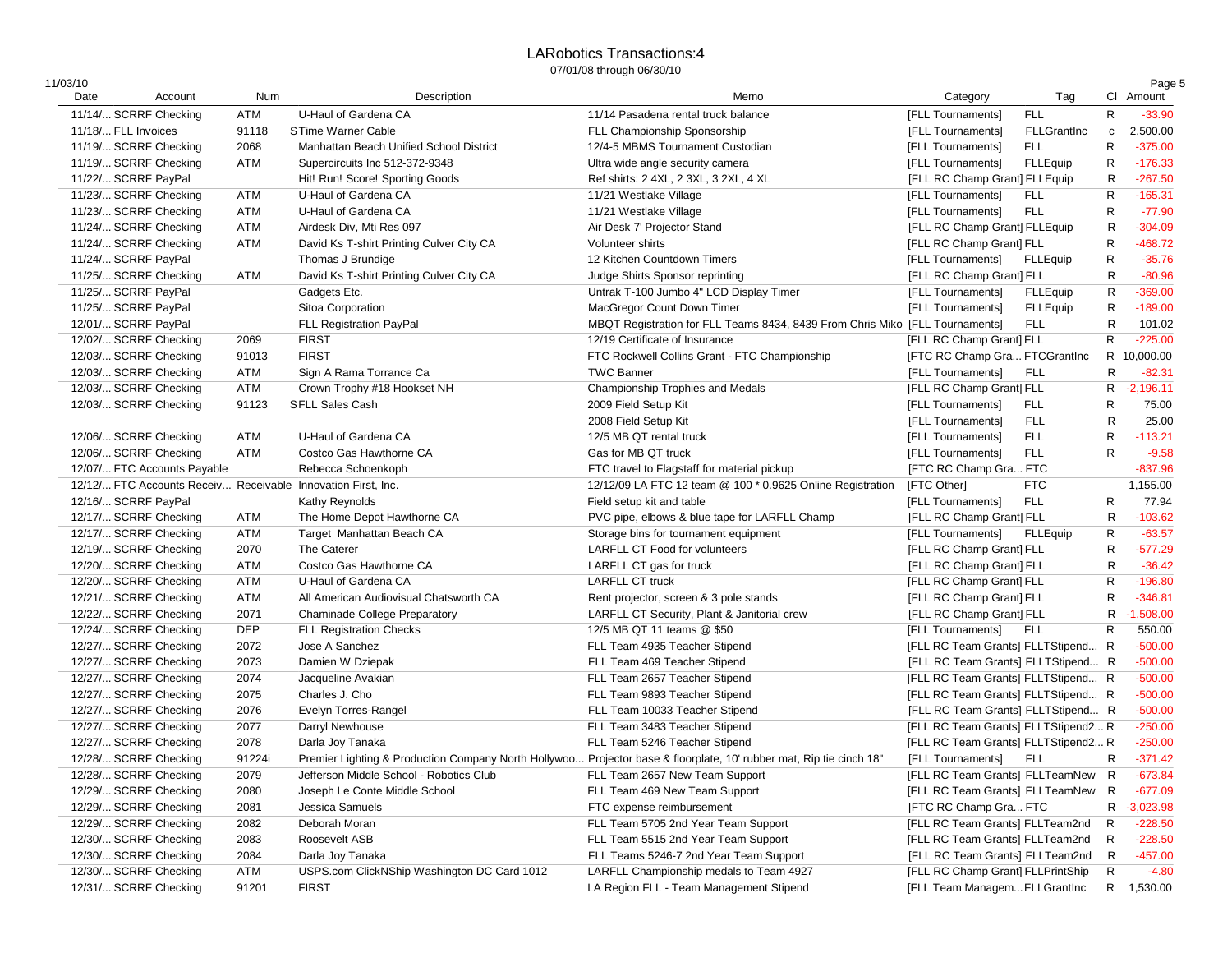## LARobotics Transactions:4

| 11/03/10<br>Date | Account               | Num   |                                | Description<br>Category<br>Memo<br>Tag                                                    |              | Page 6<br>CI Amount |
|------------------|-----------------------|-------|--------------------------------|-------------------------------------------------------------------------------------------|--------------|---------------------|
|                  | 12/31/ SCRRF Checking | 91231 | <b>Tinker Tank</b>             | 3 FLL Smart Move Field Setup Kits for SBCCD<br>[FLL Tournaments]<br><b>FLL</b>            | R            | 231.00              |
|                  | 12/31/ SCRRF Checking | 2085  | Pamela Josephson               | [FLL RC Team Grants] FLLTStipend2 R<br>FLL Team 10008 Teacher Stipend                     |              | $-250.00$           |
|                  |                       |       |                                | FLL Team 10216 Teacher Stipend                                                            |              | $-500.00$           |
|                  | 12/31/ SCRRF Checking | 2086  | Pamela J. Dombroski            | [FLL RC Team Grants] FLLTStipend R<br><b>FTC</b>                                          |              |                     |
|                  | 12/31/ SCRRF Checking | DEP   | <b>FTC Registration Checks</b> | 12/12 LA FTC Championship 2 Teams @ \$100<br>[FTC Other]                                  | R            | 200.00              |
|                  | 12/31/ SCRRF Checking | 2088  | S LeRoy E. Nelson              | [FLL RC Champ Grant] FLLFields<br>Kurt TVH Bolts for FLL field table carts                | R            | $-6.15$             |
|                  |                       |       |                                | Kurt TVH Bolts for FLL field table carts<br>[FLL RC Champ Grant] FLLFields                | R            | $-2.50$             |
|                  |                       |       |                                | [FLL RC Champ Grant] FLLFields<br>Home Depot Bolts for FLL field table carts              | R            | $-29.33$            |
|                  |                       |       |                                | [FLL RC Champ Grant] FLLFields<br>Costco 4 tie downs                                      | $\mathsf{R}$ | $-18.65$            |
|                  |                       |       |                                | CSUN Parking at LA VRC to recruit volunteers<br>[FLL RC Champ Grant] FLL                  | R            | $-6.00$             |
|                  |                       |       |                                | [FLL RC Champ Grant] FLL<br>Vons Drinks, ice and snacks for volunteers                    | R            | $-23.57$            |
|                  |                       |       |                                | [FLL RC Champ Grant] FLL<br>Ralphs Food for volunteers                                    | $\mathsf R$  | $-5.69$             |
|                  |                       |       |                                | [FLL RC Champ Grant] FLL<br>Ralphs Food for volunteers                                    | R            | $-103.25$           |
|                  | 12/31/ SCRRF Checking | 2089  | S LeRoy E. Nelson              | [FLL Growth Grant]<br>5/17-11/17 larobotics.org basic fee<br><b>FLL</b>                   | R            | $-29.94$            |
|                  |                       |       |                                | 7/5-10/05 WebsiteBuilder Plus<br>[FLL Growth Grant]<br><b>FLL</b>                         | R            | $-29.97$            |
|                  |                       |       |                                | [FLL Growth Grant]<br><b>FLL</b><br>10/5-01/05/10 WebsiteBuilder Plus                     | R            | $-29.97$            |
|                  |                       |       |                                | [FLL Team ManagemFLL<br>11/17-5/17/10 larobotics.org basic fee                            | R            | $-29.94$            |
|                  | 12/31/ SCRRF Checking | 2090  | S LeRoy E. Nelson              | [FLL Team Managem FLLPartner<br>Delta World Festival frequent flyer redemption fee        | R            | $-5.00$             |
|                  |                       |       |                                | [FLL Team Managem FLLPartner<br>United Partner Conference frequent flyer redemption fee   | $\mathsf R$  | $-10.00$            |
|                  |                       |       |                                | MARTA World Festival round trip<br>[FLL Team Managem FLLPartner                           | $\mathsf R$  | $-4.00$             |
|                  |                       |       |                                | [FLL Team Managem FLLPartner<br>Delta earlier flight for judge training                   | $\mathsf R$  | $-50.00$            |
|                  |                       |       |                                | Taxi home from World Festival<br>[FLL Team Managem FLLPartner                             | R            | $-30.00$            |
|                  |                       |       |                                | Marriott Atlanta World Festival room<br>[FLL Team ManagemFLLPartner                       | R            | $-345.00$           |
|                  |                       |       |                                | Radisson Manchester Partner Conference room<br>[FLL Team Managem FLLPartner               | R            | $-449.28$           |
|                  | 12/31/ SCRRF Checking | 2091  | S LeRoy E. Nelson              | 5/14 iTunes music for tournaments<br>[FLL Tournaments]<br><b>FLL</b>                      | $\mathsf{R}$ | $-56.93$            |
|                  |                       |       |                                | <b>FLL</b><br>9/4 Radio Shack audio adapters<br>[FLL Tournaments]                         | R            | $-25.75$            |
|                  |                       |       |                                | <b>FLL</b><br>9/5 Radio Shack audio adapter cable<br>[FLL Tournaments]                    | $\mathsf R$  | $-8.11$             |
|                  |                       |       |                                | 9/4 Radio Shack audio adapters<br><b>FLL</b><br>[FLL Tournaments]                         | $\mathsf R$  | $-27.27$            |
|                  |                       |       |                                | <b>FLL</b><br>11/24 Coscto gas for rental truck<br>[FLL Tournaments]                      | R            | $-44.77$            |
|                  |                       |       |                                | <b>FLL</b><br>12/4 Papa John's Pizza MB QT food for setup volunteers<br>[FLL Tournaments] | $\mathsf R$  | $-54.13$            |
|                  |                       |       |                                | 12/5 Coffee Bean MB QT coffee                                                             |              | $-31.90$            |
|                  |                       |       |                                | [FLL Tournaments]<br><b>FLL</b>                                                           | R            |                     |
|                  |                       |       |                                | 12/5 Ralphs MB QT food for volunteers<br>[FLL Tournaments]<br><b>FLL</b>                  | R            | $-29.24$            |
|                  |                       |       |                                | <b>FLL</b><br>12/5 Ralphs MB QT food for volunteers<br>[FLL Tournaments]                  | R            | $-11.51$            |
|                  |                       |       |                                | 12/5 Ralphs MB QT food for volunteers<br><b>FLL</b><br>[FLL Tournaments]                  | R            | $-32.13$            |
|                  |                       |       |                                | <b>FLL</b><br>12/5 Subway MB QT food for volunteers<br>[FLL Tournaments]                  | R            | $-36.74$            |
|                  |                       |       |                                | <b>FLL</b><br>12/5 Subway MB QT food for volunteers<br>[FLL Tournaments]                  | $\mathsf R$  | $-25.90$            |
|                  |                       |       |                                | <b>FLL</b><br>12/5 Subway MB QT food for volunteers<br>[FLL Tournaments]                  | R            | $-51.23$            |
|                  | 12/31/ SCRRF Checking | EFT   | <b>USPS Rebate</b>             | [FLL RC Champ Grant] FLLPrintShip<br>LARFLL Championship medals to Team 4927              | R            | 0.24                |
|                  | 12/31/ SCRRF Checking | 2087  | S Anita L. Nelson, MD          | [FLL RC Traning Gra FLLTraining<br>9/5 Camarillo Kickoff printing                         | $\mathsf{R}$ | $-69.00$            |
|                  |                       |       |                                | [FLL RC Traning Gra FLLTraining<br>9/9 MB Kickoff equipment rental                        | R            | $-100.00$           |
|                  |                       |       |                                | [FLL RC Traning Gra FLLTraining<br>9/9 MB Kickoff printing                                | $\mathsf{R}$ | $-27.60$            |
|                  |                       |       |                                | [FLL Tournaments]<br><b>FLL</b><br>11/7 Camarillo equipment rental                        | R            | $-110.00$           |
|                  |                       |       |                                | [FLL Tournaments]<br>FLLPrintShip<br>11/7 Camarillo printing                              | R            | $-19.40$            |
|                  |                       |       |                                | 11/21 Westlake Village equipment rental<br>[FLL Tournaments]<br>FLL                       | R            | $-110.00$           |
|                  |                       |       |                                | 11/21 Westlake Village printing<br>[FLL Tournaments]<br><b>FLLPrintShip</b>               | R            | $-10.60$            |
|                  |                       |       |                                | <b>FLL</b><br>11/22 Westchester equipment rental<br>[FLL Tournaments]                     | R            | $-110.00$           |
|                  |                       |       |                                | <b>FLLPrintShip</b><br>11/22 Westchester printing<br>[FLL Tournaments]                    | R            | $-12.75$            |
|                  |                       |       |                                | 12/5 MB equipment rental<br><b>FLL</b><br>[FLL Tournaments]                               | R            | $-160.00$           |
|                  |                       |       |                                | 12/5 MB printing<br>[FLL Tournaments]<br>FLLPrintShip                                     | R            | $-104.75$           |
|                  |                       |       |                                | 12/19 Chatsworth equipment rental<br>[FLL RC Champ Grant] FLL                             | R            | $-160.00$           |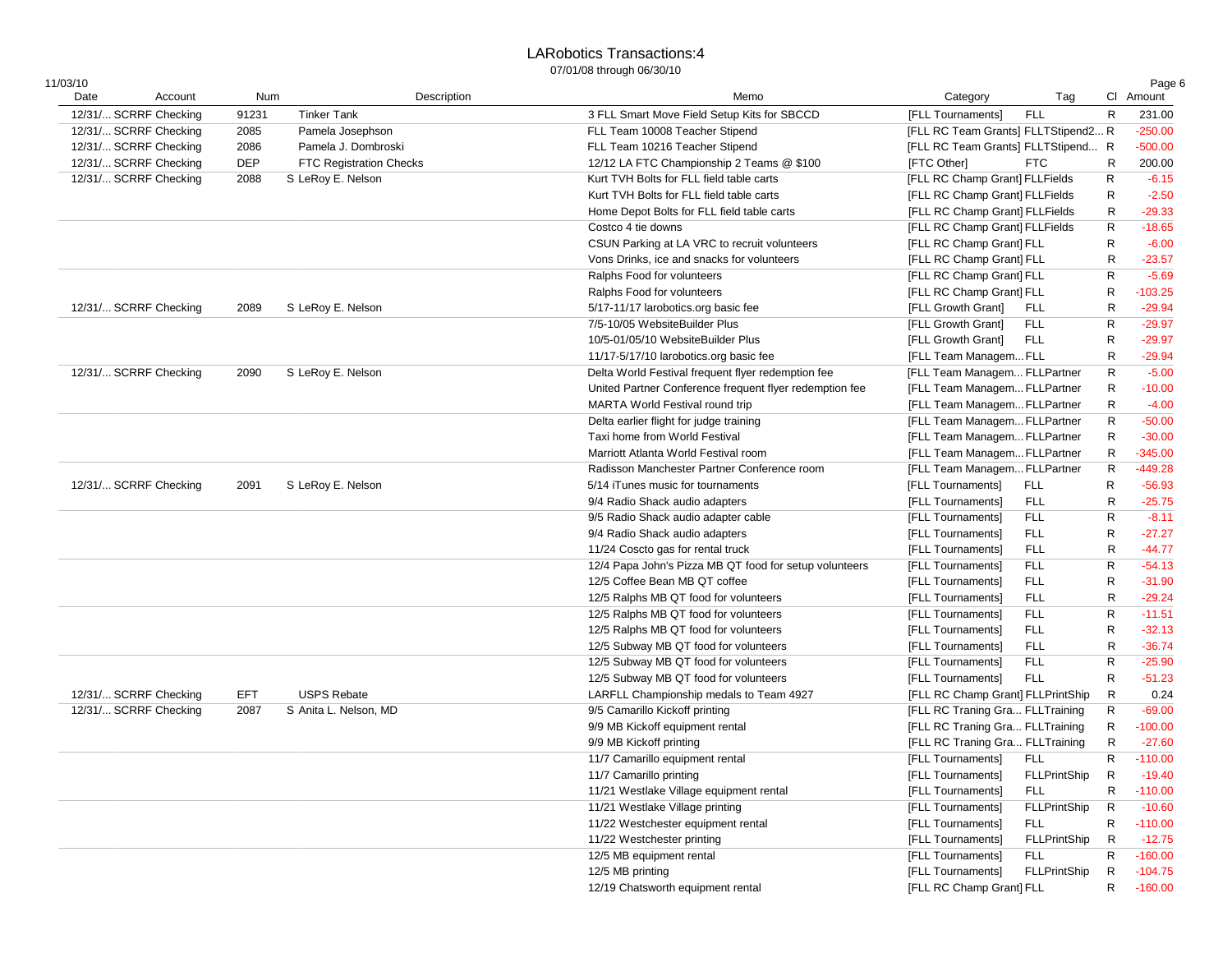#### LARobotics Transactions:4

| 11/03/10            |                       |            |                                                 |                                                           |                                     |                     |              | Page 7    |
|---------------------|-----------------------|------------|-------------------------------------------------|-----------------------------------------------------------|-------------------------------------|---------------------|--------------|-----------|
| Date                | Account               | Num        | Description                                     | Memo                                                      | Category                            | Tag                 |              | CI Amount |
|                     |                       |            |                                                 | 12/19 Chatsworth printing                                 | [FLL RC Champ Grant] FLLPrintShip   |                     | $\mathsf{R}$ | $-446.85$ |
| 07/01/09 - 12/31/09 |                       |            |                                                 |                                                           |                                     |                     |              | 11,762.16 |
|                     | 01/04/ SCRRF Checking | 2092       | Deborah Moran                                   | FLL Team 5705 2nd Year Teacher Stipend                    | [FLL RC Team Grants] FLLTStipend2 R |                     |              | $-250.00$ |
|                     | 01/07/ SCRRF Checking | 2093       | Foshay High School Robotics Team 597            | FLL Team 3483-4,6-7 Grant Expense Reimbursement           | [FLL RC Team Grants] FLLTeam2nd     |                     | R            | $-914.00$ |
|                     | 01/08/ SCRRF Checking | ATM        | USPS.com ClickNShip Washington DC Card 1012     | Ship extra consent forms                                  | [FLL Tournaments]                   | <b>FLLPrintShip</b> | R            | $-4.75$   |
|                     | 01/09/ SCRRF Checking | EFT        | <b>USPS Rebate</b>                              | Ship extra consent forms                                  | [FLL Tournaments]                   | FLLPrintShip        | R            | 0.24      |
|                     | 01/14/ SCRRF Checking | 2095       | Pamela J. Dombroski                             | FLL Team 10216 New Team Support                           | [FLL RC Team Grants] FLLTeamNew R   |                     |              | $-643.28$ |
|                     | 01/19/ SCRRF Checking | 2096       | <b>Terrance Smith</b>                           | Team 5897 Teacher Stipend                                 | [FLL RC Team Grants] FLLTStipend R  |                     |              | $-500.00$ |
|                     | 01/20/ SCRRF Checking | ATM        | www.1and1.com 877-461-2631 PA Card 1012         | Website Builder Plus 1/5/10-4/5/10                        | [FLL Team ManagemFLL                |                     | R            | $-29.97$  |
|                     | 01/21/ SCRRF Checking | 2097       | Jose A Sanchez                                  | FLL Team 4935 New Team Support                            | [FLL RC Team Grants] FLLTeamNew     |                     | R            | $-639.80$ |
|                     | 01/25/ SCRRF Checking | <b>DEP</b> | Teradata                                        | Donation from Jerry McGlynn                               | [FLL Team Grants]                   | <b>FLLGrantInc</b>  | R            | 800.00    |
|                     | 01/25/ SCRRF Checking | 2098       | Kimberli S Naka                                 | FLL Team 5515 Teacher Stipend                             | [FLL RC Team Grants] FLLTStipend2 R |                     |              | $-250.00$ |
|                     | 01/25/ SCRRF Checking | 2099       | Kara Ganley                                     | FLL Team 9985 Teacher Stipend                             | [FLL RC Team Grants] FLLTStipend R  |                     |              | $-500.00$ |
|                     | 01/25/ SCRRF Checking | 2100       | <b>Bellflower Astrobricks</b>                   | Teradata grant from Jerry McGlynn                         | [FLL Team Grants]                   | <b>FLLGrants</b>    | R            | $-800.00$ |
|                     | 02/09/ SCRRF PayPal   |            | <b>Dennis Smalley</b>                           | 2/21 Scrimmage Registration for Team 691                  | Registration                        | Scrimmage           | C            | 195.30    |
|                     | 02/20/ SCRRF PayPal   |            | Alex Davis                                      | 2/21 Scrimmage Registration for Team 702                  | Registration                        | Scrimmage           | $\mathtt{C}$ | 195.30    |
|                     | 02/26/ SCRRF Checking | <b>DEP</b> | <b>SCRRF Registration Checks</b>                | 2/19 Scrimmage 9 teams @ 200                              | Registration                        | Scrimmage           | R            | 1,800.00  |
|                     | 02/26/ SCRRF Checking | <b>DEP</b> | <b>SCRRF Registration Cash</b>                  | 2/19 Scrimmage 2 teams @ 400                              | Registration                        | Scrimmage           | R            | 400.00    |
|                     | 02/26/ SCRRF PayPal   |            | <b>Dennis Smalley</b>                           | Refund 2/21 Scrimmage Registration for Team 691           | Registration                        | Scrimmage           | $\mathbf c$  | $-195.30$ |
|                     | 03/25/ SCRRF Checking | 2104       | Carrine Johnson                                 | 2010 SCRRF Scholarship                                    | Scholarship                         | Scholarship         | R            | $-500.00$ |
|                     | 03/25/ SCRRF Checking | 2105       | <b>Ryan Sharp</b>                               | 2010 SCRRF Scholarship                                    | Scholarship                         | Scholarship         | R            | $-500.00$ |
|                     | 03/31/ SCRRF Checking | <b>DEP</b> | <b>FLL Sales Cash</b>                           | 2009 FLL Field Setup Kit                                  | [FLL Tournaments]                   | <b>FLL</b>          | R            | 80.00     |
|                     | 04/06/ SCRRF Checking | 2106       | Hope Chapel Academy Robotics Team               | 2/19 Scrimmage Field Expenses                             | Field                               | Scrimmage           | R            | $-590.56$ |
|                     | 04/07/ SCRRF Checking | 100331     | Innovation First, Inc.                          | 11/7 Fall Workships reg 10/1-31/09 - 5@\$100 less 3.75%   | Registration                        | WorkshopsPrev R     |              | 481.25    |
|                     | 04/07/ SCRRF Checking | 2107       | <b>SGEEI</b>                                    | 11/7 Fall Workshops reg 5@\$100 less 3.75% to Team San Di | Reimbursement                       | WorkshopsPrev R     |              | $-481.25$ |
|                     | 04/21/ SCRRF Checking |            | www.1and1.com 877-461-2631 PA Card 1012         | WebsiteBuilder Plus 4/5/10-7/5/10                         | [FLL Team ManagemFLL                |                     | $\mathsf{R}$ | $-29.97$  |
|                     | 05/09/ SCRRF Checking |            | Amazon.Com Bill Payments WA Card 1012           | Not-for-Profit Accounting Made Easy                       | [FLL Team ManagemFLL                |                     | R            | $-23.76$  |
|                     | 05/09/ SCRRF Checking |            | Amazon.Com Bill Payments WA Card 1012           | Guidebook for Directors of Nonprofit Corporations         | [FLL Team ManagemFLL                |                     | $\mathsf{R}$ | $-16.19$  |
|                     | 05/11/ SCRRF Checking |            | Amazon.Com Bill Payments WA Card 1012           | Guidebook for Directors of Nonprofit Corporations         | [FLL Team ManagemFLL                |                     | $\mathsf{R}$ | $-16.49$  |
|                     | 05/19/ SCRRF Checking | 2108       | CA Secretary Of State                           | LA Robotics Amended Articles of Incorporation             | [FLL Team Managem                   |                     | $\mathtt{C}$ | $-30.00$  |
|                     | 05/20/ SCRRF Checking |            | www.1and1.com 877-461-2631 PA Card 1012         | LARobotics.org                                            | [FLL Team ManagemFLL                |                     | R            | $-29.94$  |
|                     | 05/21/ SCRRF Checking |            | CA Secretary Of State 916-653-3775 CA Card 1012 | <b>LARobotics Registration</b>                            | [FLL Team ManagemFLL                |                     | $\mathsf{R}$ | $-20.00$  |
|                     | 06/21/ SCRRF Checking | 90704      | <b>SFIRST</b>                                   | <b>Championship Tournament Support</b>                    | [FLL RC Champ Grant] FLLGrantInc    |                     |              | 12,000.00 |
|                     |                       |            |                                                 | New Team Support                                          | [FLL RC Team Grants] FLLGrantInc    |                     |              | 8,991.97  |
|                     |                       |            |                                                 | <b>New Team Stipends</b>                                  | [FLL RC Team Grants] FLLGrantInc    |                     |              | 4,500.00  |
|                     |                       |            |                                                 | 2nd Year Team Support                                     | [FLL RC Team Grants] FLLGrantInc    |                     |              | 2,325.00  |
|                     |                       |            |                                                 | 2nd Year Stipends                                         | [FLL RC Team Grants] FLLGrantInc    |                     |              | 1,750.00  |
|                     |                       |            |                                                 | <b>Teacher Training</b>                                   | [FLL RC Traning Gra FLLGrantInc     |                     |              | 196.60    |
|                     |                       |            |                                                 | New Team Support Extra                                    | [FLL RC Team Grants] FLLGrantInc    |                     |              | 236.43    |
| 01/01/10 - 06/30/10 |                       |            |                                                 |                                                           |                                     |                     |              | 26,986.83 |

| <b>OVERALL TOTAL</b>  | 35,958.72    |
|-----------------------|--------------|
| <b>TOTAL INFLOWS</b>  | 110.130.34   |
| <b>TOTAL OUTFLOWS</b> | $-74.171.62$ |
| <b>NET TOTAL</b>      | 35,958.72    |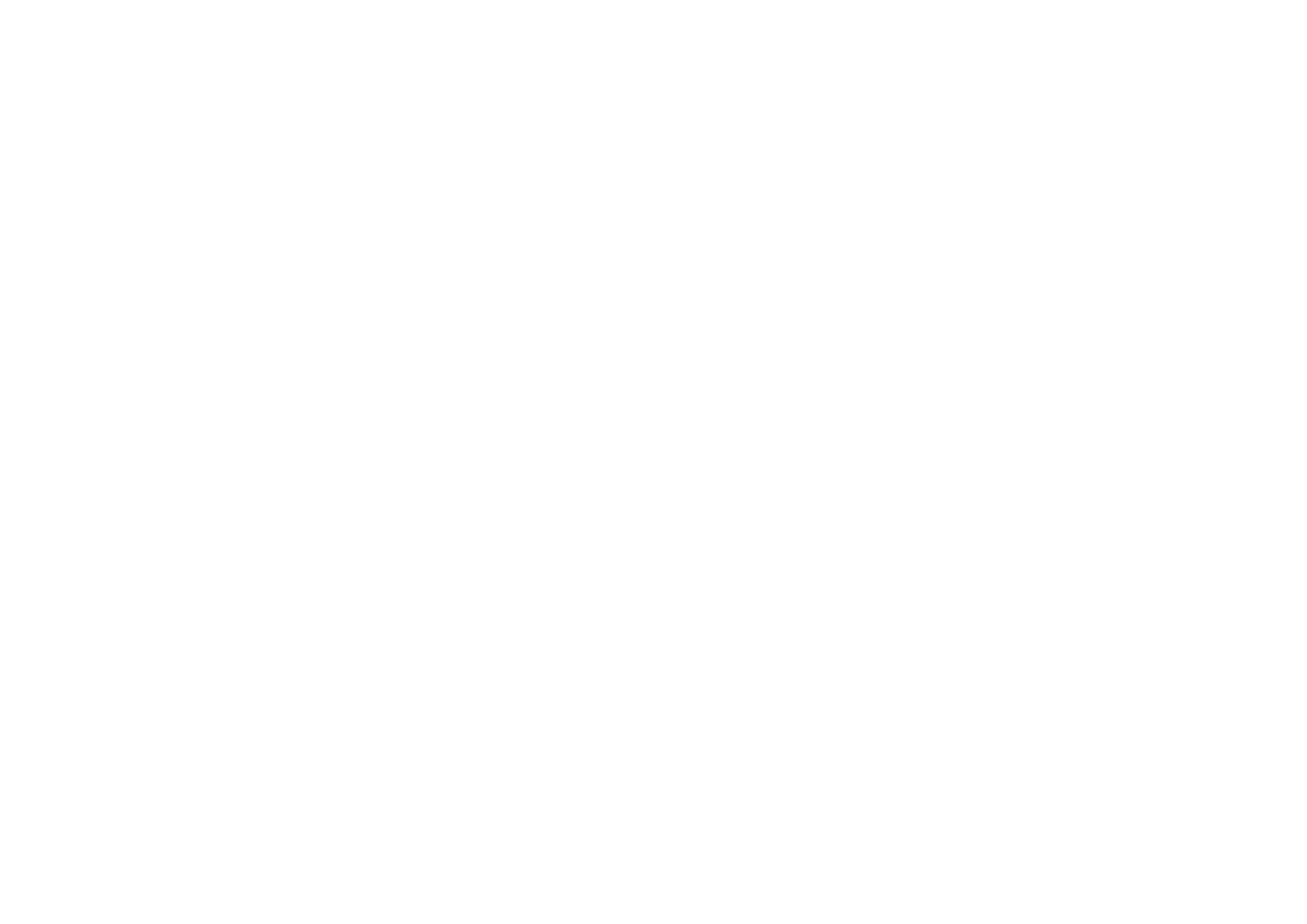# FLL Account Balances (FLL Assets are SCRRF Liabilities) - As of 06/30/10

As of 06/30/10

|                                 | 06/30/08       | 12/31/08       | 06/30/09       | 12/31/09       | 06/30/10       |
|---------------------------------|----------------|----------------|----------------|----------------|----------------|
| Account                         | <b>Balance</b> | <b>Balance</b> | <b>Balance</b> | <b>Balance</b> | <b>Balance</b> |
| <b>Liability Accounts</b>       |                |                |                |                |                |
| <b>FLL Growth Grant</b>         | $-394.96$      | $-259.04$      | $-87.90$       | 0.00           | 0.00           |
| <b>FLL Hardship Grants</b>      | 0.00           | 0.00           | 0.00           | 0.00           | 0.00           |
| FLL RC Champ Grant              | $-1,007.30$    | $-6,125.40$    | $-17.96$       | 0.48           | $-11,999.52$   |
| <b>FLL RC Team Grants</b>       | 0.00           | $-363.96$      | $-172.00$      | $-3,583.19$    | $-17,689.51$   |
| <b>FLL RC Traning Grants</b>    | 0.00           | 0.00           | 0.00           | $-203.40$      | $-400.00$      |
| <b>FLL Team Grants</b>          | 0.00           | 0.00           | 0.00           | 0.00           | 0.00           |
| FLL Team Management             | $-322.34$      | $-1,126.89$    | $-269.39$      | $-874.33$      | $-678.01$      |
| <b>FLL Tournaments</b>          | $-1,884.83$    | $-574.51$      | $-88.11$       | $-281.55$      | $-357.04$      |
| <b>TOTAL Liability Accounts</b> | $-3,609.43$    | $-8,449.80$    | $-635.36$      | $-4,941.99$    | $-31,124.08$   |
| <b>OVERALL TOTAL</b>            | $-3,609.43$    | $-8,449.80$    | $-635.36$      | $-4,941.99$    | $-31.124.08$   |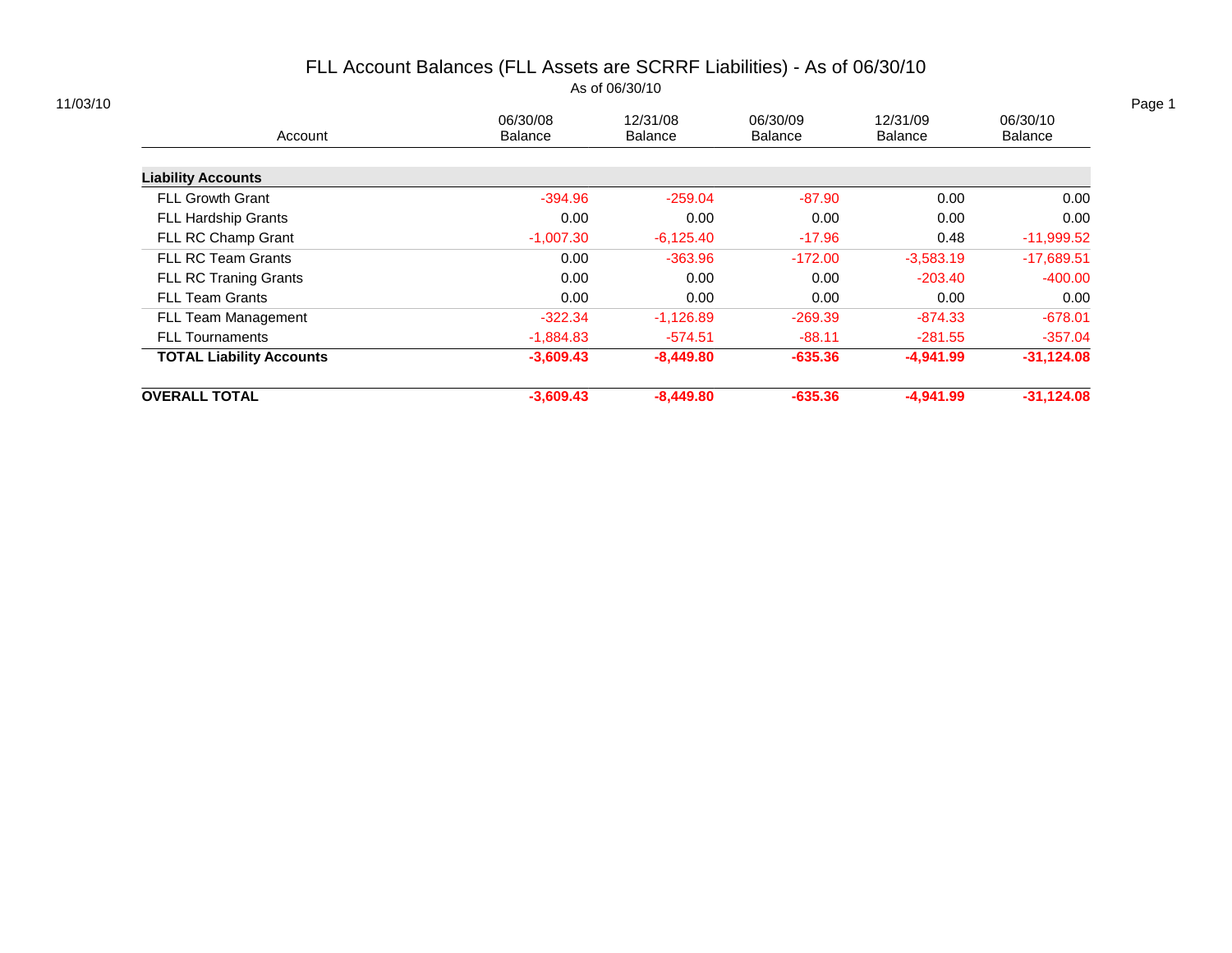### FLL Categories by Year 07/01/08 through 06/30/10 (Accrual Basis)

|           |                                                                                   | <b>OVERALL</b>                                                               |
|-----------|-----------------------------------------------------------------------------------|------------------------------------------------------------------------------|
| 06/30/09  | 06/30/10                                                                          | <b>TOTAL</b>                                                                 |
|           |                                                                                   |                                                                              |
|           |                                                                                   |                                                                              |
|           |                                                                                   | 728.17                                                                       |
|           |                                                                                   | 2,387.30                                                                     |
|           |                                                                                   | 32,025.13                                                                    |
|           |                                                                                   | 43,621.47                                                                    |
| 0.00      | 596.60                                                                            | 596.60                                                                       |
|           | 800.00                                                                            | 2,280.00                                                                     |
| 1,000.01  | 1,530.00                                                                          | 2,530.01                                                                     |
| 825.00    | 3,993.02                                                                          | 4,818.02                                                                     |
| 26,456.65 | 62,530.05                                                                         | 88,986.70                                                                    |
|           |                                                                                   |                                                                              |
|           |                                                                                   |                                                                              |
|           |                                                                                   | 1,124.97                                                                     |
| 1,182.60  |                                                                                   | 2,387.30                                                                     |
| 11,014.23 | 10,018.68                                                                         | 21,032.91                                                                    |
| 11,046.07 | 14,885.89                                                                         | 25,931.96                                                                    |
| 0.00      | 196.60                                                                            | 196.60                                                                       |
| 1,480.00  | 800.00                                                                            | 2,280.00                                                                     |
| 1,052.96  | 1,119.54                                                                          | 2,172.50                                                                     |
| 2,621.72  | 3,724.09                                                                          | 6,345.81                                                                     |
| 29,430.72 | 32,041.33                                                                         | 61,472.05                                                                    |
|           |                                                                                   |                                                                              |
|           | 07/01/08-<br>726.08<br>1,182.60<br>10,024.89<br>11,218.07<br>1,480.00<br>1,033.14 | 07/01/09-<br>2.09<br>1,204.70<br>22,000.24<br>32,403.40<br>91.83<br>1,204.70 |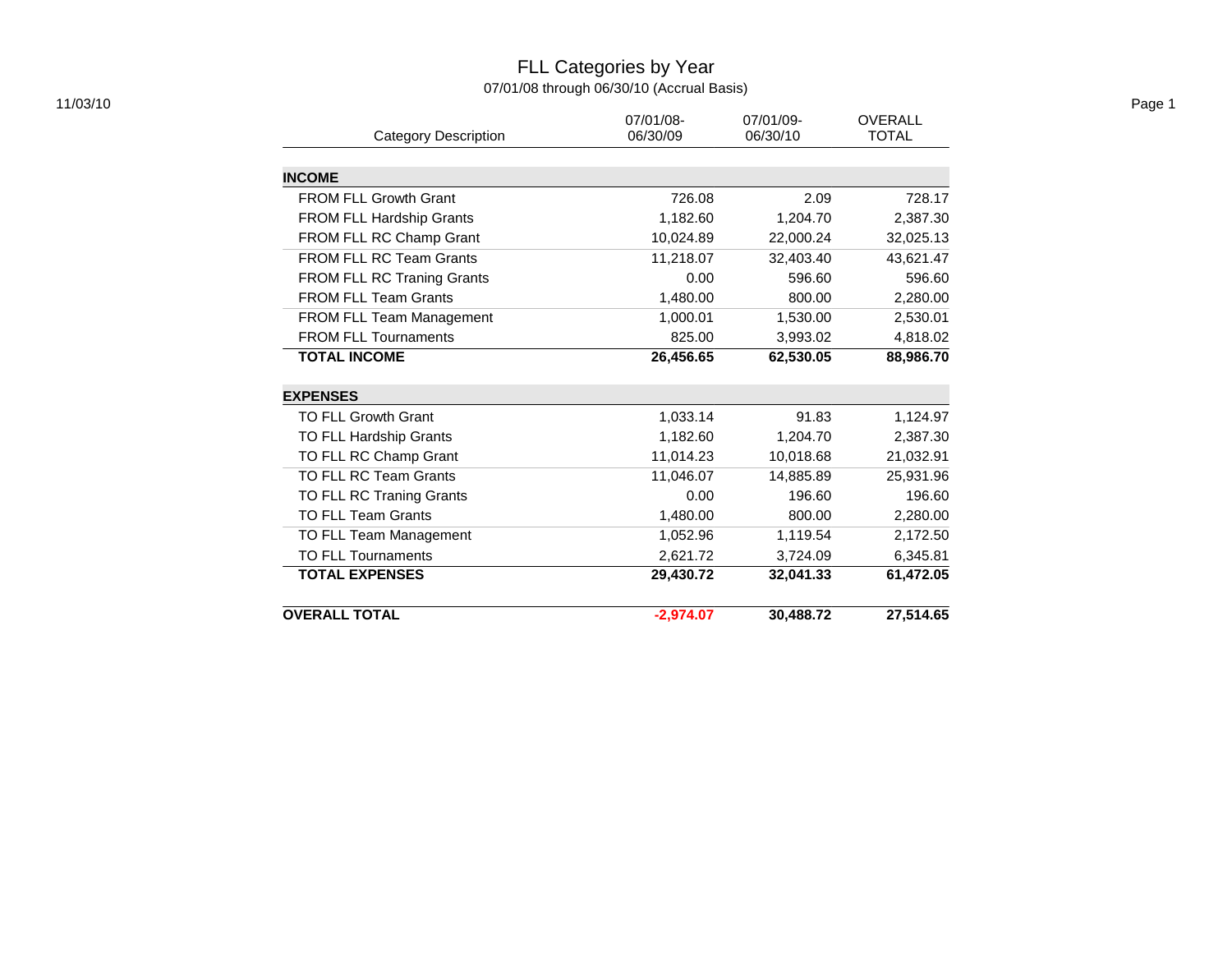### FLL Payees by Year:6

07/01/08 through 06/30/10 (Accrual Basis)

| Payee                                        | 07/01/08-<br>06/30/09 | 07/01/09-<br>06/30/10 | <b>OVERALL</b><br><b>TOTAL</b> |
|----------------------------------------------|-----------------------|-----------------------|--------------------------------|
| <b>INCOME</b>                                |                       |                       |                                |
| 54th Street Elementary School                | 116.08                | 0.00                  | 116.08                         |
| Chadwick School via LeRoy E. Nelson          | 726.08                | 0.00                  | 726.08                         |
| <b>FIRST</b>                                 | 23,284.60             | 57,734.70             | 81,019.30                      |
| <b>FLL Donation</b>                          | 50.00                 | 0.00                  | 50.00                          |
| <b>FLL Registration Checks</b>               | 775.00                | 550.00                | 1,325.00                       |
| <b>FLL Registration PayPal</b>               | 0.00                  | 453.84                | 453.84                         |
| <b>FLL Sales Cash</b>                        | 0.00                  | 180.00                | 180.00                         |
|                                              |                       |                       |                                |
| Jent Energy<br>Judith Holt                   | 25.00<br>100.00       | 0.00<br>0.00          | 25.00<br>100.00                |
|                                              |                       |                       |                                |
| Karen A. Kennedy                             | 20.00                 | 0.00                  | 20.00                          |
| Kathy Reynolds                               | 0.00                  | 77.94                 | 77.94                          |
| LeRoy E. Nelson                              | 24.89                 | 0.00                  | 24.89                          |
| Paypal Setup                                 | 0.00                  | 2.09                  | 2.09                           |
| Qualcomm Incorporated                        | 500.00                | 0.00                  | 500.00                         |
| Sheila M Dooley                              | 35.00                 | 0.00                  | 35.00                          |
| Teradata                                     | 800.00                | 800.00                | 1,600.00                       |
| <b>Tinker Tank</b>                           | 0.00                  | 231.00                | 231.00                         |
| <b>USPS Rebate</b>                           | 0.00                  | 0.48                  | 0.48                           |
| <b>TOTAL INCOME</b>                          | 26,456.65             | 60,030.05             | 86,486.70                      |
| <b>EXPENSES</b>                              |                       |                       |                                |
| Airdesk Div, Mti Res 097                     | 0.00                  | 304.09                | 304.09                         |
| All American Audiovisual Chatsworth CA       | 0.00                  | 346.81                | 346.81                         |
| Amazon.Com Bill Payments WA Card 1012        | 0.00                  | 56.44                 | 56.44                          |
| Anita L. Nelson, MD                          | 1,477.00              | 1,440.95              | 2,917.95                       |
| <b>ARCO Hawthorne CA</b>                     | 62.62                 | 90.86                 | 153.48                         |
| <b>Bellflower Astrobricks</b>                | 0.00                  | 800.00                | 800.00                         |
| <b>Bellflower LEGO League</b>                | 800.00                | 0.00                  | 800.00                         |
| Box Brothers Redondo Beach CA                | 0.00                  | 114.85                | 114.85                         |
| CA Secretary Of State                        | 0.00                  | 30.00                 | 30.00                          |
| CA Secretary Of State 916-653-3775 CA Card 1 | 0.00                  | 20.00                 | 20.00                          |
| <b>Chaminade College Preparatory</b>         | 0.00                  | 1,508.00              | 1,508.00                       |
| Charles J. Cho                               | 0.00                  | 500.00                | 500.00                         |
| Costco Gas Hawthorne CA                      | 0.00                  | 46.00                 | 46.00                          |
| Crown Trophy #18 Hookset NH                  | 3,768.26              | 2,408.93              | 6,177.19                       |
| Damien W Dziepak                             | 0.00                  | 500.00                | 500.00                         |
| Darla Joy Tanaka                             | 1,720.00              | 707.00                | 2,427.00                       |
| Darryl Newhouse                              | 500.00                | 250.00                | 750.00                         |
| David Ks T-shirt Printing Culver City CA     | 0.00                  | 1,087.36              | 1,087.36                       |
| Deborah Moran                                | 610.00                | 478.50                | 1,088.50                       |
| Economy Inns Of America Carlsbad CA          | 131.90                | 0.00                  | 131.90                         |
| Evelyn Torres-Rangel                         | 0.00                  | 500.00                | 500.00                         |
| <b>FIRST</b>                                 | 1,000.00              | 225.00                | 1,225.00                       |
| Foshay High School Robotics Team 597         | 3,050.00              | 914.00                | 3,964.00                       |
| Gadgets Etc.                                 | 0.00                  | 369.00                | 369.00                         |
| Giuliano's Deli Redondo Beach CA             | 159.90                | 0.00                  | 159.90                         |
| Harbor Freight Catalog                       | 0.00                  | 110.83                | 110.83                         |
| Hit! Run! Score! Sporting Goods              | 0.00                  | 267.50                | 267.50                         |
| lan Francis                                  | 100.00                | 0.00                  | 100.00                         |
|                                              |                       |                       |                                |

11/03/10 Page 1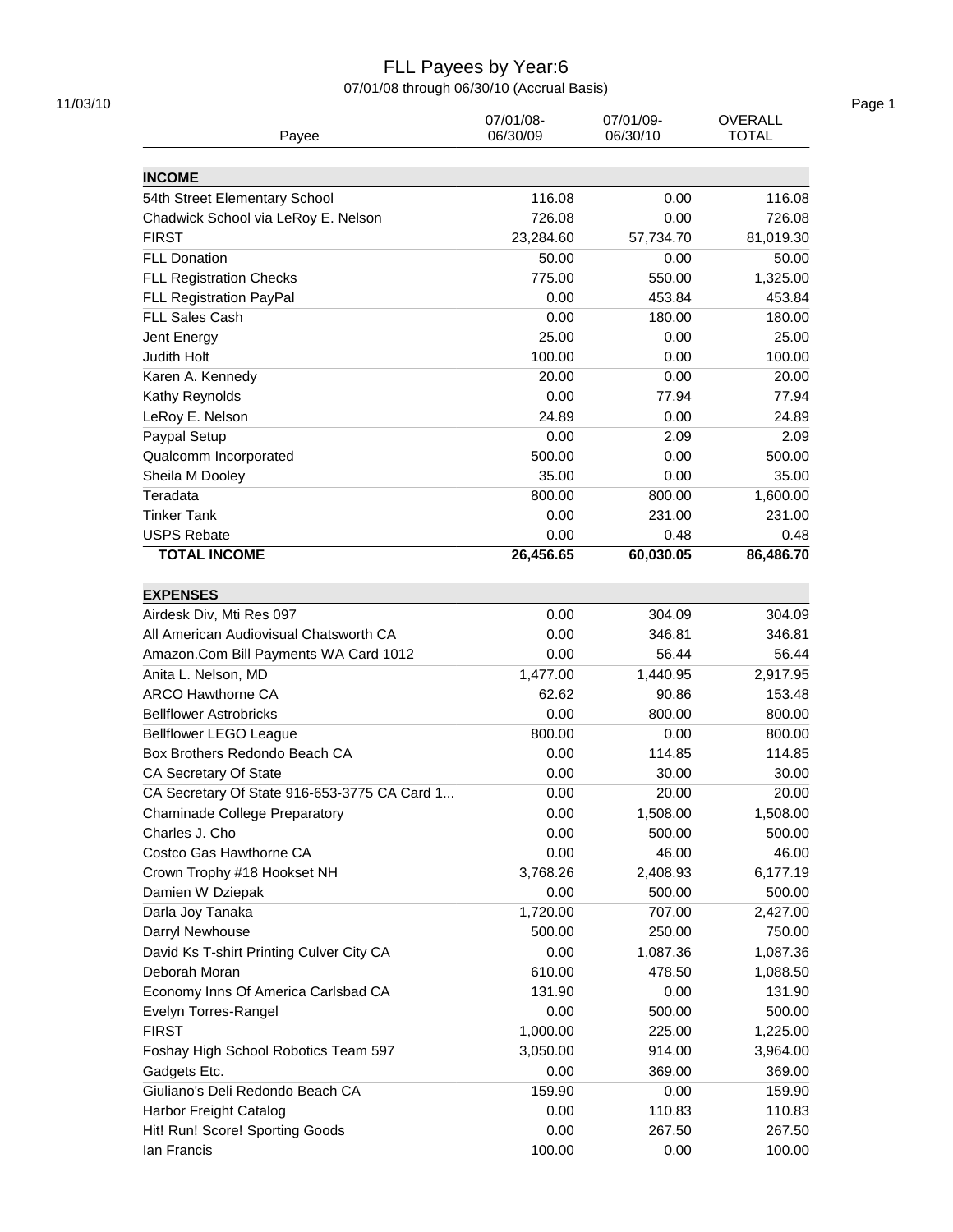## FLL Payees by Year:6

07/01/08 through 06/30/10 (Accrual Basis)

| Payee                                        | 07/01/08-<br>06/30/09 | 07/01/09-<br>06/30/10 | <b>OVERALL</b><br><b>TOTAL</b> |
|----------------------------------------------|-----------------------|-----------------------|--------------------------------|
| Jacqueline Avakian                           | 0.00                  | 500.00                | 500.00                         |
| Jefferson Middle School - Robotics Club      | 0.00                  | 673.84                | 673.84                         |
| John C. Aston                                | 191.97                | 0.00                  | 191.97                         |
| Jonko Pro San Diego CA                       | 75.88                 | 0.00                  | 75.88                          |
| Jose A Sanchez                               | 0.00                  | 1,139.80              | 1,139.80                       |
| Joseph Le Conte Middle School                | 0.00                  | 677.09                | 677.09                         |
|                                              | 0.00                  | 500.00                | 500.00                         |
| Kara Ganley                                  |                       |                       |                                |
| Kimberli S Naka                              | 0.00                  | 250.00                | 250.00<br>2,246.88             |
| LEGOLAND California                          | 2,246.88              | 0.00                  |                                |
| LeRoy E. Nelson                              | 2,393.46              | 1,643.85              | 4,037.31                       |
| Manhattan Beach Unified School District      | 75.00                 | 375.00                | 450.00                         |
| Nicoleta L Trifa                             | 191.96                | 0.00                  | 191.96                         |
| Ohio Educational Outreach Foundation         | 600.00                | 0.00                  | 600.00                         |
| Pamela J. Dombroski                          | 0.00                  | 1,143.28              | 1,143.28                       |
| Pamela Josephson                             | 0.00                  | 250.00                | 250.00                         |
| Patrick Donahue Sign Shop Manhattan Beach CA | 887.66                | 0.00                  | 887.66                         |
| Paypal Setup                                 | 0.00                  | 1.95                  | 1.95                           |
| Pitsco LEGO Education 6202310000 KS          | 5,625.52              | 8,129.68              | 13,755.20                      |
| Premier Lighting & Production Company North  | 0.00                  | 371.42                | 371.42                         |
| Randall Kamiya                               | 500.00                | 0.00                  | 500.00                         |
| Roosevelt ASB                                | 610.00                | 228.50                | 838.50                         |
| Rowel Salvador                               | 500.00                | 0.00                  | 500.00                         |
| Sandy LEGO Beachbots                         | 680.00                | 0.00                  | 680.00                         |
| Shell Oil Lawndale CA                        | 78.41                 | 0.00                  | 78.41                          |
| Sign A Rama Torrance Ca                      | 0.00                  | 82.31                 | 82.31                          |
| Sitoa Corporation                            | 0.00                  | 189.00                | 189.00                         |
| Supercircuits Inc 512-372-9348               | 208.73                | 176.33                | 385.06                         |
| Target Manhattan Beach CA                    | 0.00                  | 166.56                | 166.56                         |
| <b>Terrance Smith</b>                        | 0.00                  | 500.00                | 500.00                         |
| The Caterer                                  | 0.00                  | 577.29                | 577.29                         |
| The Home Depot Hawthorne CA                  | 0.00                  | 279.89                | 279.89                         |
| Thomas J Brundige                            | 0.00                  | 35.76                 | 35.76                          |
| Tony Ayad                                    | 0.00                  | 106.85                | 106.85                         |
| Troop 238                                    | 75.00                 | 0.00                  | 75.00                          |
| U-Haul of Gardena CA                         | 726.64                | 848.27                | 1,574.91                       |
| USPS.com ClickNShip Washington DC Card 10    | 0.00                  | 9.55                  | 9.55                           |
| Wholesale2usa                                | 0.00                  | 19.11                 | 19.11                          |
| www.1and1.com 877-461-2631 PA Card 1012      | 0.00                  | 89.88                 | 89.88                          |
| Yanira Vera                                  | 383.93                | 0.00                  | 383.93                         |
| <b>TOTAL EXPENSES</b>                        | 29,430.72             | 32,041.33             | 61,472.05                      |
| <b>OVERALL TOTAL</b>                         | $-2,974.07$           | 27,988.72             | 25,014.65                      |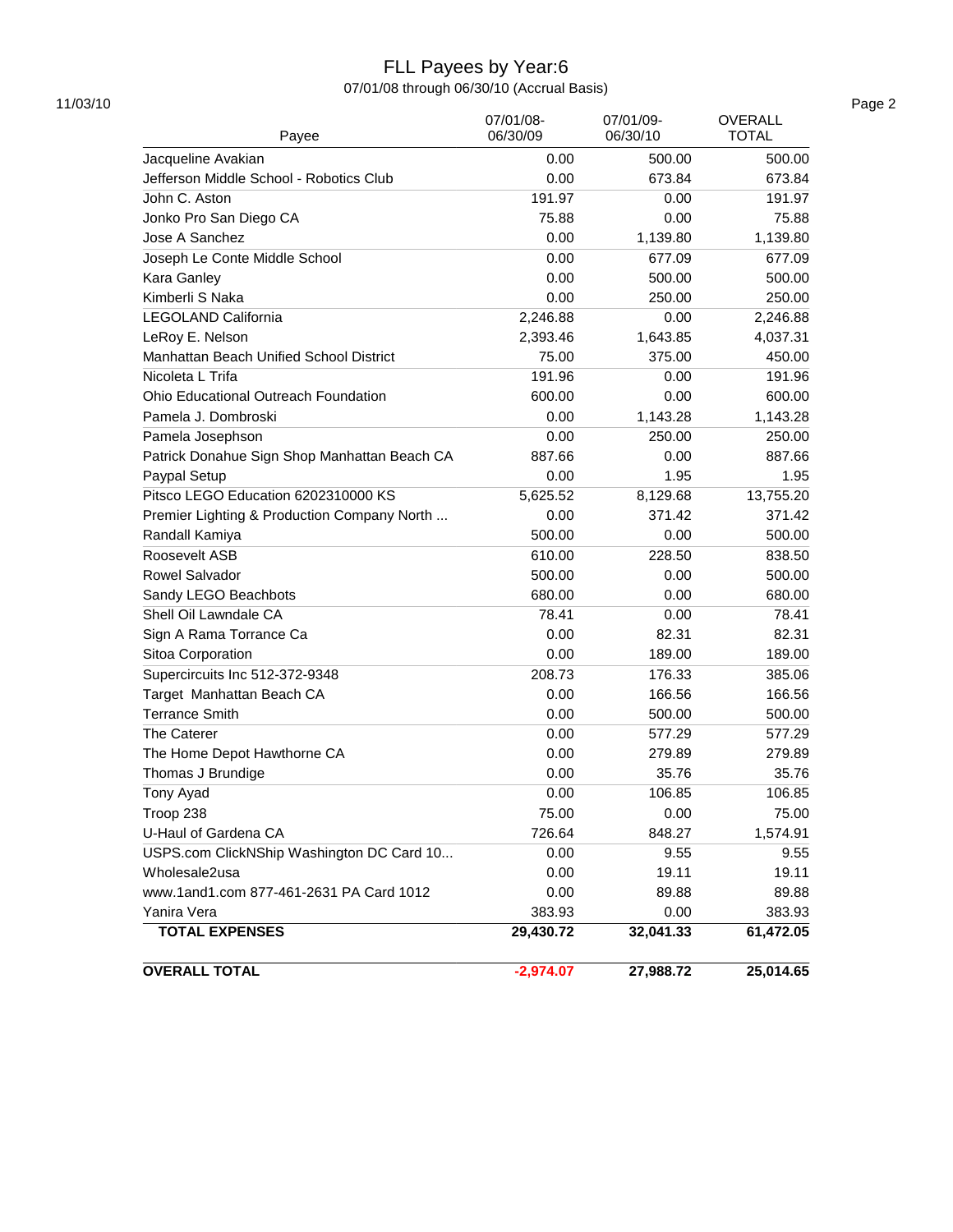# FLL Tags by Year

07/01/08 through 06/30/10

| 11/03/10 |                          |                       |                       |                                |
|----------|--------------------------|-----------------------|-----------------------|--------------------------------|
|          | <b>Class Description</b> | 07/01/08-<br>06/30/09 | 07/01/09-<br>06/30/10 | <b>OVERALL</b><br><b>TOTAL</b> |
|          |                          |                       |                       |                                |
|          | <b>FLL</b>               | $-10,231.75$          | $-9,712.74$           | $-19,944.49$                   |
|          | <b>FLLContractors</b>    | $-100.00$             | 0.00                  | $-100.00$                      |
|          | <b>FLLEquip</b>          | $-929.20$             | $-1,879.66$           | $-2,808.86$                    |
|          | <b>FLLFields</b>         | $-299.21$             | -469.69               | $-768.90$                      |
|          | <b>FLLGrantInc</b>       | 24,814.60             | 61,034.70             | 85,849.30                      |
|          | <b>FLLGrants</b>         | $-4,533.06$           | $-2,004.70$           | $-6,537.76$                    |
|          | <b>FLLPartner</b>        | 0.00                  | $-893.28$             | $-893.28$                      |
|          | <b>FLLPrintShip</b>      | -765.45               | $-700.02$             | $-1,465.47$                    |
|          | FLLTeam2nd               | 0.00                  | $-2,285.00$           | $-2,285.00$                    |
|          | <b>FLLTeamNew</b>        | $-7,930.00$           | $-7,350.89$           | $-15,280.89$                   |
|          | FLLTStipend2nd           | 0.00                  | $-1,250.00$           | $-1,250.00$                    |
|          | FLLTStipendNew           | $-3,000.00$           | $-4,000.00$           | $-7,000.00$                    |
|          | <b>OVERALL TOTAL</b>     | $-2,974.07$           | 30,488.72             | 27,514.65                      |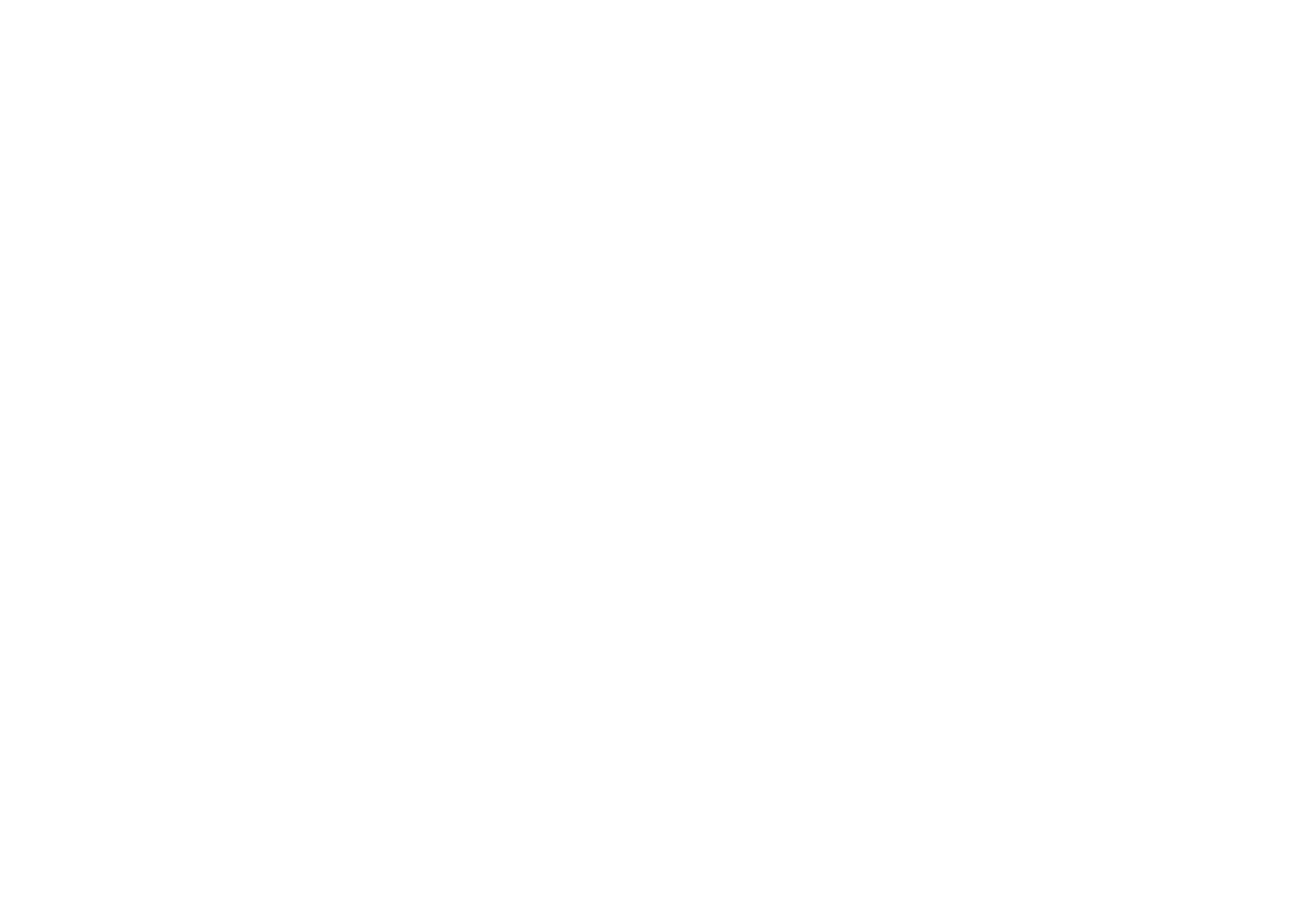| 11/03/10              |            |                                          |                                                             |                                     |                  | Page 1      |
|-----------------------|------------|------------------------------------------|-------------------------------------------------------------|-------------------------------------|------------------|-------------|
| Date                  | <b>Num</b> | Description                              | Memo                                                        | Category                            | Tag              | Amount      |
| <b>SCRRF Checking</b> |            |                                          |                                                             |                                     |                  | 28,335.36   |
| 07/07/09              |            | 90703  FIRST                             | <b>Championship Tournament Support</b>                      | [FLL RC Champ Grant] FLLGrantInc    |                  | 10,000.00   |
|                       |            |                                          | New Team Support                                            | [FLL RC Team Grants] FLLGrantInc    |                  | 6,810.00    |
|                       |            |                                          | New Team Teacher Stipends                                   | [FLL RC Team Grants] FLLGrantInc    |                  | 3,500.00    |
|                       |            |                                          | 2nd Year Team Support                                       | [FLL RC Team Grants] FLLGrantInc    |                  | 2,790.00    |
|                       |            |                                          | 2nd Year Teacher Stipends                                   | [FLL RC Team Grants] FLLGrantInc    |                  | 1,500.00    |
|                       |            |                                          | <b>Teacher Training</b>                                     | [FLL RC Traning Grants] FLLGrantInc |                  | 400.00      |
| 07/13/09              | 2066       | Tony Ayad                                | 6 FLL Table frames                                          | [FLL RC Champ Grant] FLLFields      |                  | $-106.85$   |
| 08/11/09              | 90803      | <b>FIRST</b>                             | LA Region FLL - Team Hardship Grants                        | [FLL Hardship Grants]               | FLLGrantInc      | 1,204.70    |
| 08/17/09              | 90811      | Pitsco LEGO Education 6202310000 KS      | FLL Team 2025 Hardship Grant                                | [FLL Hardship Grants]               | <b>FLLGrants</b> | $-747.45$   |
| 08/17/09              | 90811      | Pitsco LEGO Education 6202310000 KS      | 24 FLL Field Set Up Kits                                    | [FLL RC Champ Grant] FLL            |                  | $-1,751.10$ |
| 08/17/09              | 90811      | Pitsco LEGO Education 6202310000 KS      | FLL Team 2023 Hardship Grant                                | [FLL Hardship Grants]               | <b>FLLGrants</b> | $-300.11$   |
| 08/31/09              | 90811      | Pitsco LEGO Education 6202310000 KS      | FLL Team 2021 Hardship Grant                                | [FLL Hardship Grants]               | <b>FLLGrants</b> | $-157.14$   |
| 08/31/09              | 90820      | Pitsco LEGO Education 6202310000 KS      | FLL Team 5747 New Team Support                              | [FLL RC Team Grants] FLLTeamNew     |                  | $-673.84$   |
| 08/31/09              | 90825      | Pitsco LEGO Education 6202310000 KS      | FLL Team 6230 2nd Year Team Support                         | [FLL RC Team Grants] FLLTeam2nd     |                  | $-228.50$   |
| 08/31/09              | 90825      | Pitsco LEGO Education 6202310000 KS      | FLL Team 5897 New Team Support                              | [FLL RC Team Grants] FLLTeamNew     |                  | $-673.84$   |
| 10/02/09              | <b>ATM</b> | Paypal Setup                             | PAYPAL<br>VERIFYBANK XXXXXXX8568                            | [FLL Growth Grant]                  | <b>FLL</b>       | 0.04        |
| 10/02/09              | <b>ATM</b> | Paypal Setup                             | PAYPAL<br>VERIFYBANK XXXXXXX8568                            | [FLL Growth Grant]                  | <b>FLL</b>       | 0.10        |
| 10/02/09              | ATM        | Paypal Setup                             | MC-PP *7606 EXPUSE<br>4029357733                            | [FLL Growth Grant]                  | <b>FLL</b>       | $-1.95$     |
| 10/02/09              | <b>ATM</b> | Pitsco LEGO Education 6202310000 KS      | FLL Team 9893 New Team Support                              | [FLL RC Team Grants] FLLTeamNew     |                  | $-673.84$   |
| 10/05/09              | 90930      | Pitsco LEGO Education 6202310000 KS      | FLL Team 9985 New Team Support                              | [FLL RC Team Grants] FLLTeamNew     |                  | $-673.84$   |
| 10/05/09              | 90930      | Pitsco LEGO Education 6202310000 KS      | FLL Team 10033 New Team Support                             | [FLL RC Team Grants] FLLTeamNew     |                  | $-673.84$   |
| 10/05/09              | 90930      | Pitsco LEGO Education 6202310000 KS      | FLL Team 8532 New Team Support                              | [FLL RC Team Grants] FLLTeamNew     |                  | $-228.50$   |
| 10/05/09              | 90930      | Pitsco LEGO Education 6202310000 KS      | FLL Team 8532 New Team Support                              | [FLL RC Team Grants] FLLTeamNew     |                  | $-445.34$   |
| 10/09/09              | 91002      | Pitsco LEGO Education 6202310000 KS      | FLL Team 10008 2nd Year Support                             | [FLL RC Team Grants] FLLTeam2nd     |                  | $-228.50$   |
| 10/13/09              | 91008      | Pitsco LEGO Education 6202310000 KS      | FLL Team 10206 New Team Support                             | [FLL RC Team Grants] FLLTeamNew     |                  | $-226.50$   |
| 10/13/09              | 91008      | Pitsco LEGO Education 6202310000 KS      | FLL Team 10206 New Team Support                             | [FLL RC Team Grants] FLLTeamNew     |                  | $-447.34$   |
| 10/23/09              | <b>ATM</b> | Harbor Freight Catalog                   | Casters for FLL field table carts                           | [FLL RC Champ Grant] FLLFields      |                  | $-110.83$   |
| 10/29/09              | <b>ATM</b> | Box Brothers Redondo Beach CA            | Shipping tubes for field mats                               | [FLL RC Champ Grant] FLL            |                  | $-114.85$   |
| 10/29/09              | <b>ATM</b> | The Home Depot Hawthorne CA              | Plywood for 6 FLL field tables, Bolts and plywood for carts | [FLL RC Champ Grant] FLLFields      |                  | $-176.27$   |
| 11/06/09              | <b>ATM</b> | Target Manhattan Beach CA                | 12 storage containers, 8 power strips                       | [FLL RC Champ Grant] FLLEquip       |                  | $-102.99$   |
| 11/06/09              | <b>ATM</b> | U-Haul of Gardena CA                     | 11/7 Camarillo rental truck deposit                         | [FLL Tournaments]                   | <b>FLL</b>       | $-75.00$    |
| 11/08/09              | <b>ATM</b> | <b>ARCO Hawthorne CA</b>                 | 11/7 Camarillo gas for rental truck                         | [FLL Tournaments]                   | <b>FLL</b>       | $-58.31$    |
| 11/08/09              | <b>ATM</b> | U-Haul of Gardena CA                     | 11/7 Camarillo rental truck balance                         | [FLL Tournaments]                   | <b>FLL</b>       | $-57.85$    |
| 11/10/09              | <b>ATM</b> | Crown Trophy #18 Hookset NH              | 12/5 MB QT Trophies                                         | [FLL Tournaments]                   | <b>FLL</b>       | $-212.82$   |
| 11/11/09              | <b>ATM</b> | David Ks T-shirt Printing Culver City CA | Volunteer T-shirts deposit                                  | [FLL RC Champ Grant] FLL            |                  | $-468.72$   |
| 11/12/09              | <b>ATM</b> | David Ks T-shirt Printing Culver City CA | Reprinting Judge shirts deposit                             | [FLL RC Champ Grant] FLL            |                  | $-68.96$    |
| 11/13/09              | <b>ATM</b> | U-Haul of Gardena CA                     | 11/14 Pasadena rental truck deposit                         | [FLL Tournaments]                   | <b>FLL</b>       | $-128.30$   |
| 11/14/09              | <b>ATM</b> | ARCO Hawthorne CA                        | 11/14 Pasadena gas for rental truck                         | [FLL Tournaments]                   | <b>FLL</b>       | $-32.55$    |
| 11/14/09              | ATM        | U-Haul of Gardena CA                     | 11/14 Pasadena rental truck balance                         | [FLL Tournaments]                   | <b>FLL</b>       | $-33.90$    |
| 11/19/09              | 2068       | Manhattan Beach Unified School District  | 12/4-5 MBMS Tournament Custodian                            | [FLL Tournaments]                   | <b>FLL</b>       | $-375.00$   |
| 11/19/09              | <b>ATM</b> | Supercircuits Inc 512-372-9348           | Ultra wide angle security camera                            | [FLL Tournaments]                   | <b>FLLEquip</b>  | $-176.33$   |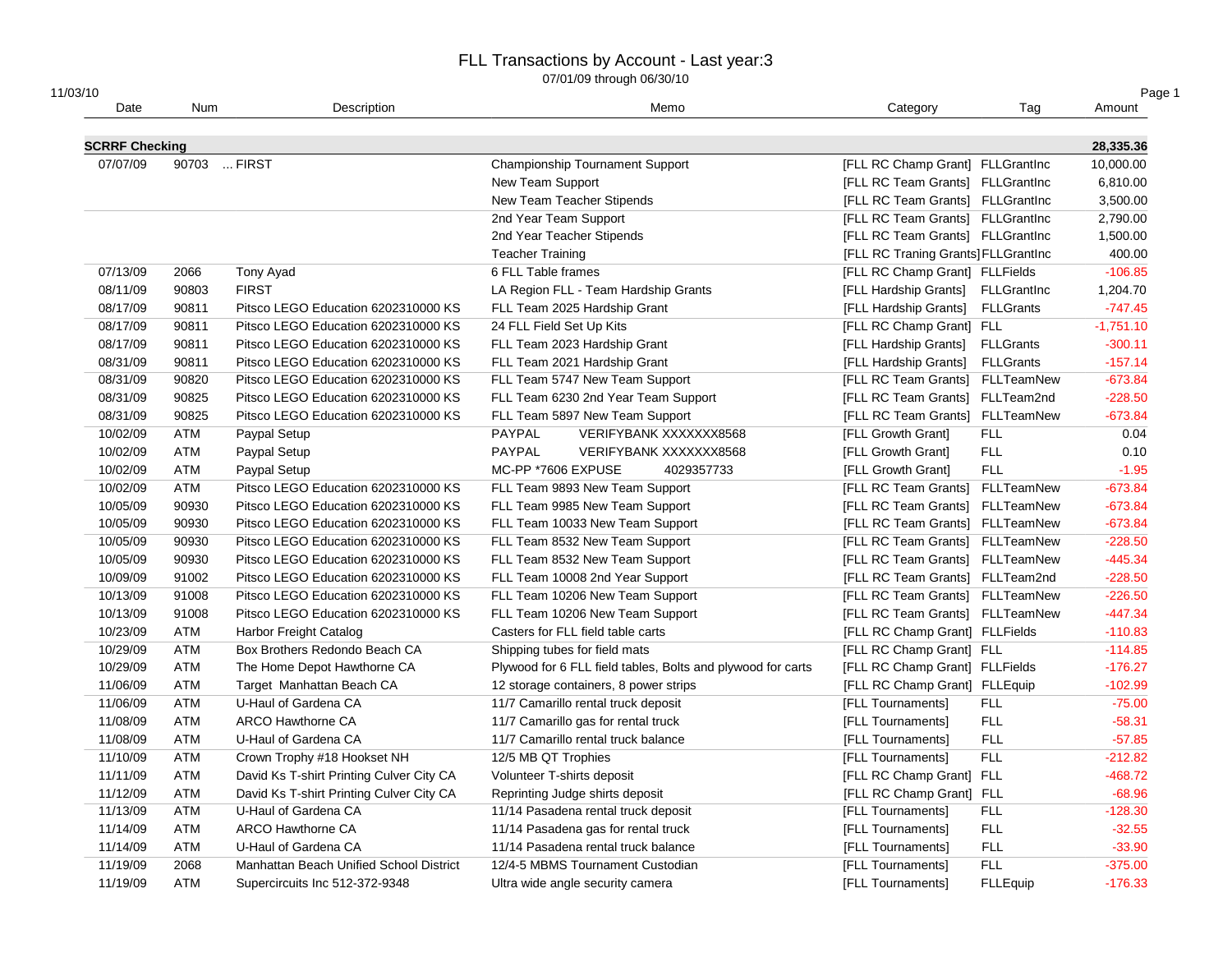| 1/03/10 |  |  |
|---------|--|--|

| 11/03/10 |            |                                          |                                                                                                         |                                     |                 | Page 2      |
|----------|------------|------------------------------------------|---------------------------------------------------------------------------------------------------------|-------------------------------------|-----------------|-------------|
| Date     | Num        | Description                              | Memo                                                                                                    | Category                            | Tag             | Amount      |
| 11/23/09 | <b>ATM</b> | U-Haul of Gardena CA                     | 11/21 Westlake Village                                                                                  | [FLL Tournaments]                   | <b>FLL</b>      | $-165.31$   |
| 11/23/09 | <b>ATM</b> | U-Haul of Gardena CA                     | 11/21 Westlake Village                                                                                  | [FLL Tournaments]                   | <b>FLL</b>      | $-77.90$    |
| 11/24/09 | <b>ATM</b> | Airdesk Div, Mti Res 097                 | Air Desk 7' Projector Stand                                                                             | [FLL RC Champ Grant] FLLEquip       |                 | $-304.09$   |
| 11/24/09 | <b>ATM</b> | David Ks T-shirt Printing Culver City CA | Volunteer shirts                                                                                        | [FLL RC Champ Grant] FLL            |                 | $-468.72$   |
| 11/25/09 | <b>ATM</b> | David Ks T-shirt Printing Culver City CA | Judge Shirts Sponsor reprinting                                                                         | [FLL RC Champ Grant] FLL            |                 | $-80.96$    |
| 12/02/09 | 2069       | <b>FIRST</b>                             | 12/19 Certificate of Insurance                                                                          | [FLL RC Champ Grant] FLL            |                 | $-225.00$   |
| 12/03/09 | <b>ATM</b> | Sign A Rama Torrance Ca                  | <b>TWC Banner</b>                                                                                       | [FLL Tournaments]                   | <b>FLL</b>      | $-82.31$    |
| 12/03/09 | <b>ATM</b> | Crown Trophy #18 Hookset NH              | Championship Trophies and Medals                                                                        | [FLL RC Champ Grant] FLL            |                 | $-2,196.11$ |
| 12/03/09 | 91123      | FLL Sales Cash                           | 2009 Field Setup Kit                                                                                    | [FLL Tournaments]                   | <b>FLL</b>      | 75.00       |
|          |            |                                          | 2008 Field Setup Kit                                                                                    | [FLL Tournaments]                   | <b>FLL</b>      | 25.00       |
| 12/06/09 | <b>ATM</b> | U-Haul of Gardena CA                     | 12/5 MB QT rental truck                                                                                 | [FLL Tournaments]                   | <b>FLL</b>      | $-113.21$   |
| 12/06/09 | <b>ATM</b> | Costco Gas Hawthorne CA                  | Gas for MB QT truck                                                                                     | [FLL Tournaments]                   | <b>FLL</b>      | $-9.58$     |
| 12/17/09 | <b>ATM</b> | The Home Depot Hawthorne CA              | PVC pipe, elbows & blue tape for LARFLL Champ                                                           | [FLL RC Champ Grant] FLL            |                 | $-103.62$   |
| 12/17/09 | <b>ATM</b> | Target Manhattan Beach CA                | Storage bins for tournament equipment                                                                   | [FLL Tournaments]                   | <b>FLLEquip</b> | $-63.57$    |
| 12/19/09 | 2070       | The Caterer                              | <b>LARFLL CT Food for volunteers</b>                                                                    | [FLL RC Champ Grant] FLL            |                 | $-577.29$   |
| 12/20/09 | <b>ATM</b> | Costco Gas Hawthorne CA                  | LARFLL CT gas for truck                                                                                 | [FLL RC Champ Grant] FLL            |                 | $-36.42$    |
| 12/20/09 | <b>ATM</b> | U-Haul of Gardena CA                     | <b>LARFLL CT truck</b>                                                                                  | [FLL RC Champ Grant] FLL            |                 | $-196.80$   |
| 12/21/09 | ATM        | All American Audiovisual Chatsworth CA   | Rent projector, screen & 3 pole stands                                                                  | [FLL RC Champ Grant] FLL            |                 | $-346.81$   |
| 12/22/09 | 2071       | <b>Chaminade College Preparatory</b>     | LARFLL CT Security, Plant & Janitorial crew                                                             | [FLL RC Champ Grant] FLL            |                 | $-1,508.00$ |
| 12/24/09 | <b>DEP</b> | <b>FLL Registration Checks</b>           | 12/5 MB QT 11 teams @ \$50                                                                              | [FLL Tournaments]                   | <b>FLL</b>      | 550.00      |
| 12/27/09 | 2072       | Jose A Sanchez                           | FLL Team 4935 Teacher Stipend                                                                           | [FLL RC Team Grants] FLLTStipendNew |                 | $-500.00$   |
| 12/27/09 | 2073       | Damien W Dziepak                         | FLL Team 469 Teacher Stipend                                                                            | [FLL RC Team Grants] FLLTStipendNew |                 | $-500.00$   |
| 12/27/09 | 2074       | Jacqueline Avakian                       | FLL Team 2657 Teacher Stipend                                                                           | [FLL RC Team Grants] FLLTStipendNew |                 | $-500.00$   |
| 12/27/09 | 2075       | Charles J. Cho                           | FLL Team 9893 Teacher Stipend                                                                           | [FLL RC Team Grants] FLLTStipendNew |                 | $-500.00$   |
| 12/27/09 | 2076       | Evelyn Torres-Rangel                     | FLL Team 10033 Teacher Stipend                                                                          | [FLL RC Team Grants] FLLTStipendNew |                 | $-500.00$   |
| 12/27/09 | 2077       | Darryl Newhouse                          | FLL Team 3483 Teacher Stipend                                                                           | [FLL RC Team Grants] FLLTStipend2nd |                 | $-250.00$   |
| 12/27/09 | 2078       | Darla Joy Tanaka                         | FLL Team 5246 Teacher Stipend                                                                           | [FLL RC Team Grants] FLLTStipend2nd |                 | $-250.00$   |
| 12/28/09 | 91224i     |                                          | Premier Lighting & Production Company No Projector base & floorplate, 10' rubber mat, Rip tie cinch 18' | [FLL Tournaments]                   | <b>FLL</b>      | $-371.42$   |
| 12/28/09 | 2079       | Jefferson Middle School - Robotics Club  | FLL Team 2657 New Team Support                                                                          | [FLL RC Team Grants] FLLTeamNew     |                 | $-673.84$   |
| 12/29/09 | 2080       | Joseph Le Conte Middle School            | FLL Team 469 New Team Support                                                                           | [FLL RC Team Grants] FLLTeamNew     |                 | $-677.09$   |
| 12/29/09 | 2082       | Deborah Moran                            | FLL Team 5705 2nd Year Team Support                                                                     | [FLL RC Team Grants] FLLTeam2nd     |                 | $-228.50$   |
| 12/30/09 | 2083       | Roosevelt ASB                            | FLL Team 5515 2nd Year Team Support                                                                     | [FLL RC Team Grants] FLLTeam2nd     |                 | $-228.50$   |
| 12/30/09 | 2084       | Darla Joy Tanaka                         | FLL Teams 5246-7 2nd Year Team Support                                                                  | [FLL RC Team Grants] FLLTeam2nd     |                 | $-457.00$   |
| 12/30/09 | <b>ATM</b> |                                          | USPS.com ClickNShip Washington DC Car LARFLL Championship medals to Team 4927                           | [FLL RC Champ Grant] FLLPrintShip   |                 | $-4.80$     |
| 12/31/09 | 91201      | <b>FIRST</b>                             | LA Region FLL - Team Management Stipend                                                                 | [FLL Team ManagemeFLLGrantInc       |                 | 1,530.00    |
| 12/31/09 | 91231      | <b>Tinker Tank</b>                       | 3 FLL Smart Move Field Setup Kits for SBCCD                                                             | [FLL Tournaments]                   | <b>FLL</b>      | 231.00      |
| 12/31/09 | 2085       | Pamela Josephson                         | FLL Team 10008 Teacher Stipend                                                                          | [FLL RC Team Grants] FLLTStipend2nd |                 | $-250.00$   |
| 12/31/09 | 2086       | Pamela J. Dombroski                      | FLL Team 10216 Teacher Stipend                                                                          | [FLL RC Team Grants] FLLTStipendNew |                 | $-500.00$   |
| 12/31/09 | 2088       | LeRoy E. Nelson                          | Kurt TVH Bolts for FLL field table carts                                                                | [FLL RC Champ Grant] FLLFields      |                 | $-6.15$     |
|          |            |                                          | Kurt TVH Bolts for FLL field table carts                                                                | [FLL RC Champ Grant] FLLFields      |                 | $-2.50$     |
|          |            |                                          | Home Depot Bolts for FLL field table carts                                                              | [FLL RC Champ Grant] FLLFields      |                 | $-29.33$    |
|          |            |                                          | Costco 4 tie downs                                                                                      | [FLL RC Champ Grant] FLLFields      |                 | $-18.65$    |
|          |            |                                          | CSUN Parking at LA VRC to recruit volunteers                                                            | [FLL RC Champ Grant] FLL            |                 | $-6.00$     |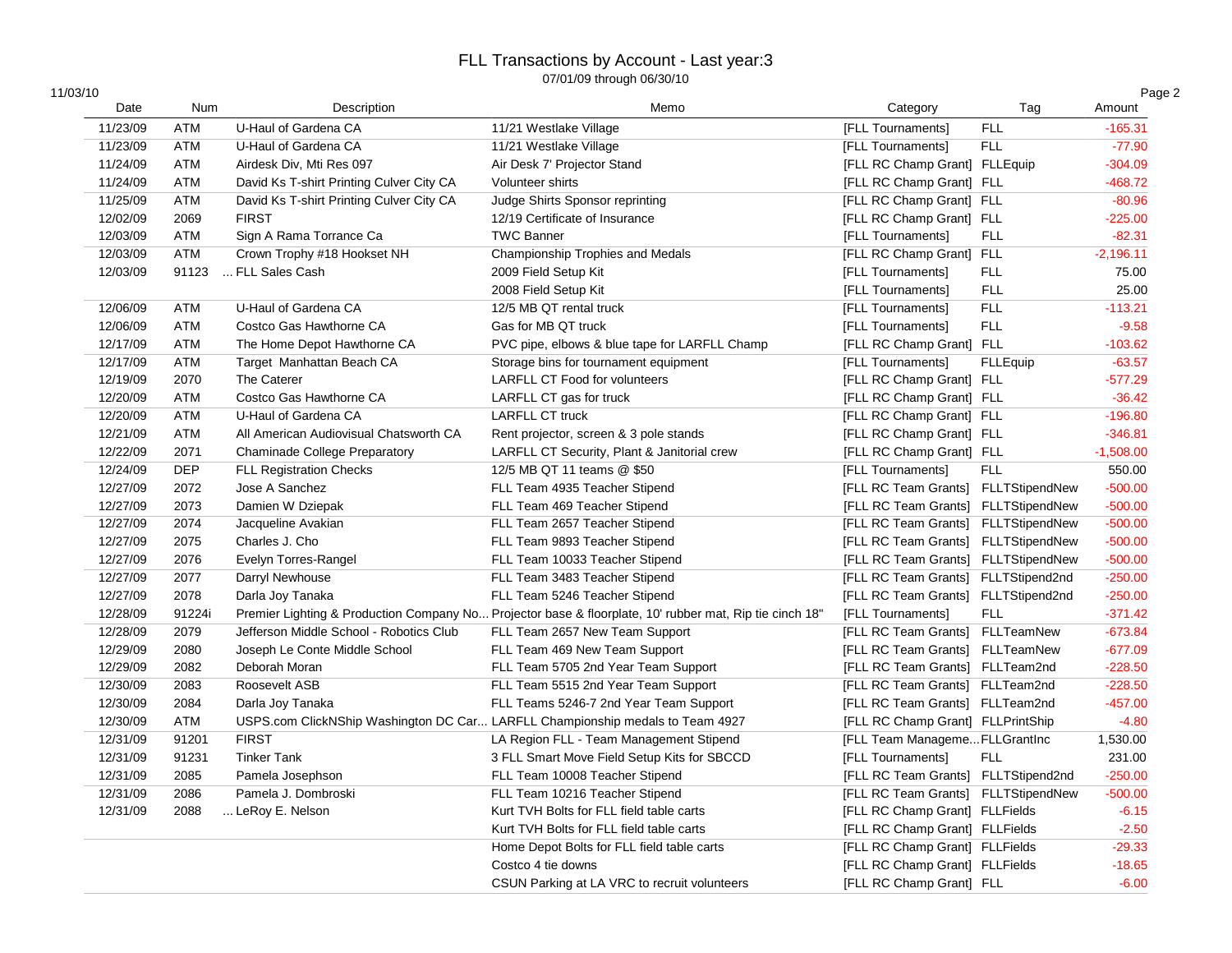| 11/03/10 |            |                                      |                                                         |                                     |                     | Page 3    |
|----------|------------|--------------------------------------|---------------------------------------------------------|-------------------------------------|---------------------|-----------|
| Date     | Num        | Description                          | Memo                                                    | Category                            | Tag                 | Amount    |
|          |            |                                      | Vons Drinks, ice and snacks for volunteers              | [FLL RC Champ Grant] FLL            |                     | $-23.57$  |
|          |            |                                      | Ralphs Food for volunteers                              | [FLL RC Champ Grant] FLL            |                     | $-5.69$   |
|          |            |                                      | Ralphs Food for volunteers                              | [FLL RC Champ Grant] FLL            |                     | $-103.25$ |
| 12/31/09 | 2089       | LeRoy E. Nelson                      | 5/17-11/17 larobotics.org basic fee                     | [FLL Growth Grant]                  | <b>FLL</b>          | $-29.94$  |
|          |            |                                      | 7/5-10/05 WebsiteBuilder Plus                           | [FLL Growth Grant]                  | <b>FLL</b>          | $-29.97$  |
|          |            |                                      | 10/5-01/05/10 WebsiteBuilder Plus                       | [FLL Growth Grant]                  | <b>FLL</b>          | $-29.97$  |
|          |            |                                      | 11/17-5/17/10 larobotics.org basic fee                  | [FLL Team ManagemeFLL               |                     | $-29.94$  |
| 12/31/09 | 2090       | LeRoy E. Nelson                      | Delta World Festival frequent flyer redemption fee      | [FLL Team Manageme FLLPartner       |                     | $-5.00$   |
|          |            |                                      | United Partner Conference frequent flyer redemption fee | [FLL Team ManagemeFLLPartner        |                     | $-10.00$  |
|          |            |                                      | MARTA World Festival round trip                         | [FLL Team Manageme FLLPartner       |                     | $-4.00$   |
|          |            |                                      | Delta earlier flight for judge training                 | [FLL Team Manageme FLLPartner       |                     | $-50.00$  |
|          |            |                                      | Taxi home from World Festival                           | [FLL Team ManagemeFLLPartner        |                     | $-30.00$  |
|          |            |                                      | Marriott Atlanta World Festival room                    | [FLL Team Manageme FLLPartner       |                     | $-345.00$ |
|          |            |                                      | Radisson Manchester Partner Conference room             | [FLL Team Manageme FLLPartner       |                     | $-449.28$ |
| 12/31/09 | 2091       | LeRoy E. Nelson                      | 5/14 iTunes music for tournaments                       | [FLL Tournaments]                   | <b>FLL</b>          | $-56.93$  |
|          |            |                                      | 9/4 Radio Shack audio adapters                          | [FLL Tournaments]                   | <b>FLL</b>          | $-25.75$  |
|          |            |                                      | 9/5 Radio Shack audio adapter cable                     | [FLL Tournaments]                   | <b>FLL</b>          | $-8.11$   |
|          |            |                                      | 9/4 Radio Shack audio adapters                          | [FLL Tournaments]                   | <b>FLL</b>          | $-27.27$  |
|          |            |                                      | 11/24 Coscto gas for rental truck                       | [FLL Tournaments]                   | <b>FLL</b>          | $-44.77$  |
|          |            |                                      | 12/4 Papa John's Pizza MB QT food for setup volunteers  | [FLL Tournaments]                   | <b>FLL</b>          | $-54.13$  |
|          |            |                                      | 12/5 Coffee Bean MB QT coffee                           | [FLL Tournaments]                   | <b>FLL</b>          | $-31.90$  |
|          |            |                                      | 12/5 Ralphs MB QT food for volunteers                   | [FLL Tournaments]                   | <b>FLL</b>          | $-29.24$  |
|          |            |                                      | 12/5 Ralphs MB QT food for volunteers                   | [FLL Tournaments]                   | <b>FLL</b>          | $-11.51$  |
|          |            |                                      | 12/5 Ralphs MB QT food for volunteers                   | [FLL Tournaments]                   | <b>FLL</b>          | $-32.13$  |
|          |            |                                      | 12/5 Subway MB QT food for volunteers                   | [FLL Tournaments]                   | <b>FLL</b>          | $-36.74$  |
|          |            |                                      | 12/5 Subway MB QT food for volunteers                   | [FLL Tournaments]                   | <b>FLL</b>          | $-25.90$  |
|          |            |                                      | 12/5 Subway MB QT food for volunteers                   | [FLL Tournaments]                   | <b>FLL</b>          | $-51.23$  |
| 12/31/09 | <b>EFT</b> | <b>USPS Rebate</b>                   | LARFLL Championship medals to Team 4927                 | [FLL RC Champ Grant] FLLPrintShip   |                     | 0.24      |
| 12/31/09 | 2087       | Anita L. Nelson, MD                  | 9/5 Camarillo Kickoff printing                          | [FLL RC Traning Grants] FLLTraining |                     | $-69.00$  |
|          |            |                                      | 9/9 MB Kickoff equipment rental                         | [FLL RC Traning Grants] FLLTraining |                     | $-100.00$ |
|          |            |                                      | 9/9 MB Kickoff printing                                 | [FLL RC Traning Grants] FLLTraining |                     | $-27.60$  |
|          |            |                                      | 11/7 Camarillo equipment rental                         | [FLL Tournaments]                   | <b>FLL</b>          | $-110.00$ |
|          |            |                                      | 11/7 Camarillo printing                                 | [FLL Tournaments]                   | <b>FLLPrintShip</b> | $-19.40$  |
|          |            |                                      | 11/21 Westlake Village equipment rental                 | [FLL Tournaments]                   | FLL                 | $-110.00$ |
|          |            |                                      | 11/21 Westlake Village printing                         | [FLL Tournaments]                   | <b>FLLPrintShip</b> | $-10.60$  |
|          |            |                                      | 11/22 Westchester equipment rental                      | [FLL Tournaments]                   | <b>FLL</b>          | $-110.00$ |
|          |            |                                      | 11/22 Westchester printing                              | [FLL Tournaments]                   | <b>FLLPrintShip</b> | $-12.75$  |
|          |            |                                      | 12/5 MB equipment rental                                | [FLL Tournaments]                   | <b>FLL</b>          | $-160.00$ |
|          |            |                                      | 12/5 MB printing                                        | [FLL Tournaments]                   | <b>FLLPrintShip</b> | $-104.75$ |
|          |            |                                      | 12/19 Chatsworth equipment rental                       | [FLL RC Champ Grant] FLL            |                     | $-160.00$ |
|          |            |                                      | 12/19 Chatsworth printing                               | [FLL RC Champ Grant] FLLPrintShip   |                     | $-446.85$ |
| 01/04/10 | 2092       | Deborah Moran                        | FLL Team 5705 2nd Year Teacher Stipend                  | [FLL RC Team Grants] FLLTStipend2nd |                     | $-250.00$ |
| 01/07/10 | 2093       | Foshay High School Robotics Team 597 | FLL Team 3483-4,6-7 Grant Expense Reimbursement         | [FLL RC Team Grants] FLLTeam2nd     |                     | $-914.00$ |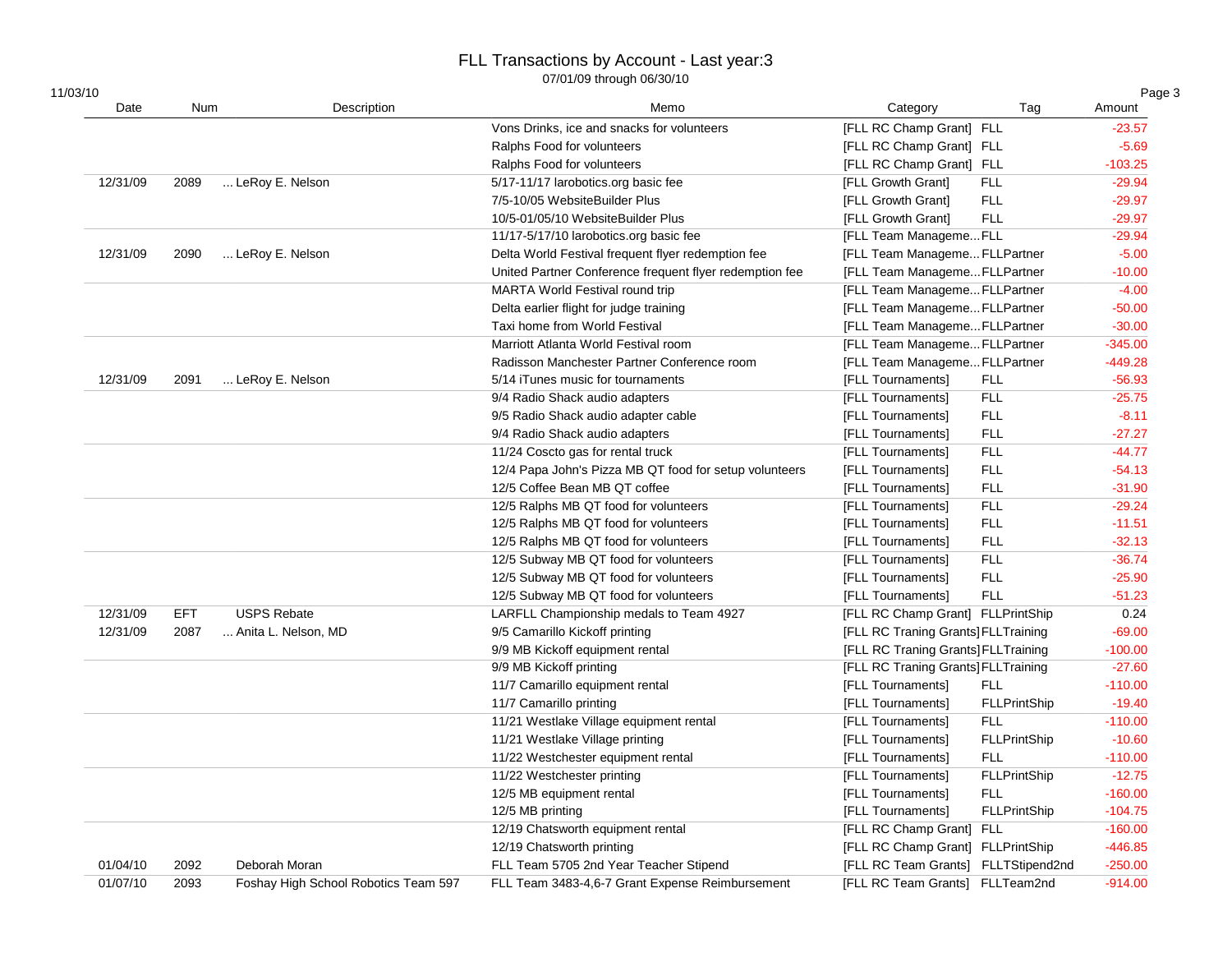| 11/03/10            |              |                                                                           |                                                                             |                                     |                     | Page 4       |
|---------------------|--------------|---------------------------------------------------------------------------|-----------------------------------------------------------------------------|-------------------------------------|---------------------|--------------|
| Date                | <b>Num</b>   | Description                                                               | Memo                                                                        | Category                            | Tag                 | Amount       |
| 01/08/10            | <b>ATM</b>   | USPS.com ClickNShip Washington DC Car Ship extra consent forms            |                                                                             | [FLL Tournaments]                   | <b>FLLPrintShip</b> | $-4.75$      |
| 01/09/10            | <b>EFT</b>   | <b>USPS Rebate</b>                                                        | Ship extra consent forms                                                    | [FLL Tournaments]                   | <b>FLLPrintShip</b> | 0.24         |
| 01/14/10            | 2095         | Pamela J. Dombroski                                                       | FLL Team 10216 New Team Support                                             | [FLL RC Team Grants]                | FLLTeamNew          | $-643.28$    |
| 01/19/10            | 2096         | <b>Terrance Smith</b>                                                     | Team 5897 Teacher Stipend                                                   | [FLL RC Team Grants] FLLTStipendNew |                     | $-500.00$    |
| 01/20/10            | ATM          | www.1and1.com 877-461-2631 PA Card 1012Website Builder Plus 1/5/10-4/5/10 |                                                                             | [FLL Team ManagemeFLL               |                     | $-29.97$     |
| 01/21/10            | 2097         | Jose A Sanchez                                                            | FLL Team 4935 New Team Support                                              | [FLL RC Team Grants] FLLTeamNew     |                     | $-639.80$    |
| 01/25/10            | <b>DEP</b>   | Teradata                                                                  | Donation from Jerry McGlynn                                                 | [FLL Team Grants]                   | <b>FLLGrantInc</b>  | 800.00       |
| 01/25/10            | 2098         | Kimberli S Naka                                                           | FLL Team 5515 Teacher Stipend                                               | [FLL RC Team Grants] FLLTStipend2nd |                     | $-250.00$    |
| 01/25/10            | 2099         | Kara Ganley                                                               | FLL Team 9985 Teacher Stipend                                               | [FLL RC Team Grants] FLLTStipendNew |                     | $-500.00$    |
| 01/25/10            | 2100         | <b>Bellflower Astrobricks</b>                                             | Teradata grant from Jerry McGlynn                                           | [FLL Team Grants]                   | <b>FLLGrants</b>    | $-800.00$    |
| 03/31/10            | <b>DEP</b>   | <b>FLL Sales Cash</b>                                                     | 2009 FLL Field Setup Kit                                                    | [FLL Tournaments]                   | <b>FLL</b>          | 80.00        |
| 04/21/10            |              | www.1and1.com 877-461-2631 PA Card 1012WebsiteBuilder Plus 4/5/10-7/5/10  |                                                                             | [FLL Team ManagemeFLL               |                     | $-29.97$     |
| 05/09/10            |              | Amazon.Com Bill Payments WA Card 1012                                     | Not-for-Profit Accounting Made Easy                                         | [FLL Team ManagemeFLL               |                     | $-23.76$     |
| 05/09/10            |              | Amazon.Com Bill Payments WA Card 1012                                     | Guidebook for Directors of Nonprofit Corporations                           | [FLL Team ManagemeFLL               |                     | $-16.19$     |
| 05/11/10            |              | Amazon.Com Bill Payments WA Card 1012                                     | Guidebook for Directors of Nonprofit Corporations                           | [FLL Team ManagemeFLL               |                     | $-16.49$     |
| 05/19/10            | 2108         | CA Secretary Of State                                                     | LA Robotics Amended Articles of Incorporation                               | [FLL Team Manageme                  | $\mathbf{C}$        | $-30.00$     |
| 05/20/10            |              | www.1and1.com 877-461-2631 PA Card 1012LARobotics.org                     |                                                                             | [FLL Team ManagemeFLL               |                     | $-29.94$     |
| 05/21/10            |              | CA Secretary Of State 916-653-3775 CA C LARobotics Registration           |                                                                             | [FLL Team ManagemeFLL               |                     | $-20.00$     |
| 06/21/10            | 90704  FIRST |                                                                           | <b>Championship Tournament Support</b>                                      | [FLL RC Champ Grant] FLLGrantInc    |                     | 12,000.00    |
|                     |              |                                                                           | New Team Support                                                            | [FLL RC Team Grants] FLLGrantInc    |                     | 8,991.97     |
|                     |              |                                                                           | New Team Stipends                                                           | [FLL RC Team Grants] FLLGrantInc    |                     | 4,500.00     |
|                     |              |                                                                           | 2nd Year Team Support                                                       | [FLL RC Team Grants] FLLGrantInc    |                     | 2,325.00     |
|                     |              |                                                                           | 2nd Year Stipends                                                           | [FLL RC Team Grants] FLLGrantInc    |                     | 1,750.00     |
|                     |              |                                                                           | <b>Teacher Training</b>                                                     | [FLL RC Traning Grants] FLLGrantInc |                     | 196.60       |
|                     |              |                                                                           | New Team Support Extra                                                      | [FLL RC Team Grants] FLLGrantInc    |                     | 236.43       |
| <b>SCRRF PayPal</b> |              |                                                                           |                                                                             |                                     |                     | $-346.64$    |
| 10/06/09            |              | Paypal Setup                                                              | MC-PP *7606 EXPUSE<br>4029357733                                            | [FLL Growth Grant]                  | <b>FLL</b>          | 1.95         |
| 10/18/09            |              | FLL Registration PayPal                                                   | MBQT Registration for FLL Team 522 from Ramona Pal                          | [FLL Tournaments]                   | <b>FLL</b>          | 50.36        |
| 10/19/09            |              | FLL Registration PayPal                                                   | MBQT Registration for FLL Team 9893 from Charles Cho                        | [FLL Tournaments]                   | <b>FLL</b>          | 50.36        |
| 10/22/09            |              | Wholesale2usa                                                             | 4 15' Ratchet Tie Down Straps                                               | [FLL Tournaments]                   | <b>FLLFields</b>    | $-19.11$     |
| 10/23/09            |              | FLL Registration PayPal                                                   | MBQT Registration for FLL Team 2269 from Nishan Hossepian [FLL Tournaments] |                                     | <b>FLL</b>          | 50.36        |
| 10/27/09            |              | <b>FLL Registration PayPal</b>                                            | MBQT Registration for FLL Team 292 from Steven Gross                        | [FLL Tournaments]                   | <b>FLL</b>          | 50.36        |
| 11/03/09            |              | FLL Registration PayPal                                                   | MBQT Registration for FLL Team 4935 from Jose Sanchez                       | [FLL Tournaments]                   | <b>FLL</b>          | 50.36        |
| 11/10/09            |              | FLL Registration PayPal                                                   | MBQT Registration for FLL Teams 8688 7058 From Robert C [FLL Tournaments]   |                                     | <b>FLL</b>          | 101.02       |
| 11/22/09            |              | Hit! Run! Score! Sporting Goods                                           | Ref shirts: 2 4XL, 2 3XL, 3 2XL, 4 XL                                       | [FLL RC Champ Grant] FLLEquip       |                     | $-267.50$    |
| 11/24/09            |              | Thomas J Brundige                                                         | 12 Kitchen Countdown Timers                                                 | [FLL Tournaments]                   | FLLEquip            | $-35.76$     |
| 11/25/09            |              | Gadgets Etc.                                                              | Untrak T-100 Jumbo 4" LCD Display Timer                                     | [FLL Tournaments]                   | <b>FLLEquip</b>     | $-369.00$    |
| 11/25/09            |              | Sitoa Corporation                                                         | MacGregor Count Down Timer                                                  | [FLL Tournaments]                   | FLLEquip            | $-189.00$    |
| 12/01/09            |              | FLL Registration PayPal                                                   | MBQT Registration for FLL Teams 8434, 8439 From Chris Mi [FLL Tournaments]  |                                     | <b>FLL</b>          | 101.02       |
| 12/16/09            |              | Kathy Reynolds                                                            | Field setup kit and table                                                   | [FLL Tournaments]                   | <b>FLL</b>          | 77.94        |
| <b>FLL Invoices</b> |              |                                                                           |                                                                             |                                     |                     | 2,500.00     |
| 11/18/09            | 91118        | Time Warner Cable                                                         | FLL Championship Sponsorship                                                | [FLL Tournaments]                   | FLLGrantInc         | c $2,500.00$ |
|                     |              |                                                                           |                                                                             | <b>OVERALL TOTAL</b>                |                     | 30,488.72    |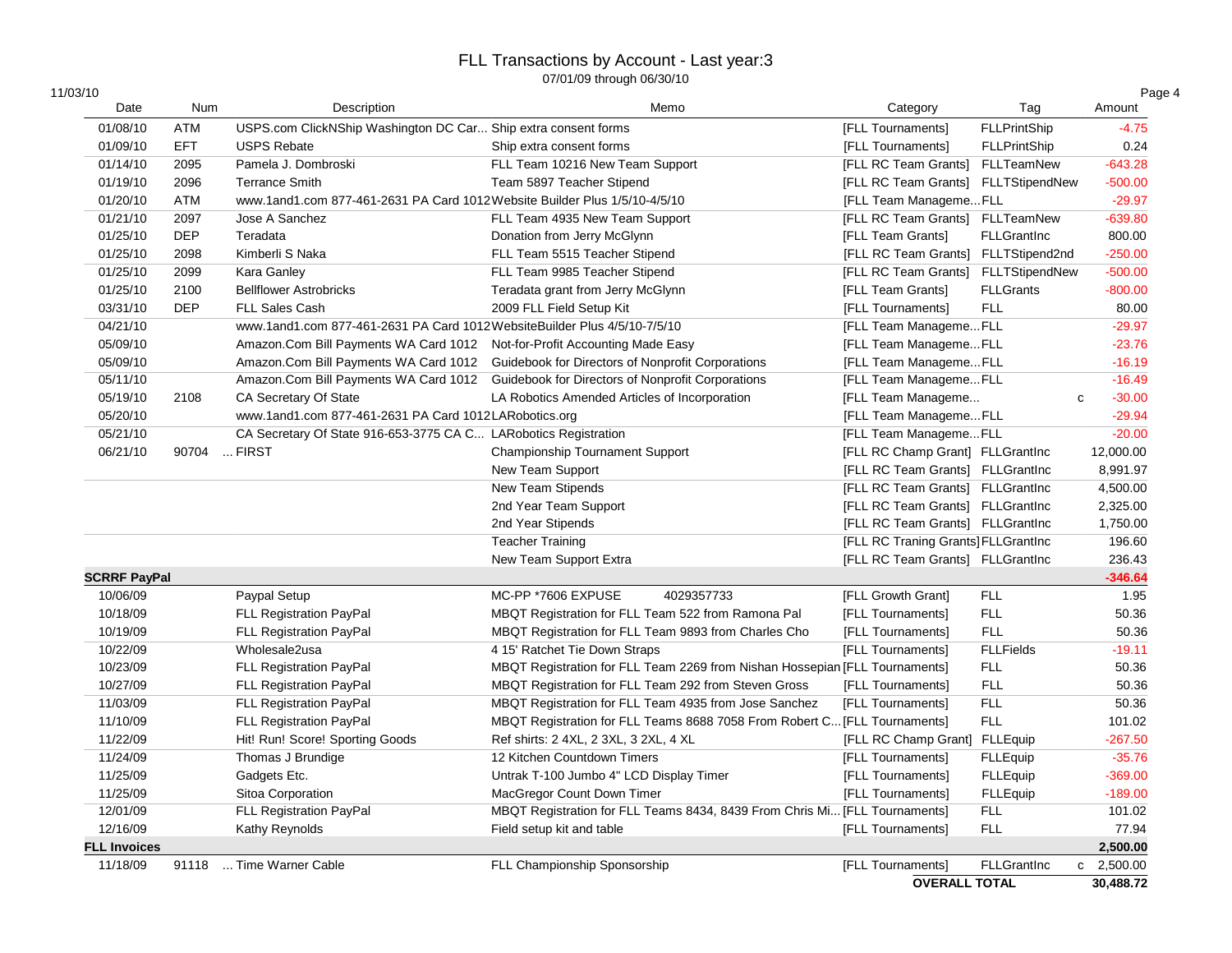| 11/03/10<br>Date                            | Account                 | Num | Description                                                                |                          |                                          | Memo                                                        | Tag                 |              | Page 1<br>CI Amount   |
|---------------------------------------------|-------------------------|-----|----------------------------------------------------------------------------|--------------------------|------------------------------------------|-------------------------------------------------------------|---------------------|--------------|-----------------------|
|                                             |                         |     |                                                                            |                          |                                          |                                                             |                     |              |                       |
| <b>TRANSFERS</b><br><b>FLL Growth Grant</b> |                         |     |                                                                            |                          |                                          |                                                             |                     |              | 30,488.72<br>$-89.74$ |
|                                             |                         |     |                                                                            |                          |                                          |                                                             |                     |              |                       |
| 10/02/09                                    | <b>SCRRF Checki ATM</b> |     | Paypal Setup                                                               | PAYPAL                   |                                          | VERIFYBANK XXXXXXX8568                                      | FLL.                | ${\sf R}$    | 0.04                  |
| 10/02/09                                    | <b>SCRRF Checki ATM</b> |     | Paypal Setup                                                               | PAYPAL                   |                                          | VERIFYBANK XXXXXXX8568                                      | <b>FLL</b>          | R            | 0.10                  |
| 10/02/09                                    | <b>SCRRF Checki ATM</b> |     | Paypal Setup                                                               | MC-PP *7606 EXPUSE       |                                          | 4029357733                                                  | <b>FLL</b>          | R            | $-1.95$               |
| 10/06/09                                    | <b>SCRRF PayPal</b>     |     | Paypal Setup                                                               | MC-PP *7606 EXPUSE       |                                          | 4029357733                                                  | <b>FLL</b>          | $\mathsf{R}$ | 1.95                  |
| 12/31/09                                    | SCRRF Checki2089        |     | LeRoy E. Nelson                                                            |                          | 5/17-11/17 larobotics.org basic fee      |                                                             | <b>FLL</b>          | $\mathsf{R}$ | $-29.94$              |
|                                             |                         |     |                                                                            |                          | 7/5-10/05 WebsiteBuilder Plus            |                                                             | <b>FLL</b>          | $\mathsf{R}$ | $-29.97$              |
|                                             |                         |     |                                                                            |                          | 10/5-01/05/10 WebsiteBuilder Plus        |                                                             | <b>FLL</b>          | ${\sf R}$    | $-29.97$              |
| <b>FLL Hardship Grants</b>                  |                         |     |                                                                            |                          |                                          |                                                             |                     |              | 0.00                  |
| 08/11/09                                    | SCRRF Checki90803       |     | <b>FIRST</b>                                                               |                          | LA Region FLL - Team Hardship Grants     |                                                             | <b>FLLGrantInc</b>  |              | R 1,204.70            |
| 08/17/09                                    | SCRRF Checki90811       |     | Pitsco LEGO Education 6202310000 KS                                        |                          | FLL Team 2025 Hardship Grant             |                                                             | <b>FLLGrants</b>    | $\mathsf{R}$ | $-747.45$             |
| 08/17/09                                    | SCRRF Checki90811       |     | Pitsco LEGO Education 6202310000 KS                                        |                          | FLL Team 2023 Hardship Grant             |                                                             | <b>FLLGrants</b>    | R.           | $-300.11$             |
| 08/31/09                                    | SCRRF Checki90811       |     | Pitsco LEGO Education 6202310000 KS                                        |                          | FLL Team 2021 Hardship Grant             |                                                             | <b>FLLGrants</b>    | $\mathsf{R}$ | $-157.14$             |
| <b>FLL RC Champ Grant</b>                   |                         |     |                                                                            |                          |                                          |                                                             |                     |              | 11,981.56             |
| 07/07/09                                    | SCRRF Checki90703       |     | $$ FIRST                                                                   |                          | <b>Championship Tournament Support</b>   |                                                             | <b>FLLGrantInc</b>  |              | R 10,000.00           |
| 07/13/09                                    | SCRRF Checki2066        |     | Tony Ayad                                                                  | 6 FLL Table frames       |                                          |                                                             | <b>FLLFields</b>    | R            | $-106.85$             |
| 08/17/09                                    | SCRRF Checki90811       |     | Pitsco LEGO Education 6202310000 KS                                        | 24 FLL Field Set Up Kits |                                          |                                                             | <b>FLL</b>          |              | R -1,751.10           |
| 10/23/09                                    | <b>SCRRF Checki ATM</b> |     | Harbor Freight Catalog                                                     |                          | Casters for FLL field table carts        |                                                             | <b>FLLFields</b>    | R            | $-110.83$             |
| 10/29/09                                    | <b>SCRRF Checki ATM</b> |     | Box Brothers Redondo Beach CA                                              |                          | Shipping tubes for field mats            |                                                             | <b>FLL</b>          | R            | $-114.85$             |
| 10/29/09                                    | <b>SCRRF Checki ATM</b> |     | The Home Depot Hawthorne CA                                                |                          |                                          | Plywood for 6 FLL field tables, Bolts and plywood for carts | <b>FLLFields</b>    | R            | $-176.27$             |
| 11/06/09                                    | <b>SCRRF Checki ATM</b> |     | Target Manhattan Beach CA                                                  |                          | 12 storage containers, 8 power strips    |                                                             | FLLEquip            | $\mathsf{R}$ | $-102.99$             |
| 11/11/09                                    | <b>SCRRF Checki ATM</b> |     | David Ks T-shirt Printing Culver City CA                                   |                          | Volunteer T-shirts deposit               |                                                             | <b>FLL</b>          | R            | $-468.72$             |
| 11/12/09                                    | <b>SCRRF Checki ATM</b> |     | David Ks T-shirt Printing Culver City CA                                   |                          | Reprinting Judge shirts deposit          |                                                             | <b>FLL</b>          | ${\sf R}$    | $-68.96$              |
| 11/22/09                                    | <b>SCRRF PayPal</b>     |     | Hit! Run! Score! Sporting Goods                                            |                          | Ref shirts: 2 4XL, 2 3XL, 3 2XL, 4 XL    |                                                             | <b>FLLEquip</b>     | $\mathsf{R}$ | $-267.50$             |
| 11/24/09                                    | <b>SCRRF Checki ATM</b> |     | Airdesk Div, Mti Res 097                                                   |                          | Air Desk 7' Projector Stand              |                                                             | FLLEquip            | $\mathsf{R}$ | $-304.09$             |
| 11/24/09                                    | <b>SCRRF Checki ATM</b> |     | David Ks T-shirt Printing Culver City CA                                   | Volunteer shirts         |                                          |                                                             | <b>FLL</b>          | $\mathsf R$  | $-468.72$             |
| 11/25/09                                    | <b>SCRRF Checki ATM</b> |     | David Ks T-shirt Printing Culver City CA                                   |                          | Judge Shirts Sponsor reprinting          |                                                             | FLL.                | $\mathsf{R}$ | $-80.96$              |
| 12/02/09                                    | SCRRF Checki2069        |     | <b>FIRST</b>                                                               |                          | 12/19 Certificate of Insurance           |                                                             | FLL.                | R            | $-225.00$             |
| 12/03/09                                    | <b>SCRRF Checki ATM</b> |     | Crown Trophy #18 Hookset NH                                                |                          | Championship Trophies and Medals         |                                                             | <b>FLL</b>          | R            | $-2,196.11$           |
| 12/17/09                                    | <b>SCRRF Checki ATM</b> |     | The Home Depot Hawthorne CA                                                |                          |                                          | PVC pipe, elbows & blue tape for LARFLL Champ               | <b>FLL</b>          | ${\sf R}$    | $-103.62$             |
| 12/19/09                                    | SCRRF Checki2070        |     | The Caterer                                                                |                          | <b>LARFLL CT Food for volunteers</b>     |                                                             | <b>FLL</b>          | $\mathsf R$  | $-577.29$             |
| 12/20/09                                    | <b>SCRRF Checki ATM</b> |     | Costco Gas Hawthorne CA                                                    | LARFLL CT gas for truck  |                                          |                                                             | <b>FLL</b>          | R            | $-36.42$              |
| 12/20/09                                    | <b>SCRRF Checki ATM</b> |     | U-Haul of Gardena CA                                                       | <b>LARFLL CT truck</b>   |                                          |                                                             | <b>FLL</b>          | $\mathsf{R}$ | $-196.80$             |
| 12/21/09                                    | <b>SCRRF Checki ATM</b> |     | All American Audiovisual Chatsworth CA                                     |                          | Rent projector, screen & 3 pole stands   |                                                             | <b>FLL</b>          | R            | $-346.81$             |
| 12/22/09                                    | SCRRF Checki2071        |     | <b>Chaminade College Preparatory</b>                                       |                          |                                          | LARFLL CT Security, Plant & Janitorial crew                 | <b>FLL</b>          |              | R -1,508.00           |
| 12/30/09                                    | <b>SCRRF Checki ATM</b> |     | USPS.com ClickNShip Washington DC CLARFLL Championship medals to Team 4927 |                          |                                          |                                                             | <b>FLLPrintShip</b> | $\mathsf{R}$ | $-4.80$               |
| 12/31/09                                    | SCRRF Checki2088        |     | LeRoy E. Nelson                                                            |                          | Kurt TVH Bolts for FLL field table carts |                                                             | <b>FLLFields</b>    | R            | $-6.15$               |
|                                             |                         |     |                                                                            |                          | Kurt TVH Bolts for FLL field table carts |                                                             | <b>FLLFields</b>    | R            | $-2.50$               |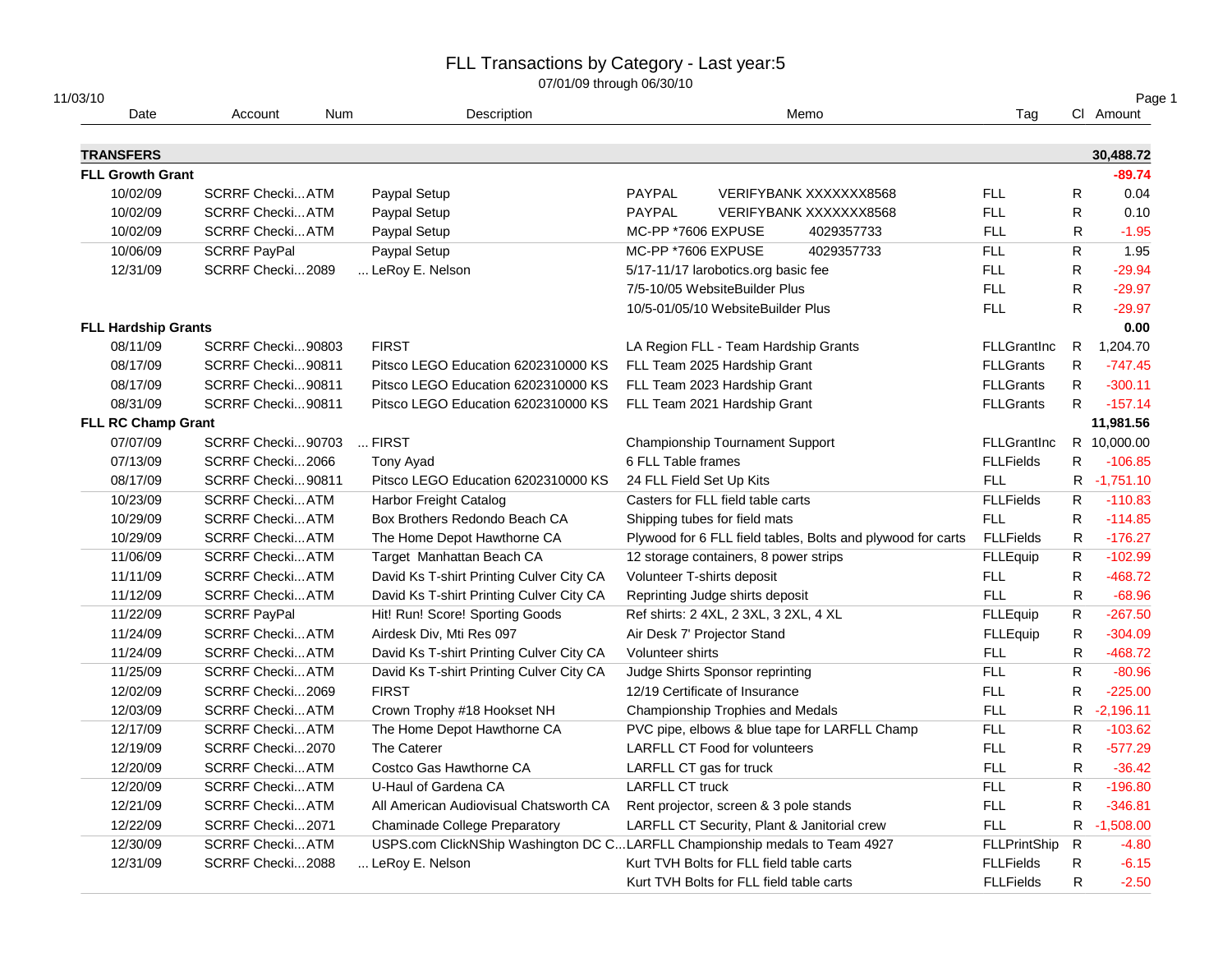| 11/03/10                  |                          |     |                                         |                                              |                     |              | Page 2    |
|---------------------------|--------------------------|-----|-----------------------------------------|----------------------------------------------|---------------------|--------------|-----------|
| Date                      | Account                  | Num | Description                             | Memo                                         | Tag                 |              | Cl Amount |
|                           |                          |     |                                         | Home Depot Bolts for FLL field table carts   | <b>FLLFields</b>    | R            | $-29.33$  |
|                           |                          |     |                                         | Costco 4 tie downs                           | <b>FLLFields</b>    | $\mathsf R$  | $-18.65$  |
|                           |                          |     |                                         | CSUN Parking at LA VRC to recruit volunteers | <b>FLL</b>          | $\mathsf{R}$ | $-6.00$   |
|                           |                          |     |                                         | Vons Drinks, ice and snacks for volunteers   | <b>FLL</b>          | R            | $-23.57$  |
|                           |                          |     |                                         | Ralphs Food for volunteers                   | <b>FLL</b>          | $\mathsf{R}$ | $-5.69$   |
|                           |                          |     |                                         | Ralphs Food for volunteers                   | <b>FLL</b>          | ${\sf R}$    | $-103.25$ |
| 12/31/09                  | <b>SCRRF Checki EFT</b>  |     | <b>USPS Rebate</b>                      | LARFLL Championship medals to Team 4927      | FLLPrintShip R      |              | 0.24      |
| 12/31/09                  | SCRRF Checki2087         |     | Anita L. Nelson, MD                     | 12/19 Chatsworth equipment rental            | <b>FLL</b>          | ${\sf R}$    | $-160.00$ |
|                           |                          |     |                                         | 12/19 Chatsworth printing                    | FLLPrintShip R      |              | $-446.85$ |
| 06/21/10                  | SCRRF Checki90704  FIRST |     |                                         | <b>Championship Tournament Support</b>       | <b>FLLGrantInc</b>  |              | 12,000.00 |
| <b>FLL RC Team Grants</b> |                          |     |                                         |                                              |                     |              | 17,517.51 |
| 07/07/09                  | SCRRF Checki90703  FIRST |     |                                         | New Team Support                             | <b>FLLGrantInc</b>  | R            | 6,810.00  |
|                           |                          |     |                                         | New Team Teacher Stipends                    | <b>FLLGrantInc</b>  | ${\sf R}$    | 3,500.00  |
|                           |                          |     | 2nd Year Team Support                   | FLLGrantInc                                  | - R                 | 2,790.00     |           |
|                           |                          |     |                                         | 2nd Year Teacher Stipends                    | FLLGrantInc R       |              | 1,500.00  |
| 08/31/09                  | SCRRF Checki90820        |     | Pitsco LEGO Education 6202310000 KS     | FLL Team 5747 New Team Support               | FLLTeamNew R        |              | $-673.84$ |
| 08/31/09                  | SCRRF Checki90825        |     | Pitsco LEGO Education 6202310000 KS     | FLL Team 6230 2nd Year Team Support          | FLLTeam2nd R        |              | $-228.50$ |
| 08/31/09                  | SCRRF Checki90825        |     | Pitsco LEGO Education 6202310000 KS     | FLL Team 5897 New Team Support               | <b>FLLTeamNew R</b> |              | $-673.84$ |
| 10/02/09                  | <b>SCRRF CheckiATM</b>   |     | Pitsco LEGO Education 6202310000 KS     | FLL Team 9893 New Team Support               | FLLTeamNew R        |              | $-673.84$ |
| 10/05/09                  | SCRRF Checki90930        |     | Pitsco LEGO Education 6202310000 KS     | FLL Team 9985 New Team Support               | FLLTeamNew R        |              | $-673.84$ |
| 10/05/09                  | SCRRF Checki90930        |     | Pitsco LEGO Education 6202310000 KS     | FLL Team 10033 New Team Support              | FLLTeamNew R        |              | $-673.84$ |
| 10/05/09                  | SCRRF Checki90930        |     | Pitsco LEGO Education 6202310000 KS     | FLL Team 8532 New Team Support               | <b>FLLTeamNew R</b> |              | $-228.50$ |
| 10/05/09                  | SCRRF Checki90930        |     | Pitsco LEGO Education 6202310000 KS     | FLL Team 8532 New Team Support               | <b>FLLTeamNew R</b> |              | $-445.34$ |
| 10/09/09                  | SCRRF Checki91002        |     | Pitsco LEGO Education 6202310000 KS     | FLL Team 10008 2nd Year Support              | FLLTeam2nd R        |              | $-228.50$ |
| 10/13/09                  | SCRRF Checki91008        |     | Pitsco LEGO Education 6202310000 KS     | FLL Team 10206 New Team Support              | <b>FLLTeamNew R</b> |              | $-226.50$ |
| 10/13/09                  | SCRRF Checki91008        |     | Pitsco LEGO Education 6202310000 KS     | FLL Team 10206 New Team Support              | <b>FLLTeamNew R</b> |              | $-447.34$ |
| 12/27/09                  | SCRRF Checki2072         |     | Jose A Sanchez                          | FLL Team 4935 Teacher Stipend                | FLLTStipend R       |              | $-500.00$ |
| 12/27/09                  | SCRRF Checki2073         |     | Damien W Dziepak                        | FLL Team 469 Teacher Stipend                 | FLLTStipend R       |              | $-500.00$ |
| 12/27/09                  | SCRRF Checki2074         |     | Jacqueline Avakian                      | FLL Team 2657 Teacher Stipend                | FLLTStipend R       |              | $-500.00$ |
| 12/27/09                  | SCRRF Checki2075         |     | Charles J. Cho                          | FLL Team 9893 Teacher Stipend                | FLLTStipend R       |              | $-500.00$ |
| 12/27/09                  | SCRRF Checki2076         |     | Evelyn Torres-Rangel                    | FLL Team 10033 Teacher Stipend               | FLLTStipend R       |              | $-500.00$ |
| 12/27/09                  | SCRRF Checki2077         |     | Darryl Newhouse                         | FLL Team 3483 Teacher Stipend                | FLLTStipend R       |              | $-250.00$ |
| 12/27/09                  | SCRRF Checki2078         |     | Darla Joy Tanaka                        | FLL Team 5246 Teacher Stipend                | FLLTStipend R       |              | $-250.00$ |
| 12/28/09                  | SCRRF Checki2079         |     | Jefferson Middle School - Robotics Club | FLL Team 2657 New Team Support               | FLLTeamNew R        |              | $-673.84$ |
| 12/29/09                  | SCRRF Checki2080         |     | Joseph Le Conte Middle School           | FLL Team 469 New Team Support                | <b>FLLTeamNew R</b> |              | $-677.09$ |
| 12/29/09                  | SCRRF Checki2082         |     | Deborah Moran                           | FLL Team 5705 2nd Year Team Support          | FLLTeam2nd R        |              | $-228.50$ |
| 12/30/09                  | SCRRF Checki2083         |     | Roosevelt ASB                           | FLL Team 5515 2nd Year Team Support          | FLLTeam2nd R        |              | $-228.50$ |
| 12/30/09                  | SCRRF Checki2084         |     | Darla Joy Tanaka                        | FLL Teams 5246-7 2nd Year Team Support       | FLLTeam2nd R        |              | $-457.00$ |
| 12/31/09                  | SCRRF Checki2085         |     | Pamela Josephson                        | FLL Team 10008 Teacher Stipend               | FLLTStipend R       |              | $-250.00$ |
| 12/31/09                  | SCRRF Checki2086         |     | Pamela J. Dombroski                     | FLL Team 10216 Teacher Stipend               | FLLTStipend R       |              | $-500.00$ |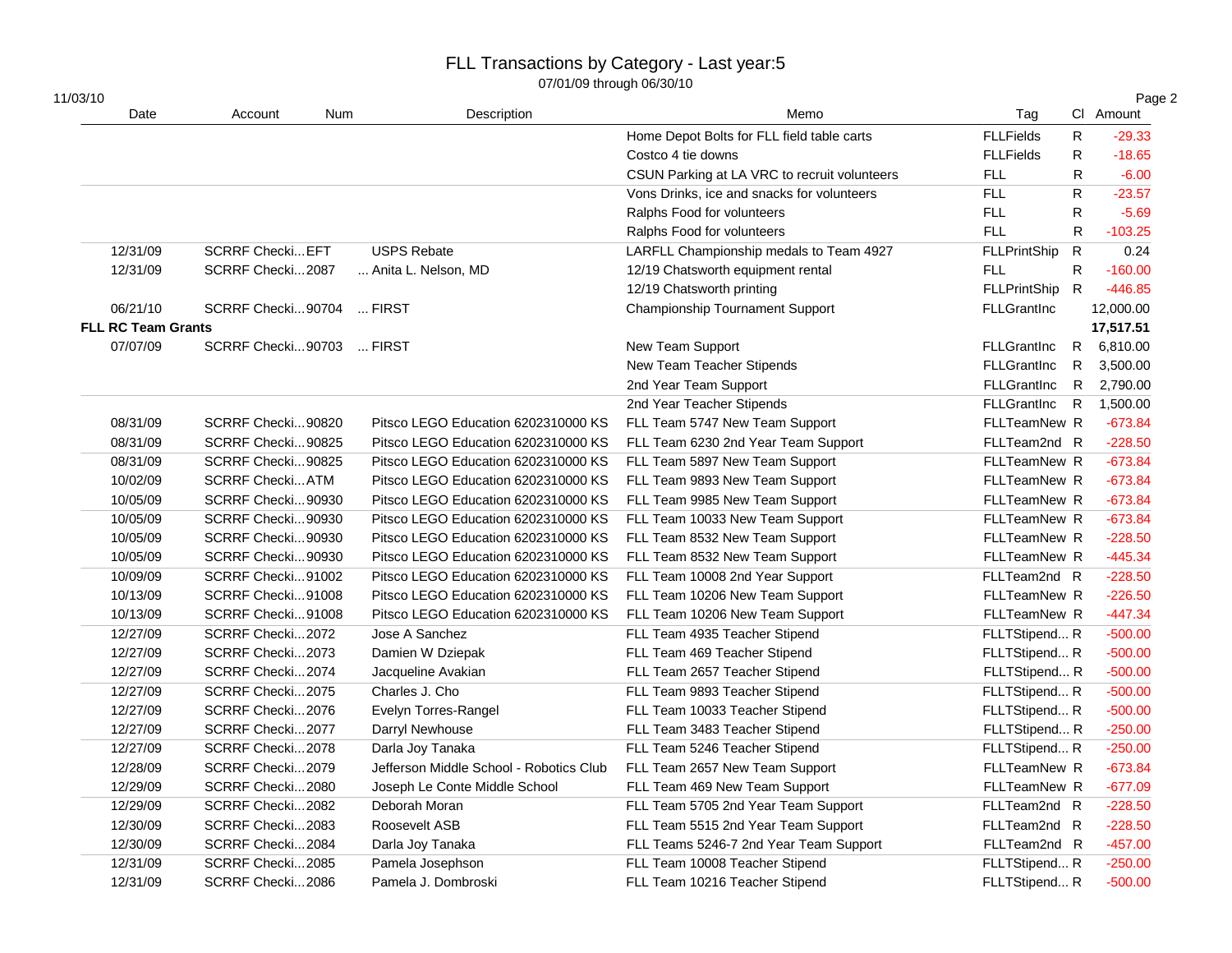| 11/03/10                     |                         |                                                                          |                                                                                        |                    |              | Page 3    |
|------------------------------|-------------------------|--------------------------------------------------------------------------|----------------------------------------------------------------------------------------|--------------------|--------------|-----------|
| Date                         | Account                 | Description<br>Num                                                       | Memo                                                                                   | Tag                |              | Cl Amount |
| 01/04/10                     | SCRRF Checki2092        | Deborah Moran                                                            | FLL Team 5705 2nd Year Teacher Stipend                                                 | FLLTStipend R      |              | $-250.00$ |
| 01/07/10                     | SCRRF Checki2093        | Foshay High School Robotics Team 597                                     | FLL Team 3483-4,6-7 Grant Expense Reimbursement                                        | FLLTeam2nd R       |              | $-914.00$ |
| 01/14/10                     | SCRRF Checki2095        | Pamela J. Dombroski                                                      | FLL Team 10216 New Team Support                                                        | FLLTeamNew R       |              | $-643.28$ |
| 01/19/10                     | SCRRF Checki2096        | <b>Terrance Smith</b>                                                    | Team 5897 Teacher Stipend                                                              | FLLTStipend R      |              | $-500.00$ |
| 01/21/10                     | SCRRF Checki2097        | Jose A Sanchez                                                           | FLL Team 4935 New Team Support                                                         | FLLTeamNew R       |              | $-639.80$ |
| 01/25/10                     | SCRRF Checki2098        | Kimberli S Naka                                                          | FLL Team 5515 Teacher Stipend                                                          | FLLTStipend R      |              | $-250.00$ |
| 01/25/10                     | SCRRF Checki2099        | Kara Ganley                                                              | FLL Team 9985 Teacher Stipend                                                          | FLLTStipend R      |              | $-500.00$ |
| 06/21/10                     | SCRRF Checki90704       | $$ FIRST                                                                 | New Team Support                                                                       | <b>FLLGrantInc</b> |              | 8,991.97  |
|                              |                         |                                                                          | New Team Stipends                                                                      | <b>FLLGrantInc</b> |              | 4,500.00  |
|                              |                         |                                                                          | 2nd Year Team Support                                                                  | <b>FLLGrantInc</b> |              | 2,325.00  |
|                              |                         |                                                                          | 2nd Year Stipends                                                                      | <b>FLLGrantInc</b> |              | 1,750.00  |
|                              |                         |                                                                          | New Team Support Extra                                                                 | <b>FLLGrantInc</b> |              | 236.43    |
| <b>FLL RC Traning Grants</b> |                         |                                                                          |                                                                                        |                    |              | 400.00    |
| 07/07/09                     | SCRRF Checki90703       | $$ FIRST                                                                 | <b>Teacher Training</b>                                                                | <b>FLLGrantInc</b> | R            | 400.00    |
| 12/31/09                     | SCRRF Checki2087        | Anita L. Nelson, MD                                                      | 9/5 Camarillo Kickoff printing                                                         | <b>FLLTraining</b> | $\mathsf{R}$ | $-69.00$  |
|                              |                         |                                                                          | 9/9 MB Kickoff equipment rental                                                        | <b>FLLTraining</b> | R            | $-100.00$ |
|                              |                         |                                                                          | 9/9 MB Kickoff printing                                                                | FLLTraining        | R.           | $-27.60$  |
| 06/21/10                     | SCRRF Checki90704       | $$ FIRST                                                                 | <b>Teacher Training</b>                                                                | <b>FLLGrantInc</b> |              | 196.60    |
| <b>FLL Team Grants</b>       |                         |                                                                          |                                                                                        |                    |              | 0.00      |
| 01/25/10                     | <b>SCRRF CheckiDEP</b>  | Teradata                                                                 | Donation from Jerry McGlynn                                                            | <b>FLLGrantInc</b> | R            | 800.00    |
| 01/25/10                     | SCRRF Checki2100        | <b>Bellflower Astrobricks</b>                                            | Teradata grant from Jerry McGlynn                                                      | <b>FLLGrants</b>   | R            | $-800.00$ |
| <b>FLL Team Management</b>   |                         |                                                                          |                                                                                        |                    |              | 410.46    |
| 12/31/09                     | SCRRF Checki91201       | <b>FIRST</b>                                                             | LA Region FLL - Team Management Stipend                                                | <b>FLLGrantInc</b> | R            | 1,530.00  |
| 12/31/09                     | SCRRF Checki2089        | LeRoy E. Nelson                                                          | 11/17-5/17/10 larobotics.org basic fee                                                 | <b>FLL</b>         | R            | $-29.94$  |
| 12/31/09                     | SCRRF Checki2090        | LeRoy E. Nelson                                                          | Delta World Festival frequent flyer redemption fee                                     | <b>FLLPartner</b>  | ${\sf R}$    | $-5.00$   |
|                              |                         |                                                                          | United Partner Conference frequent flyer redemption fee                                | <b>FLLPartner</b>  | $\mathsf{R}$ | $-10.00$  |
|                              |                         |                                                                          | MARTA World Festival round trip                                                        | FLLPartner         | $\mathsf{R}$ | $-4.00$   |
|                              |                         |                                                                          | Delta earlier flight for judge training                                                | <b>FLLPartner</b>  | $\mathsf{R}$ | $-50.00$  |
|                              |                         |                                                                          | Taxi home from World Festival                                                          | <b>FLLPartner</b>  | $\mathsf{R}$ | $-30.00$  |
|                              |                         |                                                                          | Marriott Atlanta World Festival room                                                   | <b>FLLPartner</b>  | R            | $-345.00$ |
|                              |                         |                                                                          | Radisson Manchester Partner Conference room                                            | <b>FLLPartner</b>  | $\mathsf{R}$ | $-449.28$ |
| 01/20/10                     | <b>SCRRF Checki ATM</b> | www.1and1.com 877-461-2631 PA Card  Website Builder Plus 1/5/10-4/5/10   |                                                                                        | <b>FLL</b>         | ${\sf R}$    | $-29.97$  |
| 04/21/10                     | <b>SCRRF Checki</b>     | www.1and1.com 877-461-2631 PA Card  WebsiteBuilder Plus 4/5/10-7/5/10    |                                                                                        | <b>FLL</b>         | ${\sf R}$    | $-29.97$  |
| 05/09/10                     | <b>SCRRF Checki</b>     | Amazon.Com Bill Payments WA Card 1012Not-for-Profit Accounting Made Easy |                                                                                        | <b>FLL</b>         | R            | $-23.76$  |
| 05/09/10                     | <b>SCRRF Checki</b>     |                                                                          | Amazon.Com Bill Payments WA Card 1012Guidebook for Directors of Nonprofit Corporations | <b>FLL</b>         | R            | $-16.19$  |
| 05/11/10                     | <b>SCRRF Checki</b>     |                                                                          | Amazon.Com Bill Payments WA Card 1012Guidebook for Directors of Nonprofit Corporations | <b>FLL</b>         | R            | $-16.49$  |
| 05/19/10                     | SCRRF Checki2108        | <b>CA Secretary Of State</b>                                             | LA Robotics Amended Articles of Incorporation                                          |                    | $\mathbf c$  | $-30.00$  |
| 05/20/10                     | <b>SCRRF Checki</b>     | www.1and1.com 877-461-2631 PA Card  LARobotics.org                       |                                                                                        | <b>FLL</b>         | ${\sf R}$    | $-29.94$  |
| 05/21/10                     | <b>SCRRF Checki</b>     | CA Secretary Of State 916-653-3775 CA  LARobotics Registration           |                                                                                        | <b>FLL</b>         | R            | $-20.00$  |
| <b>FLL Tournaments</b>       |                         |                                                                          |                                                                                        |                    |              | 268.93    |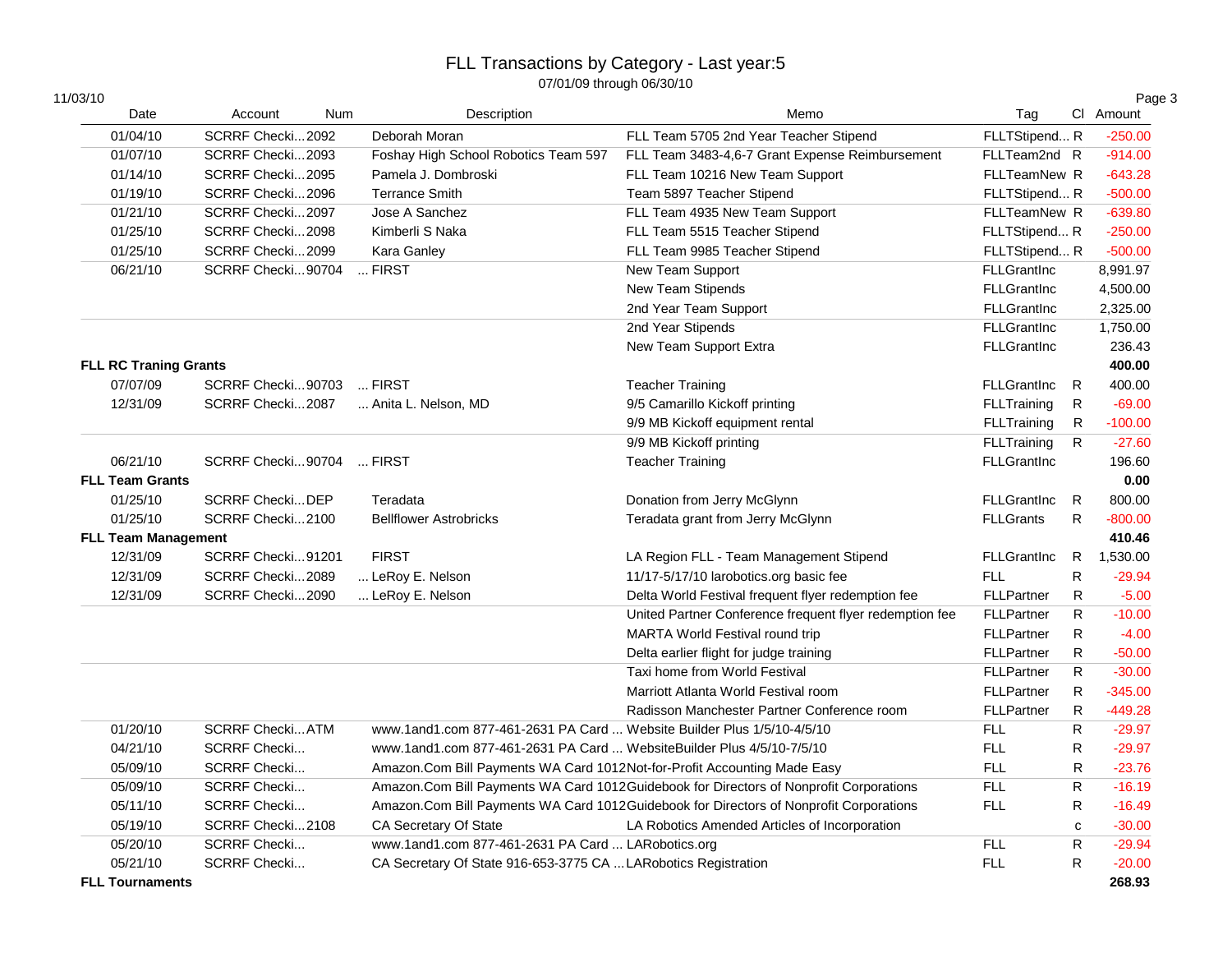| 11/03/10 |                              |     |                                         |                                                                                                           |                    |                         | Page 4    |
|----------|------------------------------|-----|-----------------------------------------|-----------------------------------------------------------------------------------------------------------|--------------------|-------------------------|-----------|
| Date     | Account                      | Num | Description                             | Memo                                                                                                      | Tag                |                         | Cl Amount |
| 10/18/09 | <b>SCRRF PayPal</b>          |     | FLL Registration PayPal                 | MBQT Registration for FLL Team 522 from Ramona Pal                                                        | <b>FLL</b>         | R                       | 50.36     |
| 10/19/09 | <b>SCRRF PayPal</b>          |     | FLL Registration PayPal                 | MBQT Registration for FLL Team 9893 from Charles Cho                                                      | <b>FLL</b>         | R                       | 50.36     |
| 10/22/09 | <b>SCRRF PayPal</b>          |     | Wholesale2usa                           | 4 15' Ratchet Tie Down Straps                                                                             | <b>FLLFields</b>   | R                       | $-19.11$  |
| 10/23/09 | <b>SCRRF PayPal</b>          |     | FLL Registration PayPal                 | MBQT Registration for FLL Team 2269 from Nishan Hosse FLL                                                 |                    | R                       | 50.36     |
| 10/27/09 | <b>SCRRF PayPal</b>          |     | FLL Registration PayPal                 | MBQT Registration for FLL Team 292 from Steven Gross                                                      | <b>FLL</b>         | $\mathsf{R}$            | 50.36     |
| 11/03/09 | <b>SCRRF PayPal</b>          |     | FLL Registration PayPal                 | MBQT Registration for FLL Team 4935 from Jose Sanchez FLL                                                 |                    | R                       | 50.36     |
| 11/06/09 | <b>SCRRF Checki ATM</b>      |     | U-Haul of Gardena CA                    | 11/7 Camarillo rental truck deposit                                                                       | <b>FLL</b>         | ${\sf R}$               | $-75.00$  |
| 11/08/09 | <b>SCRRF Checki ATM</b>      |     | <b>ARCO Hawthorne CA</b>                | 11/7 Camarillo gas for rental truck                                                                       | <b>FLL</b>         | $\mathsf R$             | $-58.31$  |
| 11/08/09 | <b>SCRRF Checki ATM</b>      |     | U-Haul of Gardena CA                    | 11/7 Camarillo rental truck balance                                                                       | FLL.               | $\mathsf{R}$            | $-57.85$  |
| 11/10/09 | <b>SCRRF Checki ATM</b>      |     | Crown Trophy #18 Hookset NH             | 12/5 MB QT Trophies                                                                                       | <b>FLL</b>         | ${\sf R}$               | $-212.82$ |
| 11/10/09 | <b>SCRRF PayPal</b>          |     | <b>FLL Registration PayPal</b>          | MBQT Registration for FLL Teams 8688 7058 From Rober FLL                                                  |                    | R                       | 101.02    |
| 11/13/09 | <b>SCRRF Checki ATM</b>      |     | U-Haul of Gardena CA                    | 11/14 Pasadena rental truck deposit                                                                       | <b>FLL</b>         | $\mathsf{R}$            | $-128.30$ |
| 11/14/09 | <b>SCRRF Checki ATM</b>      |     | <b>ARCO Hawthorne CA</b>                | 11/14 Pasadena gas for rental truck                                                                       | <b>FLL</b>         | $\overline{\mathsf{R}}$ | $-32.55$  |
| 11/14/09 | <b>SCRRF Checki ATM</b>      |     | U-Haul of Gardena CA                    | 11/14 Pasadena rental truck balance                                                                       | <b>FLL</b>         | R                       | $-33.90$  |
| 11/18/09 | <b>FLL Invoices</b><br>91118 |     | Time Warner Cable                       | FLL Championship Sponsorship                                                                              | <b>FLLGrantInc</b> | $\mathbf c$             | 2,500.00  |
| 11/19/09 | SCRRF Checki2068             |     | Manhattan Beach Unified School District | 12/4-5 MBMS Tournament Custodian                                                                          | <b>FLL</b>         | R                       | $-375.00$ |
| 11/19/09 | <b>SCRRF Checki ATM</b>      |     | Supercircuits Inc 512-372-9348          | Ultra wide angle security camera                                                                          | FLLEquip           | $\mathsf{R}$            | $-176.33$ |
| 11/23/09 | <b>SCRRF Checki ATM</b>      |     | U-Haul of Gardena CA                    | 11/21 Westlake Village                                                                                    | <b>FLL</b>         | R                       | $-165.31$ |
| 11/23/09 | <b>SCRRF Checki ATM</b>      |     | U-Haul of Gardena CA                    | 11/21 Westlake Village                                                                                    | FLL.               | R                       | $-77.90$  |
| 11/24/09 | <b>SCRRF PayPal</b>          |     | Thomas J Brundige                       | 12 Kitchen Countdown Timers                                                                               | <b>FLLEquip</b>    | ${\sf R}$               | $-35.76$  |
| 11/25/09 | <b>SCRRF PayPal</b>          |     | Gadgets Etc.                            | Untrak T-100 Jumbo 4" LCD Display Timer                                                                   | <b>FLLEquip</b>    | ${\sf R}$               | $-369.00$ |
| 11/25/09 | <b>SCRRF PayPal</b>          |     | Sitoa Corporation                       | MacGregor Count Down Timer                                                                                | FLLEquip           | ${\sf R}$               | $-189.00$ |
| 12/01/09 | <b>SCRRF PayPal</b>          |     | <b>FLL Registration PayPal</b>          | MBQT Registration for FLL Teams 8434, 8439 From Chris                                                     | <b>FLL</b>         | R                       | 101.02    |
| 12/03/09 | <b>SCRRF Checki ATM</b>      |     | Sign A Rama Torrance Ca                 | <b>TWC Banner</b>                                                                                         | <b>FLL</b>         | R                       | $-82.31$  |
| 12/03/09 | SCRRF Checki91123            |     | FLL Sales Cash                          | 2009 Field Setup Kit                                                                                      | <b>FLL</b>         | $\mathsf{R}$            | 75.00     |
|          |                              |     |                                         | 2008 Field Setup Kit                                                                                      | <b>FLL</b>         | $\mathsf{R}$            | 25.00     |
| 12/06/09 | <b>SCRRF Checki ATM</b>      |     | U-Haul of Gardena CA                    | 12/5 MB QT rental truck                                                                                   | <b>FLL</b>         | $\mathsf{R}$            | $-113.21$ |
| 12/06/09 | <b>SCRRF Checki ATM</b>      |     | Costco Gas Hawthorne CA                 | Gas for MB QT truck                                                                                       | <b>FLL</b>         | $\mathsf{R}$            | $-9.58$   |
| 12/16/09 | <b>SCRRF PayPal</b>          |     | Kathy Reynolds                          | Field setup kit and table                                                                                 | <b>FLL</b>         | R                       | 77.94     |
| 12/17/09 | <b>SCRRF Checki ATM</b>      |     | Target Manhattan Beach CA               | Storage bins for tournament equipment                                                                     | FLLEquip           | ${\sf R}$               | $-63.57$  |
| 12/24/09 | <b>SCRRF CheckiDEP</b>       |     | <b>FLL Registration Checks</b>          | 12/5 MB QT 11 teams @ \$50                                                                                | <b>FLL</b>         | ${\sf R}$               | 550.00    |
| 12/28/09 | SCRRF Checki91224i           |     |                                         | Premier Lighting & Production Company  Projector base & floorplate, 10' rubber mat, Rip tie cinch 18" FLL |                    | ${\sf R}$               | $-371.42$ |
| 12/31/09 | SCRRF Checki91231            |     | <b>Tinker Tank</b>                      | 3 FLL Smart Move Field Setup Kits for SBCCD                                                               | FLL.               | $\mathsf{R}$            | 231.00    |
| 12/31/09 | SCRRF Checki2091             |     | LeRoy E. Nelson                         | 5/14 iTunes music for tournaments                                                                         | <b>FLL</b>         | R                       | $-56.93$  |
|          |                              |     |                                         | 9/4 Radio Shack audio adapters                                                                            | <b>FLL</b>         | R                       | $-25.75$  |
|          |                              |     |                                         | 9/5 Radio Shack audio adapter cable                                                                       | <b>FLL</b>         | ${\sf R}$               | $-8.11$   |
|          |                              |     |                                         | 9/4 Radio Shack audio adapters                                                                            | <b>FLL</b>         | ${\sf R}$               | $-27.27$  |
|          |                              |     |                                         | 11/24 Coscto gas for rental truck                                                                         | <b>FLL</b>         | $\mathsf{R}$            | $-44.77$  |
|          |                              |     |                                         | 12/4 Papa John's Pizza MB QT food for setup volunteers                                                    | <b>FLL</b>         | $\mathsf R$             | $-54.13$  |
|          |                              |     |                                         | 12/5 Coffee Bean MB QT coffee                                                                             | <b>FLL</b>         | R                       | $-31.90$  |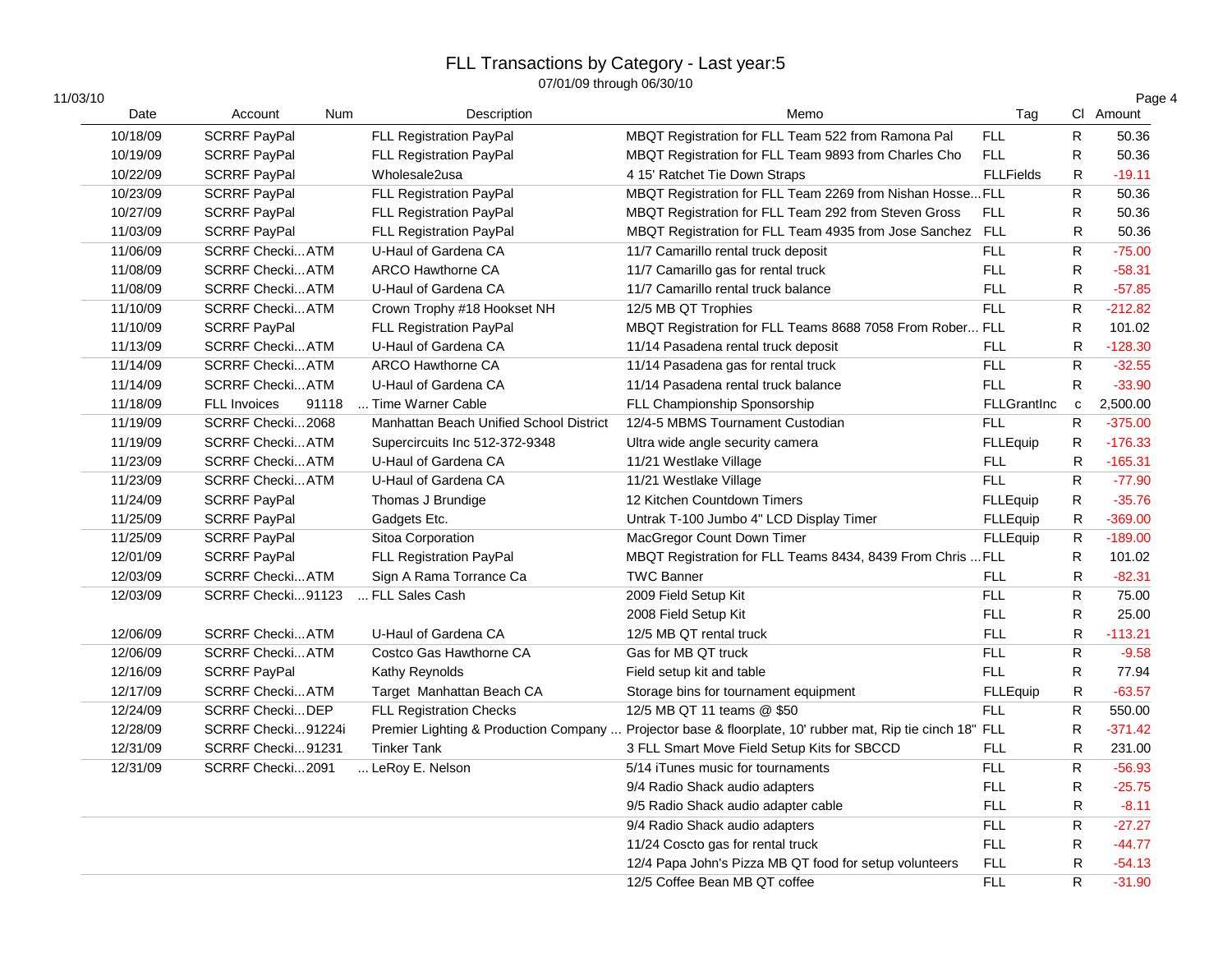| 11/03/10 |          |                         |     |                                                             |                                         |                      |    | Page 5    |
|----------|----------|-------------------------|-----|-------------------------------------------------------------|-----------------------------------------|----------------------|----|-----------|
|          | Date     | Account                 | Num | Description                                                 | Memo                                    | Tag                  |    | CI Amount |
|          |          |                         |     |                                                             | 12/5 Ralphs MB QT food for volunteers   | <b>FLL</b>           | R. | $-29.24$  |
|          |          |                         |     |                                                             | 12/5 Ralphs MB QT food for volunteers   | <b>FLL</b>           | R  | $-11.51$  |
|          |          |                         |     |                                                             | 12/5 Ralphs MB QT food for volunteers   | <b>FLL</b>           | R. | $-32.13$  |
|          |          |                         |     |                                                             | 12/5 Subway MB QT food for volunteers   | <b>FLL</b>           | R  | $-36.74$  |
|          |          |                         |     |                                                             | 12/5 Subway MB QT food for volunteers   | <b>FLL</b>           | R  | $-25.90$  |
|          |          |                         |     |                                                             | 12/5 Subway MB QT food for volunteers   | <b>FLL</b>           | R. | $-51.23$  |
|          | 12/31/09 | SCRRF Checki2087        |     | Anita L. Nelson, MD                                         | 11/7 Camarillo equipment rental         | <b>FLL</b>           | R  | $-110.00$ |
|          |          |                         |     |                                                             | 11/7 Camarillo printing                 | <b>FLLPrintShip</b>  | R  | $-19.40$  |
|          |          |                         |     |                                                             | 11/21 Westlake Village equipment rental | <b>FLL</b>           | R. | $-110.00$ |
|          |          |                         |     |                                                             | 11/21 Westlake Village printing         | FLLPrintShip         | R  | $-10.60$  |
|          |          |                         |     |                                                             | 11/22 Westchester equipment rental      | <b>FLL</b>           | R. | $-110.00$ |
|          |          |                         |     |                                                             | 11/22 Westchester printing              | FLLPrintShip R       |    | $-12.75$  |
|          |          |                         |     |                                                             | 12/5 MB equipment rental                | <b>FLL</b>           | R. | $-160.00$ |
|          |          |                         |     |                                                             | 12/5 MB printing                        | FLLPrintShip R       |    | $-104.75$ |
|          | 01/08/10 | <b>SCRRF CheckiATM</b>  |     | USPS.com ClickNShip Washington DC CShip extra consent forms |                                         | FLLPrintShip R       |    | $-4.75$   |
|          | 01/09/10 | <b>SCRRF Checki EFT</b> |     | <b>USPS Rebate</b>                                          | Ship extra consent forms                | FLLPrintShip R       |    | 0.24      |
|          | 03/31/10 | <b>SCRRF CheckiDEP</b>  |     | <b>FLL Sales Cash</b>                                       | 2009 FLL Field Setup Kit                | <b>FLL</b>           | R. | 80.00     |
|          |          |                         |     |                                                             |                                         | <b>OVERALL TOTAL</b> |    | 30,488.72 |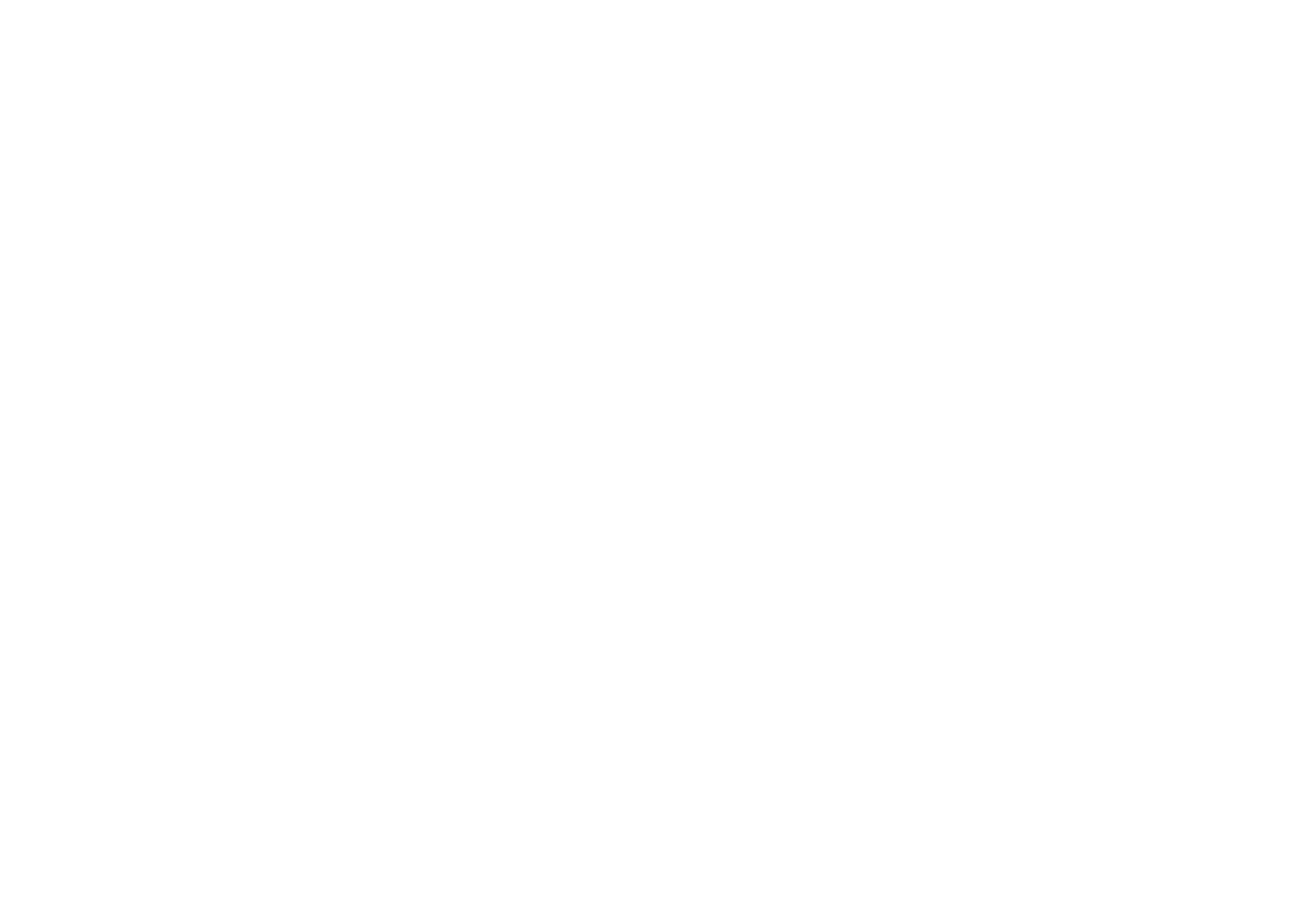| 11/03/10<br>Date              | Account                                         | <b>Num</b> | Description                                                         | Memo                                                                              |              | Page 1<br>Cl Amount |
|-------------------------------|-------------------------------------------------|------------|---------------------------------------------------------------------|-----------------------------------------------------------------------------------|--------------|---------------------|
| Airdesk Div, Mti Res 097      |                                                 |            |                                                                     |                                                                                   |              | $-304.09$           |
| 11/24/09                      | <b>SCRRF Chec ATM</b>                           |            | Airdesk Div, Mti Res 097                                            | Air Desk 7' Projector Stand                                                       | $\mathsf{R}$ | $-304.09$           |
|                               | All American Audiovisual Chatsworth CA          |            |                                                                     |                                                                                   |              | $-346.81$           |
| 12/21/09                      | <b>SCRRF Chec ATM</b>                           |            |                                                                     | All American Audiovisual Chatsworth Rent projector, screen & 3 pole stands        | $\mathsf{R}$ | $-346.81$           |
|                               | Amazon.Com Bill Payments WA Card 1012           |            |                                                                     |                                                                                   |              | $-56.44$            |
| 05/09/10                      | <b>SCRRF Chec</b>                               |            | Amazon.Com Bill Payments WA Car Not-for-Profit Accounting Made Easy |                                                                                   | R            | $-23.76$            |
| 05/09/10                      | <b>SCRRF Chec</b>                               |            |                                                                     | Amazon.Com Bill Payments WA Car Guidebook for Directors of Nonprofit Corporations | R            | $-16.19$            |
| 05/11/10                      | <b>SCRRF Chec</b>                               |            |                                                                     | Amazon.Com Bill Payments WA Car Guidebook for Directors of Nonprofit Corporations | $\mathsf{R}$ | $-16.49$            |
| Anita L. Nelson, MD           |                                                 |            |                                                                     |                                                                                   |              | $-1,440.95$         |
| 12/31/09                      | SCRRF Chec 2087                                 |            | Anita L. Nelson, MD                                                 | 12/19 Chatsworth equipment rental                                                 | $\mathsf{R}$ | $-160.00$           |
|                               |                                                 |            |                                                                     | 12/19 Chatsworth printing                                                         | R            | $-446.85$           |
| 12/31/09                      | SCRRF Chec 2087                                 |            | Anita L. Nelson, MD                                                 | 9/5 Camarillo Kickoff printing                                                    | $\mathsf{R}$ | $-69.00$            |
|                               |                                                 |            |                                                                     | 9/9 MB Kickoff equipment rental                                                   | $\mathsf{R}$ | $-100.00$           |
|                               |                                                 |            |                                                                     | 9/9 MB Kickoff printing                                                           | R            | $-27.60$            |
| 12/31/09                      | SCRRF Chec 2087                                 |            | Anita L. Nelson, MD                                                 | 11/7 Camarillo equipment rental                                                   | $\mathsf{R}$ | $-110.00$           |
|                               |                                                 |            |                                                                     | 11/7 Camarillo printing                                                           | R            | $-19.40$            |
|                               |                                                 |            |                                                                     | 11/21 Westlake Village equipment rental                                           | $\mathsf{R}$ | $-110.00$           |
|                               |                                                 |            |                                                                     | 11/21 Westlake Village printing                                                   | R.           | $-10.60$            |
|                               |                                                 |            |                                                                     | 11/22 Westchester equipment rental                                                | $\mathsf{R}$ | $-110.00$           |
|                               |                                                 |            |                                                                     | 11/22 Westchester printing                                                        | R.           | $-12.75$            |
|                               |                                                 |            |                                                                     | 12/5 MB equipment rental                                                          | $\mathsf{R}$ | $-160.00$           |
|                               |                                                 |            |                                                                     | 12/5 MB printing                                                                  | R.           | $-104.75$           |
| <b>ARCO Hawthorne CA</b>      |                                                 |            |                                                                     |                                                                                   |              | $-90.86$            |
| 11/08/09                      | <b>SCRRF Chec ATM</b>                           |            | <b>ARCO Hawthorne CA</b>                                            | 11/7 Camarillo gas for rental truck                                               | R            | $-58.31$            |
| 11/14/09                      | <b>SCRRF Chec ATM</b>                           |            | <b>ARCO Hawthorne CA</b>                                            | 11/14 Pasadena gas for rental truck                                               | R            | $-32.55$            |
| <b>Bellflower Astrobricks</b> |                                                 |            |                                                                     |                                                                                   |              | $-800.00$           |
| 01/25/10                      | SCRRF Chec 2100                                 |            | <b>Bellflower Astrobricks</b>                                       | Teradata grant from Jerry McGlynn                                                 | $\mathsf{R}$ | $-800.00$           |
|                               | <b>Box Brothers Redondo Beach CA</b>            |            |                                                                     |                                                                                   |              | $-114.85$           |
| 10/29/09                      | <b>SCRRF Chec ATM</b>                           |            | Box Brothers Redondo Beach CA                                       | Shipping tubes for field mats                                                     | $\mathsf{R}$ | $-114.85$           |
| <b>CA Secretary Of State</b>  |                                                 |            |                                                                     |                                                                                   |              | $-30.00$            |
| 05/19/10                      | SCRRF Chec 2108                                 |            | CA Secretary Of State                                               | LA Robotics Amended Articles of Incorporation                                     | $\mathbf{C}$ | $-30.00$            |
|                               | CA Secretary Of State 916-653-3775 CA Card 1012 |            |                                                                     |                                                                                   |              | $-20.00$            |
| 05/21/10                      | <b>SCRRF Chec</b>                               |            | CA Secretary Of State 916-653-3775LARobotics Registration           |                                                                                   | $\mathsf{R}$ | $-20.00$            |
|                               | <b>Chaminade College Preparatory</b>            |            |                                                                     |                                                                                   |              | $-1,508.00$         |
| 12/22/09                      | SCRRF Chec 2071                                 |            | <b>Chaminade College Preparatory</b>                                | LARFLL CT Security, Plant & Janitorial crew                                       | $\mathsf{R}$ | $-1,508.00$         |
| Charles J. Cho                |                                                 |            |                                                                     |                                                                                   |              | $-500.00$           |
| 12/27/09                      | SCRRF Chec 2075                                 |            | Charles J. Cho                                                      | FLL Team 9893 Teacher Stipend                                                     | $\mathsf{R}$ | $-500.00$           |
|                               |                                                 |            |                                                                     |                                                                                   |              |                     |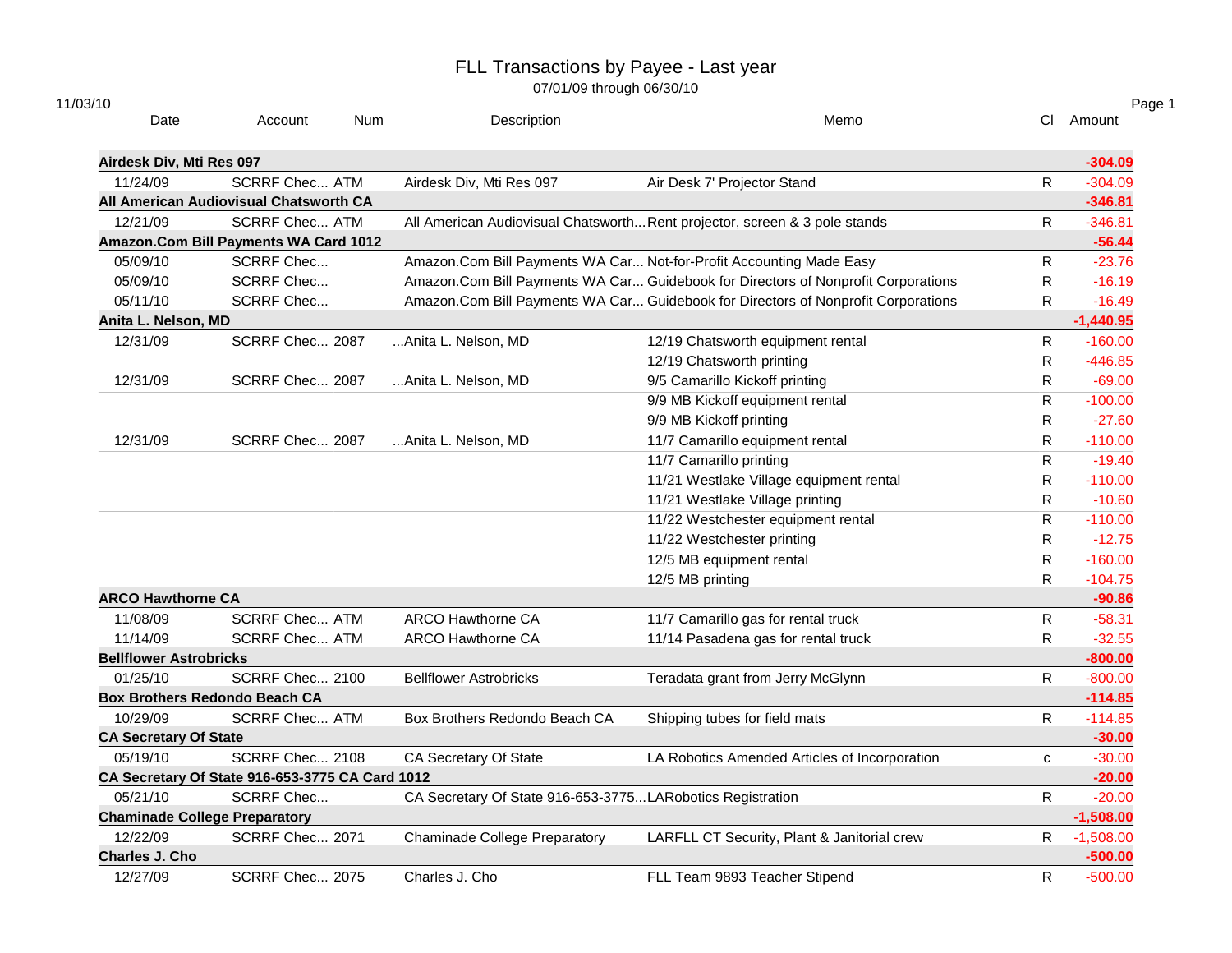| 11/03/10                           |                                          |            |                                                                        |                                        |              | Page 2      |
|------------------------------------|------------------------------------------|------------|------------------------------------------------------------------------|----------------------------------------|--------------|-------------|
| Date                               | Account                                  | <b>Num</b> | Description                                                            | Memo                                   |              | CI Amount   |
| <b>Costco Gas Hawthorne CA</b>     |                                          |            |                                                                        |                                        |              | $-46.00$    |
| 12/20/09                           | <b>SCRRF Chec ATM</b>                    |            | Costco Gas Hawthorne CA                                                | LARFLL CT gas for truck                | R            | $-36.42$    |
| 12/06/09                           | <b>SCRRF Chec ATM</b>                    |            | Costco Gas Hawthorne CA                                                | Gas for MB QT truck                    | $\mathsf{R}$ | $-9.58$     |
| <b>Crown Trophy #18 Hookset NH</b> |                                          |            |                                                                        |                                        |              | $-2,408.93$ |
| 12/03/09                           | <b>SCRRF Chec ATM</b>                    |            | Crown Trophy #18 Hookset NH                                            | Championship Trophies and Medals       | R            | $-2,196.11$ |
| 11/10/09                           | <b>SCRRF Chec ATM</b>                    |            | Crown Trophy #18 Hookset NH                                            | 12/5 MB QT Trophies                    | $\mathsf{R}$ | $-212.82$   |
| Damien W Dziepak                   |                                          |            |                                                                        |                                        |              | $-500.00$   |
| 12/27/09                           | SCRRF Chec 2073                          |            | Damien W Dziepak                                                       | FLL Team 469 Teacher Stipend           | $\mathsf{R}$ | $-500.00$   |
| Darla Joy Tanaka                   |                                          |            |                                                                        |                                        |              | $-707.00$   |
| 12/27/09                           | SCRRF Chec 2078                          |            | Darla Joy Tanaka                                                       | FLL Team 5246 Teacher Stipend          | $\mathsf{R}$ | $-250.00$   |
| 12/30/09                           | SCRRF Chec 2084                          |            | Darla Joy Tanaka                                                       | FLL Teams 5246-7 2nd Year Team Support | $\mathsf{R}$ | $-457.00$   |
| <b>Darryl Newhouse</b>             |                                          |            |                                                                        |                                        |              | $-250.00$   |
| 12/27/09                           | SCRRF Chec 2077                          |            | Darryl Newhouse                                                        | FLL Team 3483 Teacher Stipend          | $\mathsf{R}$ | $-250.00$   |
|                                    | David Ks T-shirt Printing Culver City CA |            |                                                                        |                                        |              | $-1,087.36$ |
| 11/11/09                           | <b>SCRRF Chec ATM</b>                    |            | David Ks T-shirt Printing Culver City  Volunteer T-shirts deposit      |                                        | ${\sf R}$    | $-468.72$   |
| 11/12/09                           | <b>SCRRF Chec ATM</b>                    |            | David Ks T-shirt Printing Culver City  Reprinting Judge shirts deposit |                                        | $\mathsf{R}$ | $-68.96$    |
| 11/24/09                           | <b>SCRRF Chec ATM</b>                    |            | David Ks T-shirt Printing Culver City  Volunteer shirts                |                                        | R            | $-468.72$   |
| 11/25/09                           | <b>SCRRF Chec ATM</b>                    |            | David Ks T-shirt Printing Culver City  Judge Shirts Sponsor reprinting |                                        | R            | $-80.96$    |
| <b>Deborah Moran</b>               |                                          |            |                                                                        |                                        |              | $-478.50$   |
| 12/29/09                           | SCRRF Chec 2082                          |            | Deborah Moran                                                          | FLL Team 5705 2nd Year Team Support    | $\mathsf{R}$ | $-228.50$   |
| 01/04/10                           | SCRRF Chec 2092                          |            | Deborah Moran                                                          | FLL Team 5705 2nd Year Teacher Stipend | $\mathsf{R}$ | $-250.00$   |
| <b>Evelyn Torres-Rangel</b>        |                                          |            |                                                                        |                                        |              | $-500.00$   |
| 12/27/09                           | SCRRF Chec 2076                          |            | Evelyn Torres-Rangel                                                   | FLL Team 10033 Teacher Stipend         | R.           | $-500.00$   |
| <b>FIRST</b>                       |                                          |            |                                                                        |                                        |              | 57,509.70   |
| 08/11/09                           | SCRRF Chec 90803                         |            | <b>FIRST</b>                                                           | LA Region FLL - Team Hardship Grants   | $\mathsf{R}$ | 1,204.70    |
| 12/02/09                           | SCRRF Chec 2069                          |            | <b>FIRST</b>                                                           | 12/19 Certificate of Insurance         | R            | $-225.00$   |
| 07/07/09                           | <b>SCRRF Chec 90703</b>                  |            | FIRST                                                                  | Championship Tournament Support        | R.           | 10,000.00   |
| 06/21/10                           | SCRRF Chec 90704                         |            | FIRST                                                                  | Championship Tournament Support        |              | 12,000.00   |
| 07/07/09                           | SCRRF Chec 90703                         |            | FIRST                                                                  | New Team Support                       | R            | 6,810.00    |
|                                    |                                          |            |                                                                        | New Team Teacher Stipends              | R            | 3,500.00    |
|                                    |                                          |            |                                                                        | 2nd Year Team Support                  | $\mathsf{R}$ | 2,790.00    |
|                                    |                                          |            |                                                                        | 2nd Year Teacher Stipends              | $\mathsf{R}$ | 1,500.00    |
| 06/21/10                           | SCRRF Chec 90704                         |            | FIRST                                                                  | New Team Support                       |              | 8,991.97    |
|                                    |                                          |            |                                                                        | New Team Stipends                      |              | 4,500.00    |
|                                    |                                          |            |                                                                        | 2nd Year Team Support                  |              | 2,325.00    |
|                                    |                                          |            |                                                                        | 2nd Year Stipends                      |              | 1,750.00    |
|                                    |                                          |            |                                                                        | New Team Support Extra                 |              | 236.43      |
| 07/07/09                           | SCRRF Chec 90703                         |            | $$ FIRST                                                               | <b>Teacher Training</b>                | R            | 400.00      |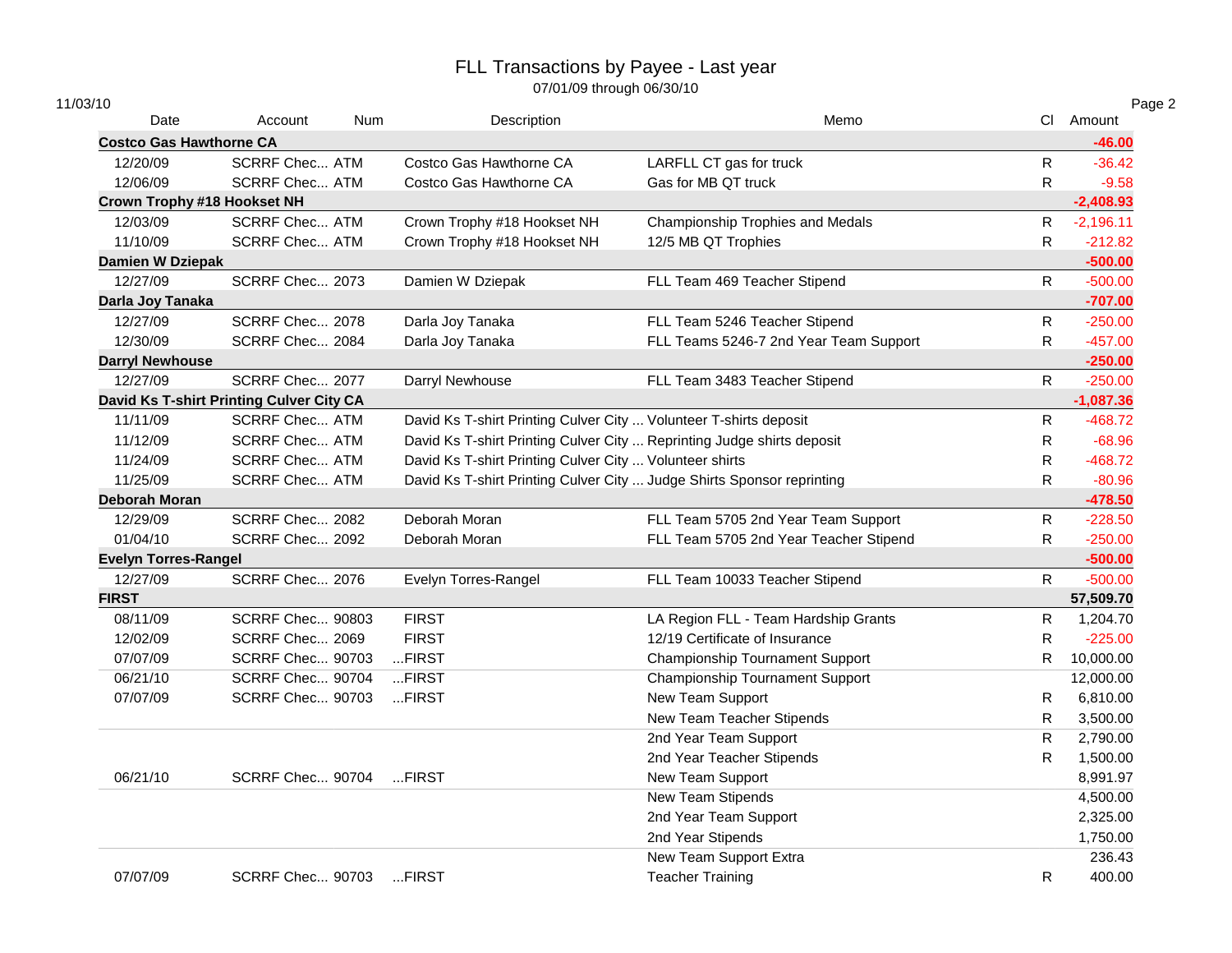| 11/03/10                       |                                             |            |                                                                    |                                                                                   |              | Page 3      |
|--------------------------------|---------------------------------------------|------------|--------------------------------------------------------------------|-----------------------------------------------------------------------------------|--------------|-------------|
| Date                           | Account                                     | <b>Num</b> | Description                                                        | Memo                                                                              |              | Cl Amount   |
| 06/21/10                       | SCRRF Chec 90704                            |            | FIRST                                                              | <b>Teacher Training</b>                                                           |              | 196.60      |
| 12/31/09                       | SCRRF Chec 91201                            |            | <b>FIRST</b>                                                       | LA Region FLL - Team Management Stipend                                           | R            | 1,530.00    |
| <b>FLL Registration Checks</b> |                                             |            |                                                                    |                                                                                   |              | 550.00      |
| 12/24/09                       | <b>SCRRF Chec DEP</b>                       |            | <b>FLL Registration Checks</b>                                     | 12/5 MB QT 11 teams @ \$50                                                        | R            | 550.00      |
| <b>FLL Registration PayPal</b> |                                             |            |                                                                    |                                                                                   |              | 453.84      |
| 10/18/09                       | <b>SCRRF PayPal</b>                         |            | FLL Registration PayPal                                            | MBQT Registration for FLL Team 522 from Ramona Pal                                | $\mathsf{R}$ | 50.36       |
| 10/19/09                       | <b>SCRRF PayPal</b>                         |            | FLL Registration PayPal                                            | MBQT Registration for FLL Team 9893 from Charles Cho                              | $\mathsf{R}$ | 50.36       |
| 10/23/09                       | <b>SCRRF PayPal</b>                         |            | FLL Registration PayPal                                            | MBQT Registration for FLL Team 2269 from Nishan Hossepi R                         |              | 50.36       |
| 10/27/09                       | <b>SCRRF PayPal</b>                         |            | FLL Registration PayPal                                            | MBQT Registration for FLL Team 292 from Steven Gross                              | R            | 50.36       |
| 11/03/09                       | <b>SCRRF PayPal</b>                         |            | FLL Registration PayPal                                            | MBQT Registration for FLL Team 4935 from Jose Sanchez                             | R            | 50.36       |
| 11/10/09                       | <b>SCRRF PayPal</b>                         |            | FLL Registration PayPal                                            | MBQT Registration for FLL Teams 8688 7058 From Robert  R                          |              | 101.02      |
| 12/01/09                       | <b>SCRRF PayPal</b>                         |            | FLL Registration PayPal                                            | MBQT Registration for FLL Teams 8434, 8439 From Chris M R                         |              | 101.02      |
| <b>FLL Sales Cash</b>          |                                             |            |                                                                    |                                                                                   |              | 180.00      |
| 12/03/09                       | SCRRF Chec 91123                            |            | FLL Sales Cash                                                     | 2009 Field Setup Kit                                                              | $\mathsf{R}$ | 75.00       |
|                                |                                             |            |                                                                    | 2008 Field Setup Kit                                                              | $\mathsf{R}$ | 25.00       |
| 03/31/10                       | <b>SCRRF Chec DEP</b>                       |            | FLL Sales Cash                                                     | 2009 FLL Field Setup Kit                                                          | R            | 80.00       |
|                                | <b>Foshay High School Robotics Team 597</b> |            |                                                                    |                                                                                   |              | $-914.00$   |
| 01/07/10                       | SCRRF Chec 2093                             |            |                                                                    | Foshay High School Robotics Team  FLL Team 3483-4,6-7 Grant Expense Reimbursement | R            | $-914.00$   |
| <b>Gadgets Etc.</b>            |                                             |            |                                                                    |                                                                                   |              | $-369.00$   |
| 11/25/09                       | <b>SCRRF PayPal</b>                         |            | Gadgets Etc.                                                       | Untrak T-100 Jumbo 4" LCD Display Timer                                           | $\mathsf{R}$ | $-369.00$   |
| <b>Harbor Freight Catalog</b>  |                                             |            |                                                                    |                                                                                   |              | $-110.83$   |
| 10/23/09                       | <b>SCRRF Chec ATM</b>                       |            | Harbor Freight Catalog                                             | Casters for FLL field table carts                                                 | $\mathsf{R}$ | $-110.83$   |
|                                | <b>Hit! Run! Score! Sporting Goods</b>      |            |                                                                    |                                                                                   |              | $-267.50$   |
| 11/22/09                       | <b>SCRRF PayPal</b>                         |            | Hit! Run! Score! Sporting Goods                                    | Ref shirts: 2 4XL, 2 3XL, 3 2XL, 4 XL                                             | R            | $-267.50$   |
| Jacqueline Avakian             |                                             |            |                                                                    |                                                                                   |              | $-500.00$   |
| 12/27/09                       | SCRRF Chec 2074                             |            | Jacqueline Avakian                                                 | FLL Team 2657 Teacher Stipend                                                     | R.           | $-500.00$   |
|                                | Jefferson Middle School - Robotics Club     |            |                                                                    |                                                                                   |              | $-673.84$   |
| 12/28/09                       | SCRRF Chec 2079                             |            | Jefferson Middle School - Robotics  FLL Team 2657 New Team Support |                                                                                   | R            | $-673.84$   |
| <b>Jose A Sanchez</b>          |                                             |            |                                                                    |                                                                                   |              | $-1,139.80$ |
| 12/27/09                       | SCRRF Chec 2072                             |            | Jose A Sanchez                                                     | FLL Team 4935 Teacher Stipend                                                     | $\mathsf{R}$ | $-500.00$   |
| 01/21/10                       | SCRRF Chec 2097                             |            | Jose A Sanchez                                                     | FLL Team 4935 New Team Support                                                    | R            | $-639.80$   |
| Joseph Le Conte Middle School  |                                             |            |                                                                    |                                                                                   |              | $-677.09$   |
| 12/29/09                       | SCRRF Chec 2080                             |            | Joseph Le Conte Middle School                                      | FLL Team 469 New Team Support                                                     | $\mathsf{R}$ | $-677.09$   |
| <b>Kara Ganley</b>             |                                             |            |                                                                    |                                                                                   |              | $-500.00$   |
| 01/25/10                       | SCRRF Chec 2099                             |            | Kara Ganley                                                        | FLL Team 9985 Teacher Stipend                                                     | R            | $-500.00$   |
| <b>Kathy Reynolds</b>          |                                             |            |                                                                    |                                                                                   |              | 77.94       |
| 12/16/09                       | <b>SCRRF PayPal</b>                         |            | Kathy Reynolds                                                     | Field setup kit and table                                                         | R            | 77.94       |
| Kimberli S Naka                |                                             |            |                                                                    |                                                                                   |              | $-250.00$   |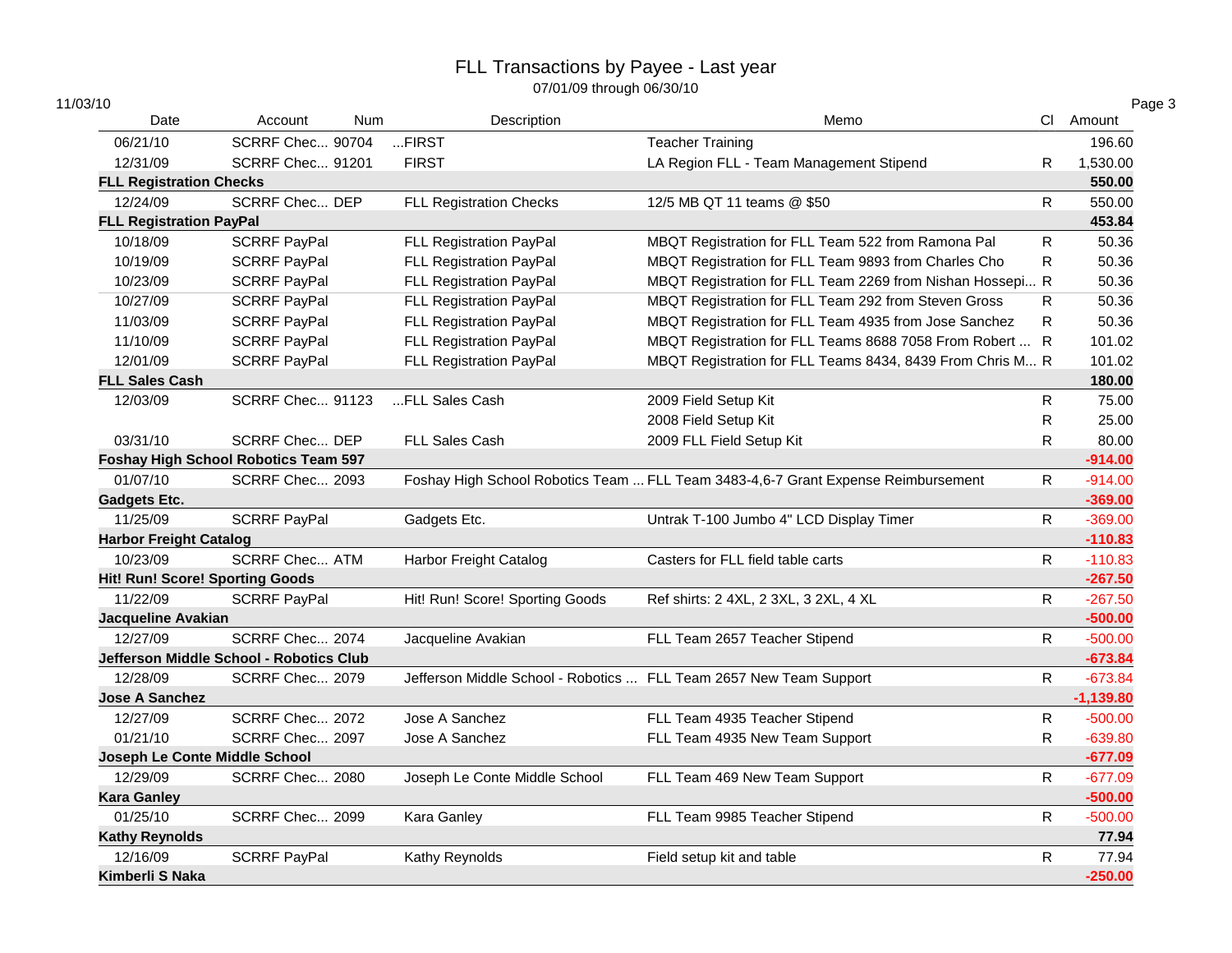| ۱۵<br>ĸ |
|---------|
|---------|

| 11/03/10            |                                                |            |                     |                                                                     |              | Page 4      |
|---------------------|------------------------------------------------|------------|---------------------|---------------------------------------------------------------------|--------------|-------------|
| Date                | Account                                        | <b>Num</b> | Description         | Memo                                                                |              | CI Amount   |
| 01/25/10            | SCRRF Chec 2098                                |            | Kimberli S Naka     | FLL Team 5515 Teacher Stipend                                       | $\mathsf{R}$ | $-250.00$   |
| LeRoy E. Nelson     |                                                |            |                     |                                                                     |              | $-1,643.85$ |
| 12/31/09            | SCRRF Chec 2089                                |            | LeRoy E. Nelson     | 5/17-11/17 larobotics.org basic fee                                 | ${\sf R}$    | $-29.94$    |
|                     |                                                |            |                     | 7/5-10/05 WebsiteBuilder Plus                                       | $\mathsf{R}$ | $-29.97$    |
|                     |                                                |            |                     | 10/5-01/05/10 WebsiteBuilder Plus                                   | $\mathsf{R}$ | $-29.97$    |
| 12/31/09            | SCRRF Chec 2088                                |            | LeRoy E. Nelson     | Kurt TVH Bolts for FLL field table carts                            | $\mathsf{R}$ | $-6.15$     |
|                     |                                                |            |                     | Kurt TVH Bolts for FLL field table carts                            | R            | $-2.50$     |
|                     |                                                |            |                     | Home Depot Bolts for FLL field table carts                          | R            | $-29.33$    |
|                     |                                                |            |                     | Costco 4 tie downs                                                  | $\mathsf{R}$ | $-18.65$    |
|                     |                                                |            |                     | CSUN Parking at LA VRC to recruit volunteers                        | $\mathsf{R}$ | $-6.00$     |
|                     |                                                |            |                     | Vons Drinks, ice and snacks for volunteers                          | R            | $-23.57$    |
|                     |                                                |            |                     | Ralphs Food for volunteers                                          | R            | $-5.69$     |
|                     |                                                |            |                     | Ralphs Food for volunteers                                          | $\mathsf{R}$ | $-103.25$   |
| 12/31/09            | SCRRF Chec 2089                                |            | LeRoy E. Nelson     | 11/17-5/17/10 larobotics.org basic fee                              | ${\sf R}$    | $-29.94$    |
| 12/31/09            | SCRRF Chec 2090                                |            | LeRoy E. Nelson     | Delta World Festival frequent flyer redemption fee                  | $\mathsf{R}$ | $-5.00$     |
|                     |                                                |            |                     | United Partner Conference frequent flyer redemption fee             | $\mathsf{R}$ | $-10.00$    |
|                     |                                                |            |                     | MARTA World Festival round trip                                     | R            | $-4.00$     |
|                     |                                                |            |                     | Delta earlier flight for judge training                             | ${\sf R}$    | $-50.00$    |
|                     |                                                |            |                     | Taxi home from World Festival                                       | R            | $-30.00$    |
|                     |                                                |            |                     | Marriott Atlanta World Festival room                                | $\mathsf{R}$ | $-345.00$   |
|                     |                                                |            |                     | Radisson Manchester Partner Conference room                         | $\mathsf{R}$ | $-449.28$   |
| 12/31/09            | SCRRF Chec 2091                                |            | LeRoy E. Nelson     | 5/14 iTunes music for tournaments                                   | $\mathsf{R}$ | $-56.93$    |
|                     |                                                |            |                     | 9/4 Radio Shack audio adapters                                      | R.           | $-25.75$    |
|                     |                                                |            |                     | 9/5 Radio Shack audio adapter cable                                 | R            | $-8.11$     |
|                     |                                                |            |                     | 9/4 Radio Shack audio adapters                                      | R            | $-27.27$    |
|                     |                                                |            |                     | 11/24 Coscto gas for rental truck                                   | $\mathsf{R}$ | $-44.77$    |
|                     |                                                |            |                     | 12/4 Papa John's Pizza MB QT food for setup volunteers              | ${\sf R}$    | $-54.13$    |
|                     |                                                |            |                     | 12/5 Coffee Bean MB QT coffee                                       | $\mathsf{R}$ | $-31.90$    |
|                     |                                                |            |                     | 12/5 Ralphs MB QT food for volunteers                               | ${\sf R}$    | $-29.24$    |
|                     |                                                |            |                     | 12/5 Ralphs MB QT food for volunteers                               | ${\sf R}$    | $-11.51$    |
|                     |                                                |            |                     | 12/5 Ralphs MB QT food for volunteers                               | $\mathsf{R}$ | $-32.13$    |
|                     |                                                |            |                     | 12/5 Subway MB QT food for volunteers                               | $\mathsf{R}$ | $-36.74$    |
|                     |                                                |            |                     | 12/5 Subway MB QT food for volunteers                               | ${\sf R}$    | $-25.90$    |
|                     |                                                |            |                     | 12/5 Subway MB QT food for volunteers                               | $\mathsf{R}$ | $-51.23$    |
|                     | <b>Manhattan Beach Unified School District</b> |            |                     |                                                                     |              | $-375.00$   |
| 11/19/09            | SCRRF Chec 2068                                |            |                     | Manhattan Beach Unified School Dis 12/4-5 MBMS Tournament Custodian | $\mathsf{R}$ | $-375.00$   |
| Pamela J. Dombroski |                                                |            |                     |                                                                     |              | $-1,143.28$ |
| 12/31/09            | SCRRF Chec 2086                                |            | Pamela J. Dombroski | FLL Team 10216 Teacher Stipend                                      | $\mathsf{R}$ | $-500.00$   |
|                     |                                                |            |                     |                                                                     |              |             |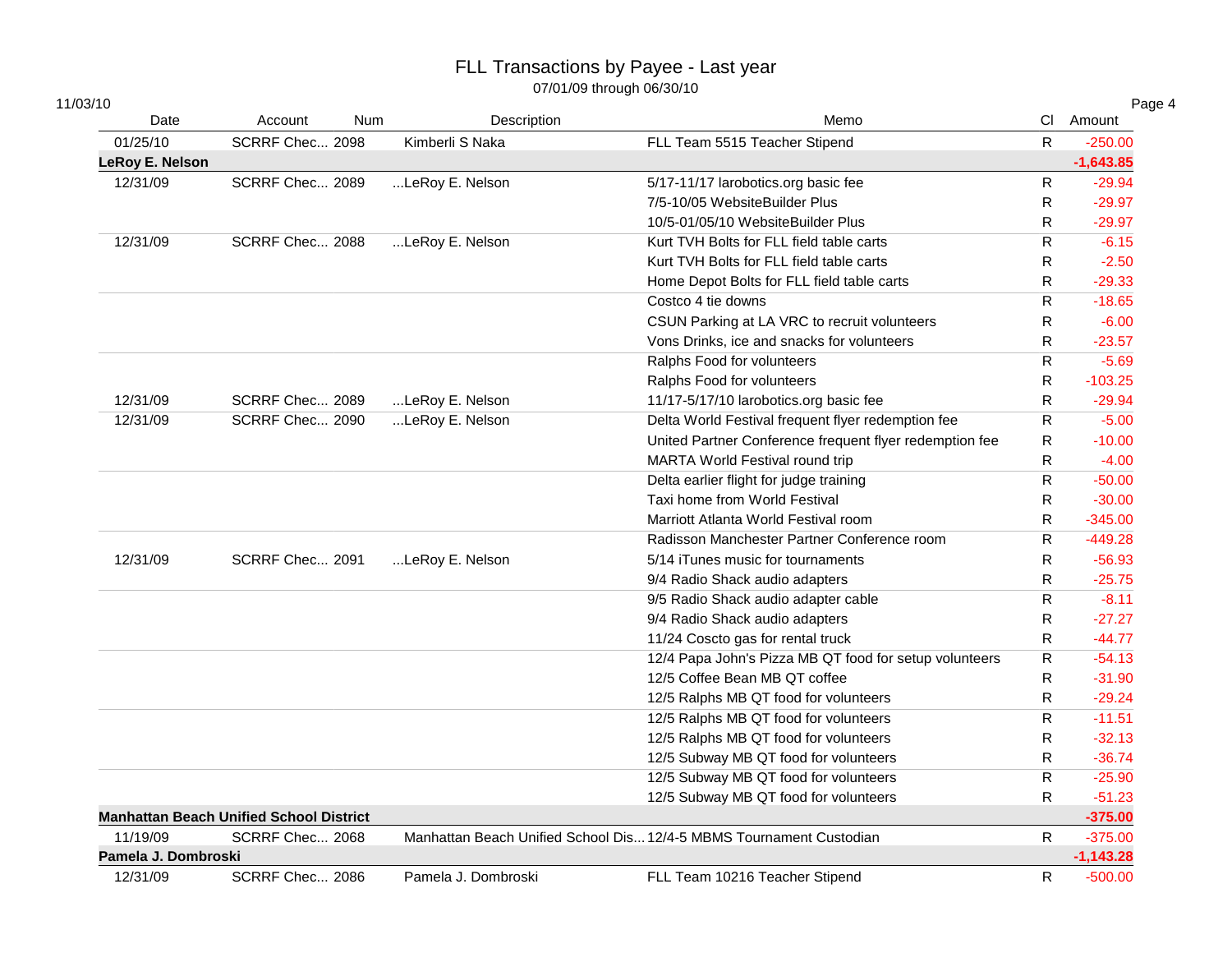| 11/03/10                         |                                                          |            |                                                                 |                                                                                                   |              | Page 5      |
|----------------------------------|----------------------------------------------------------|------------|-----------------------------------------------------------------|---------------------------------------------------------------------------------------------------|--------------|-------------|
| Date                             | Account                                                  | <b>Num</b> | Description                                                     | Memo                                                                                              |              | CI Amount   |
| 01/14/10                         | SCRRF Chec 2095                                          |            | Pamela J. Dombroski                                             | FLL Team 10216 New Team Support                                                                   | $\mathsf{R}$ | $-643.28$   |
| Pamela Josephson                 |                                                          |            |                                                                 |                                                                                                   |              | $-250.00$   |
| 12/31/09                         | SCRRF Chec 2085                                          |            | Pamela Josephson                                                | FLL Team 10008 Teacher Stipend                                                                    | $\mathsf{R}$ | $-250.00$   |
| <b>Paypal Setup</b>              |                                                          |            |                                                                 |                                                                                                   |              | 0.14        |
| 10/02/09                         | <b>SCRRF Chec ATM</b>                                    |            | Paypal Setup                                                    | PAYPAL<br>VERIFYBANK XXXXXXX8568                                                                  | R            | 0.04        |
| 10/02/09                         | <b>SCRRF Chec ATM</b>                                    |            | Paypal Setup                                                    | PAYPAL<br>VERIFYBANK XXXXXXX8568                                                                  | $\mathsf{R}$ | 0.10        |
| 10/02/09                         | <b>SCRRF Chec ATM</b>                                    |            | Paypal Setup                                                    | MC-PP *7606 EXPUSE<br>4029357733                                                                  | $\mathsf{R}$ | $-1.95$     |
| 10/06/09                         | <b>SCRRF PayPal</b>                                      |            | Paypal Setup                                                    | MC-PP *7606 EXPUSE<br>4029357733                                                                  | R            | 1.95        |
|                                  | Pitsco LEGO Education 6202310000 KS                      |            |                                                                 |                                                                                                   |              | $-8,129.68$ |
| 08/17/09                         | SCRRF Chec 90811                                         |            | Pitsco LEGO Education 6202310000 FLL Team 2025 Hardship Grant   |                                                                                                   | ${\sf R}$    | $-747.45$   |
| 08/17/09                         | SCRRF Chec 90811                                         |            | Pitsco LEGO Education 6202310000FLL Team 2023 Hardship Grant    |                                                                                                   | $\mathsf{R}$ | $-300.11$   |
| 08/31/09                         | SCRRF Chec 90811                                         |            | Pitsco LEGO Education 6202310000FLL Team 2021 Hardship Grant    |                                                                                                   | $\mathsf{R}$ | $-157.14$   |
| 08/17/09                         | SCRRF Chec 90811                                         |            | Pitsco LEGO Education 620231000024 FLL Field Set Up Kits        |                                                                                                   | $\mathsf{R}$ | $-1,751.10$ |
| 08/31/09                         | SCRRF Chec 90820                                         |            | Pitsco LEGO Education 6202310000FLL Team 5747 New Team Support  |                                                                                                   | ${\sf R}$    | $-673.84$   |
| 08/31/09                         | SCRRF Chec 90825                                         |            |                                                                 | Pitsco LEGO Education 6202310000 FLL Team 6230 2nd Year Team Support                              | $\mathsf{R}$ | $-228.50$   |
| 08/31/09                         | SCRRF Chec 90825                                         |            | Pitsco LEGO Education 6202310000FLL Team 5897 New Team Support  |                                                                                                   | $\mathsf{R}$ | $-673.84$   |
| 10/05/09                         | SCRRF Chec 90930                                         |            | Pitsco LEGO Education 6202310000FLL Team 9985 New Team Support  |                                                                                                   | R            | $-673.84$   |
| 10/05/09                         | SCRRF Chec 90930                                         |            |                                                                 | Pitsco LEGO Education 6202310000FLL Team 10033 New Team Support                                   | $\mathsf{R}$ | $-673.84$   |
| 10/09/09                         | SCRRF Chec 91002                                         |            | Pitsco LEGO Education 6202310000FLL Team 10008 2nd Year Support |                                                                                                   | $\mathsf{R}$ | $-228.50$   |
| 10/05/09                         | SCRRF Chec 90930                                         |            | Pitsco LEGO Education 6202310000FLL Team 8532 New Team Support  |                                                                                                   | $\mathsf{R}$ | $-228.50$   |
| 10/05/09                         | SCRRF Chec 90930                                         |            | Pitsco LEGO Education 6202310000 FLL Team 8532 New Team Support |                                                                                                   | R            | $-445.34$   |
| 10/13/09                         | SCRRF Chec 91008                                         |            |                                                                 | Pitsco LEGO Education 6202310000FLL Team 10206 New Team Support                                   | ${\sf R}$    | $-226.50$   |
| 10/13/09                         | SCRRF Chec 91008                                         |            |                                                                 | Pitsco LEGO Education 6202310000FLL Team 10206 New Team Support                                   | $\mathsf{R}$ | $-447.34$   |
| 10/02/09                         | <b>SCRRF Chec ATM</b>                                    |            | Pitsco LEGO Education 6202310000 FLL Team 9893 New Team Support |                                                                                                   | $\mathsf{R}$ | $-673.84$   |
|                                  | Premier Lighting & Production Company North Hollywood CA |            |                                                                 |                                                                                                   |              | $-371.42$   |
| 12/28/09                         | SCRRF Chec 91224i                                        |            |                                                                 | Premier Lighting & Production Comp Projector base & floorplate, 10' rubber mat, Rip tie cinch 18" | $\mathsf{R}$ | $-371.42$   |
| <b>Roosevelt ASB</b>             |                                                          |            |                                                                 |                                                                                                   |              | $-228.50$   |
| 12/30/09                         | SCRRF Chec 2083                                          |            | Roosevelt ASB                                                   | FLL Team 5515 2nd Year Team Support                                                               | R            | $-228.50$   |
| Sign A Rama Torrance Ca          |                                                          |            |                                                                 |                                                                                                   |              | $-82.31$    |
| 12/03/09                         | <b>SCRRF Chec ATM</b>                                    |            | Sign A Rama Torrance Ca                                         | <b>TWC Banner</b>                                                                                 | $\mathsf{R}$ | $-82.31$    |
| <b>Sitoa Corporation</b>         |                                                          |            |                                                                 |                                                                                                   |              | $-189.00$   |
| 11/25/09                         | <b>SCRRF PayPal</b>                                      |            | Sitoa Corporation                                               | MacGregor Count Down Timer                                                                        | $\mathsf{R}$ | $-189.00$   |
| Supercircuits Inc 512-372-9348   |                                                          |            |                                                                 |                                                                                                   |              | $-176.33$   |
| 11/19/09                         | <b>SCRRF Chec ATM</b>                                    |            | Supercircuits Inc 512-372-9348                                  | Ultra wide angle security camera                                                                  | $\mathsf{R}$ | $-176.33$   |
| <b>Target Manhattan Beach CA</b> |                                                          |            |                                                                 |                                                                                                   |              | $-166.56$   |
| 11/06/09                         | <b>SCRRF Chec ATM</b>                                    |            | Target Manhattan Beach CA                                       | 12 storage containers, 8 power strips                                                             | $\mathsf{R}$ | $-102.99$   |
| 12/17/09                         | <b>SCRRF Chec ATM</b>                                    |            | Target Manhattan Beach CA                                       | Storage bins for tournament equipment                                                             | $\mathsf{R}$ | $-63.57$    |
| <b>Teradata</b>                  |                                                          |            |                                                                 |                                                                                                   |              | 800.00      |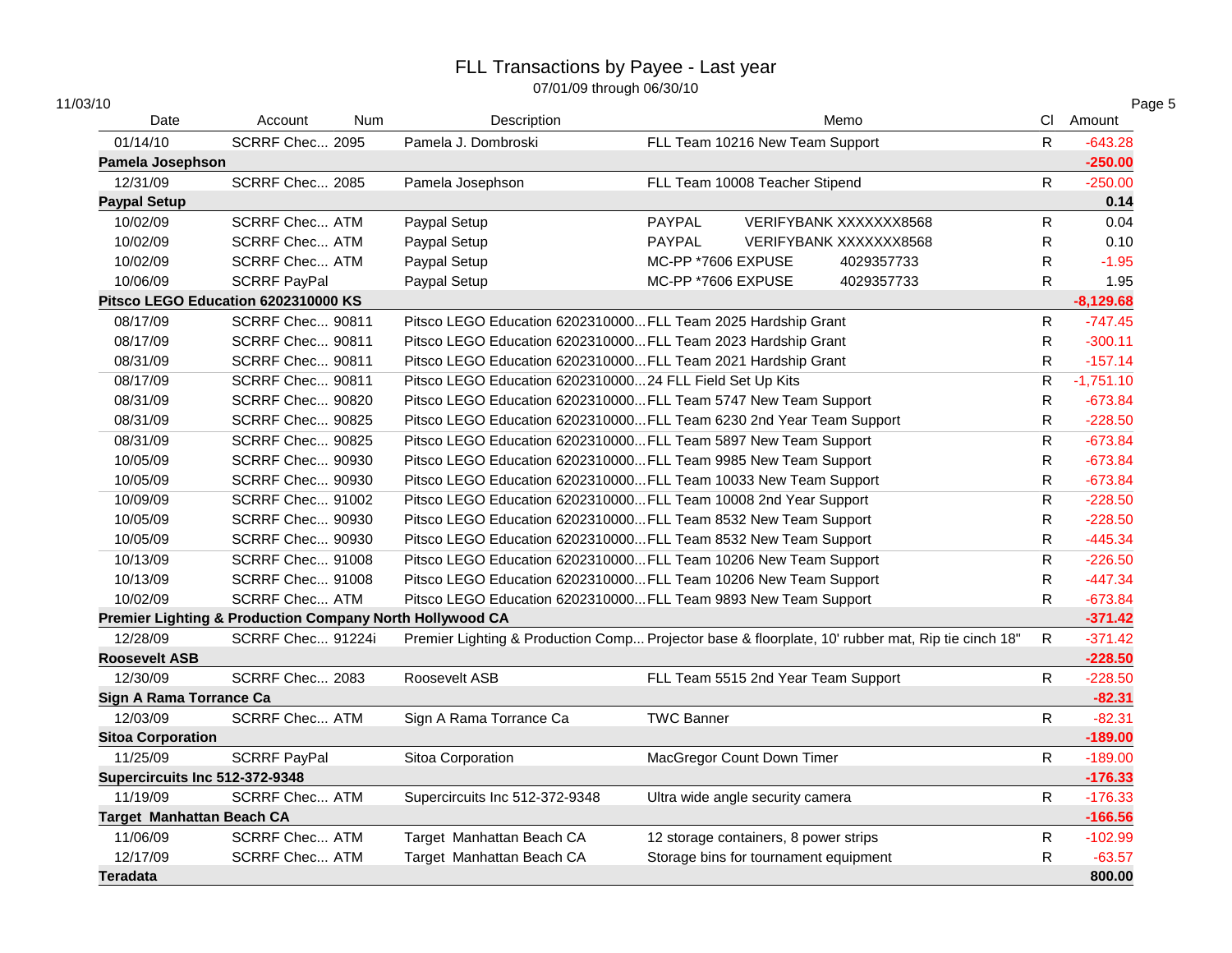| 11/03/10                    |                                             |            |                                                                   |                                                                         |              | Page 6    |
|-----------------------------|---------------------------------------------|------------|-------------------------------------------------------------------|-------------------------------------------------------------------------|--------------|-----------|
| Date                        | Account                                     | <b>Num</b> | Description                                                       | Memo                                                                    |              | CI Amount |
| 01/25/10                    | <b>SCRRF Chec DEP</b>                       |            | Teradata                                                          | Donation from Jerry McGlynn                                             | $\mathsf{R}$ | 800.00    |
| <b>Terrance Smith</b>       |                                             |            |                                                                   |                                                                         |              | $-500.00$ |
| 01/19/10                    | SCRRF Chec 2096                             |            | <b>Terrance Smith</b>                                             | Team 5897 Teacher Stipend                                               | R            | $-500.00$ |
| <b>The Caterer</b>          |                                             |            |                                                                   |                                                                         |              | $-577.29$ |
| 12/19/09                    | SCRRF Chec 2070                             |            | The Caterer                                                       | <b>LARFLL CT Food for volunteers</b>                                    | $\mathsf{R}$ | $-577.29$ |
| The Home Depot Hawthorne CA |                                             |            |                                                                   |                                                                         |              | $-279.89$ |
| 10/29/09                    | <b>SCRRF Chec ATM</b>                       |            | The Home Depot Hawthorne CA                                       | Plywood for 6 FLL field tables, Bolts and plywood for carts             | $\mathsf{R}$ | $-176.27$ |
| 12/17/09                    | <b>SCRRF Chec ATM</b>                       |            | The Home Depot Hawthorne CA                                       | PVC pipe, elbows & blue tape for LARFLL Champ                           | R            | $-103.62$ |
| <b>Thomas J Brundige</b>    |                                             |            |                                                                   |                                                                         |              | $-35.76$  |
| 11/24/09                    | <b>SCRRF PayPal</b>                         |            | Thomas J Brundige                                                 | 12 Kitchen Countdown Timers                                             | $\mathsf{R}$ | $-35.76$  |
| <b>Time Warner Cable</b>    |                                             |            |                                                                   |                                                                         |              | 2,500.00  |
| 12/10/09                    | <b>SCRRF Chec DEP</b>                       |            | <b>Time Warner Cable</b>                                          | FLL Championship Sponsorship                                            | R            | 2,500.00  |
| <b>Tinker Tank</b>          |                                             |            |                                                                   |                                                                         |              | 231.00    |
| 12/31/09                    | <b>SCRRF Chec 91231</b>                     |            | <b>Tinker Tank</b>                                                | 3 FLL Smart Move Field Setup Kits for SBCCD                             | R.           | 231.00    |
| <b>Tony Ayad</b>            |                                             |            |                                                                   |                                                                         |              | $-106.85$ |
| 07/13/09                    | SCRRF Chec 2066                             |            | Tony Ayad                                                         | 6 FLL Table frames                                                      | $\mathsf{R}$ | $-106.85$ |
| <b>U-Haul of Gardena CA</b> |                                             |            |                                                                   |                                                                         |              | $-848.27$ |
| 12/20/09                    | <b>SCRRF Chec ATM</b>                       |            | U-Haul of Gardena CA                                              | <b>LARFLL CT truck</b>                                                  | $\mathsf{R}$ | $-196.80$ |
| 11/08/09                    | <b>SCRRF Chec ATM</b>                       |            | U-Haul of Gardena CA                                              | 11/7 Camarillo rental truck balance                                     | R            | $-57.85$  |
| 11/06/09                    | <b>SCRRF Chec ATM</b>                       |            | U-Haul of Gardena CA                                              | 11/7 Camarillo rental truck deposit                                     | R            | $-75.00$  |
| 11/14/09                    | <b>SCRRF Chec ATM</b>                       |            | U-Haul of Gardena CA                                              | 11/14 Pasadena rental truck balance                                     | $\mathsf{R}$ | $-33.90$  |
| 11/13/09                    | <b>SCRRF Chec ATM</b>                       |            | U-Haul of Gardena CA                                              | 11/14 Pasadena rental truck deposit                                     | ${\sf R}$    | $-128.30$ |
| 11/23/09                    | <b>SCRRF Chec ATM</b>                       |            | U-Haul of Gardena CA                                              | 11/21 Westlake Village                                                  | $\mathsf{R}$ | $-165.31$ |
| 11/23/09                    | <b>SCRRF Chec ATM</b>                       |            | U-Haul of Gardena CA                                              | 11/21 Westlake Village                                                  | $\mathsf{R}$ | $-77.90$  |
| 12/06/09                    | <b>SCRRF Chec ATM</b>                       |            | U-Haul of Gardena CA                                              | 12/5 MB QT rental truck                                                 | $\mathsf{R}$ | $-113.21$ |
| <b>USPS Rebate</b>          |                                             |            |                                                                   |                                                                         |              | 0.48      |
| 12/31/09                    | <b>SCRRF Chec EFT</b>                       |            | <b>USPS Rebate</b>                                                | LARFLL Championship medals to Team 4927                                 | $\mathsf{R}$ | 0.24      |
| 01/09/10                    | <b>SCRRF Chec EFT</b>                       |            | <b>USPS Rebate</b>                                                | Ship extra consent forms                                                | $\mathsf{R}$ | 0.24      |
|                             | USPS.com ClickNShip Washington DC Card 1012 |            |                                                                   |                                                                         |              | $-9.55$   |
| 12/30/09                    | <b>SCRRF Chec ATM</b>                       |            |                                                                   | USPS.com ClickNShip Washington  LARFLL Championship medals to Team 4927 | R            | $-4.80$   |
| 01/08/10                    | <b>SCRRF Chec ATM</b>                       |            | USPS.com ClickNShip Washington  Ship extra consent forms          |                                                                         | $\mathsf{R}$ | $-4.75$   |
| Wholesale2usa               |                                             |            |                                                                   |                                                                         |              | $-19.11$  |
| 10/22/09                    | <b>SCRRF PayPal</b>                         |            | Wholesale2usa                                                     | 4 15' Ratchet Tie Down Straps                                           | $\mathsf{R}$ | $-19.11$  |
|                             | www.1and1.com 877-461-2631 PA Card 1012     |            |                                                                   |                                                                         |              | $-89.88$  |
| 01/20/10                    | <b>SCRRF Chec ATM</b>                       |            | www.1and1.com 877-461-2631 PA  Website Builder Plus 1/5/10-4/5/10 |                                                                         | R            | $-29.97$  |
| 04/21/10                    | <b>SCRRF Chec</b>                           |            | www.1and1.com 877-461-2631 PA  WebsiteBuilder Plus 4/5/10-7/5/10  |                                                                         | $\mathsf{R}$ | $-29.97$  |
| 05/20/10                    | <b>SCRRF Chec</b>                           |            | www.1and1.com 877-461-2631 PA  LARobotics.org                     |                                                                         | R.           | $-29.94$  |
|                             |                                             |            |                                                                   | <b>OVERALL TOTAL</b>                                                    |              | 30,488.72 |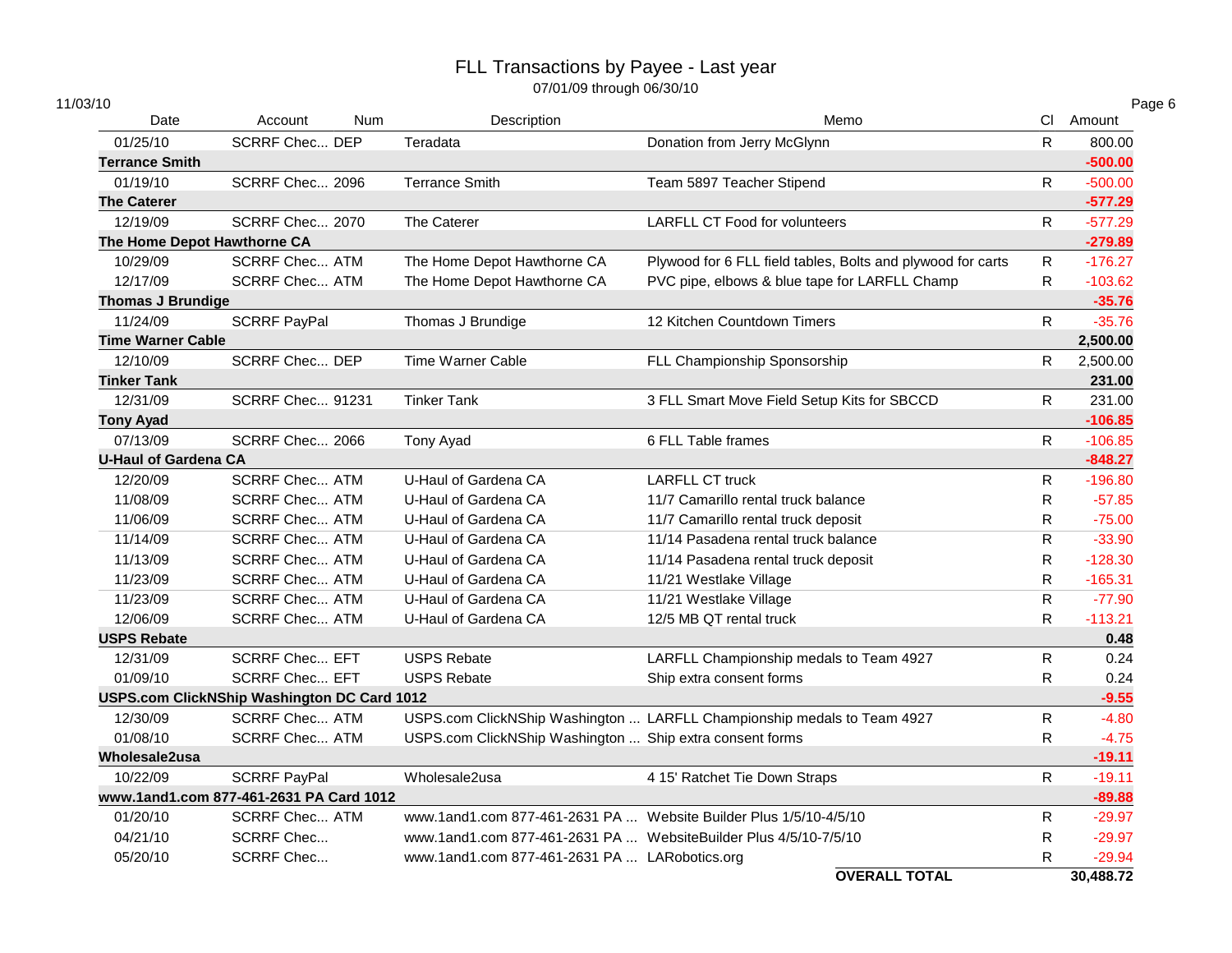| Date       | Account<br><b>Num</b>            | Description                                                       | Memo                                                                    | Category                         | CI Amount                 |
|------------|----------------------------------|-------------------------------------------------------------------|-------------------------------------------------------------------------|----------------------------------|---------------------------|
| <b>FLL</b> |                                  |                                                                   |                                                                         |                                  | $-9,712.74$               |
| 08/17/09   | SCRRF Chec 90811                 | Pitsco LEGO Education 620231 24 FLL Field Set Up Kits             |                                                                         | [FLL RC Champ Grant] R -1,751.10 |                           |
| 10/02/09   | <b>SCRRF Chec ATM</b>            | Paypal Setup                                                      | PAYPAL<br>VERIFYBANK XXXXXXX8568                                        | [FLL Growth Grant]               | 0.04<br>R                 |
| 10/02/09   | <b>SCRRF Chec ATM</b>            | Paypal Setup                                                      | PAYPAL<br>VERIFYBANK XXXXXXX8568                                        | [FLL Growth Grant]               | 0.10<br>R                 |
| 10/02/09   | <b>SCRRF Chec ATM</b>            | Paypal Setup                                                      | MC-PP *7606 EXPUSE<br>4029357733                                        | [FLL Growth Grant]               | $\mathsf{R}$<br>$-1.95$   |
| 10/06/09   | <b>SCRRF PayPal</b>              | Paypal Setup                                                      | MC-PP *7606 EXPUSE<br>4029357733                                        | [FLL Growth Grant]               | R<br>1.95                 |
| 10/18/09   | <b>SCRRF PayPal</b>              | FLL Registration PayPal                                           | MBQT Registration for FLL Team 522 from Ramona Pal                      | [FLL Tournaments]                | R<br>50.36                |
| 10/19/09   | <b>SCRRF PayPal</b>              | FLL Registration PayPal                                           | MBQT Registration for FLL Team 9893 from Charles Cho                    | [FLL Tournaments]                | R<br>50.36                |
| 10/23/09   | <b>SCRRF PayPal</b>              | FLL Registration PayPal                                           | MBQT Registration for FLL Team 2269 from Nishan Hoss [FLL Tournaments]  |                                  | $\mathsf{R}$<br>50.36     |
| 10/27/09   | <b>SCRRF PayPal</b>              | FLL Registration PayPal                                           | MBQT Registration for FLL Team 292 from Steven Gross                    | [FLL Tournaments]                | $\mathsf{R}$<br>50.36     |
| 10/29/09   | <b>SCRRF Chec ATM</b>            | Box Brothers Redondo Beach CA Shipping tubes for field mats       |                                                                         | [FLL RC Champ Grant] R           | $-114.85$                 |
| 11/03/09   | <b>SCRRF PayPal</b>              | FLL Registration PayPal                                           | MBQT Registration for FLL Team 4935 from Jose Sanchez [FLL Tournaments] |                                  | 50.36<br>R                |
| 11/06/09   | <b>SCRRF Chec ATM</b>            | U-Haul of Gardena CA                                              | 11/7 Camarillo rental truck deposit                                     | [FLL Tournaments]                | R<br>$-75.00$             |
| 11/08/09   | <b>SCRRF Chec ATM</b>            | ARCO Hawthorne CA                                                 | 11/7 Camarillo gas for rental truck                                     | [FLL Tournaments]                | R.<br>$-58.31$            |
| 11/08/09   | <b>SCRRF Chec ATM</b>            | U-Haul of Gardena CA                                              | 11/7 Camarillo rental truck balance                                     | [FLL Tournaments]                | R<br>$-57.85$             |
| 11/10/09   | <b>SCRRF Chec ATM</b>            | Crown Trophy #18 Hookset NH                                       | 12/5 MB QT Trophies                                                     | [FLL Tournaments]                | R<br>$-212.82$            |
| 11/10/09   | <b>SCRRF PayPal</b>              | FLL Registration PayPal                                           | MBQT Registration for FLL Teams 8688 7058 From Robe [FLL Tournaments]   |                                  | R.<br>101.02              |
| 11/11/09   | <b>SCRRF Chec ATM</b>            | David Ks T-shirt Printing Culver  Volunteer T-shirts deposit      |                                                                         | [FLL RC Champ Grant] R           | $-468.72$                 |
| 11/12/09   | <b>SCRRF Chec ATM</b>            | David Ks T-shirt Printing Culver  Reprinting Judge shirts deposit |                                                                         | [FLL RC Champ Grant] R           | $-68.96$                  |
| 11/13/09   | <b>SCRRF Chec ATM</b>            | U-Haul of Gardena CA                                              | 11/14 Pasadena rental truck deposit                                     | [FLL Tournaments]                | $-128.30$<br>R            |
| 11/14/09   | <b>SCRRF Chec ATM</b>            | ARCO Hawthorne CA                                                 | 11/14 Pasadena gas for rental truck                                     | [FLL Tournaments]                | R<br>$-32.55$             |
| 11/14/09   | <b>SCRRF Chec ATM</b>            | U-Haul of Gardena CA                                              | 11/14 Pasadena rental truck balance                                     | [FLL Tournaments]                | R<br>$-33.90$             |
| 11/19/09   | SCRRF Chec 2068                  |                                                                   | Manhattan Beach Unified School12/4-5 MBMS Tournament Custodian          | [FLL Tournaments]                | $\mathsf{R}$<br>$-375.00$ |
| 11/23/09   | <b>SCRRF Chec ATM</b>            | U-Haul of Gardena CA                                              | 11/21 Westlake Village                                                  | [FLL Tournaments]                | R.<br>$-165.31$           |
| 11/23/09   | <b>SCRRF Chec ATM</b>            | U-Haul of Gardena CA                                              | 11/21 Westlake Village                                                  | [FLL Tournaments]                | R<br>$-77.90$             |
| 11/24/09   | <b>SCRRF Chec ATM</b>            | David Ks T-shirt Printing Culver  Volunteer shirts                |                                                                         | [FLL RC Champ Grant] R           | $-468.72$                 |
| 11/25/09   | <b>SCRRF Chec ATM</b>            | David Ks T-shirt Printing Culver  Judge Shirts Sponsor reprinting |                                                                         | [FLL RC Champ Grant] R           | $-80.96$                  |
| 12/01/09   | <b>SCRRF PayPal</b>              | <b>FLL Registration PayPal</b>                                    | MBQT Registration for FLL Teams 8434, 8439 From Chri [FLL Tournaments]  |                                  | 101.02<br>R               |
| 12/02/09   | SCRRF Chec 2069                  | <b>FIRST</b>                                                      | 12/19 Certificate of Insurance                                          | [FLL RC Champ Grant] R           | $-225.00$                 |
| 12/03/09   | <b>SCRRF Chec ATM</b>            | Sign A Rama Torrance Ca                                           | <b>TWC Banner</b>                                                       | [FLL Tournaments]                | $-82.31$<br>R             |
| 12/03/09   | <b>SCRRF Chec ATM</b>            | Crown Trophy #18 Hookset NH                                       | Championship Trophies and Medals                                        | [FLL RC Champ Grant] R -2,196.11 |                           |
| 12/03/09   | SCRRF Chec 91123  FLL Sales Cash |                                                                   | 2009 Field Setup Kit                                                    | [FLL Tournaments]                | R<br>75.00                |
|            |                                  |                                                                   | 2008 Field Setup Kit                                                    | [FLL Tournaments]                | R<br>25.00                |
| 12/06/09   | <b>SCRRF Chec ATM</b>            | U-Haul of Gardena CA                                              | 12/5 MB QT rental truck                                                 | [FLL Tournaments]                | R<br>$-113.21$            |
| 12/06/09   | <b>SCRRF Chec ATM</b>            | Costco Gas Hawthorne CA                                           | Gas for MB QT truck                                                     | [FLL Tournaments]                | R.<br>$-9.58$             |
| 12/16/09   | <b>SCRRF PayPal</b>              | Kathy Reynolds                                                    | Field setup kit and table                                               | [FLL Tournaments]                | R.<br>77.94               |
| 12/17/09   | <b>SCRRF Chec ATM</b>            | The Home Depot Hawthorne CA                                       | PVC pipe, elbows & blue tape for LARFLL Champ                           | [FLL RC Champ Grant] R           | $-103.62$                 |
| 12/19/09   | SCRRF Chec 2070                  | The Caterer                                                       | <b>LARFLL CT Food for volunteers</b>                                    | [FLL RC Champ Grant] R           | $-577.29$                 |
| 12/20/09   | <b>SCRRF Chec ATM</b>            | Costco Gas Hawthorne CA                                           | LARFLL CT gas for truck                                                 | [FLL RC Champ Grant] R           | $-36.42$                  |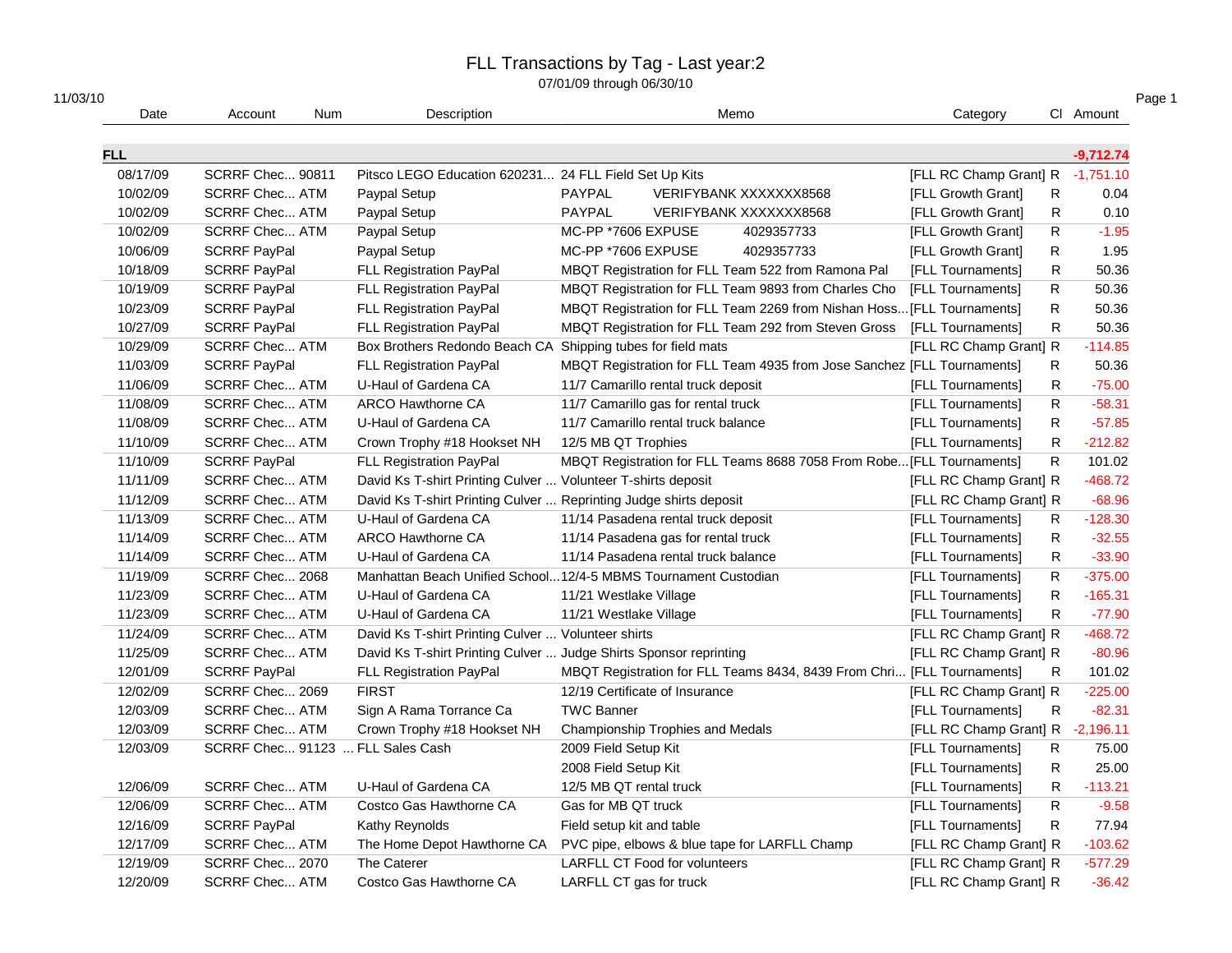| 11/03/10 |  |  |
|----------|--|--|
|          |  |  |

| 11/03/10 |          |                       |            |                                            |                                                                               |                        |              |             | Page 2 |
|----------|----------|-----------------------|------------|--------------------------------------------|-------------------------------------------------------------------------------|------------------------|--------------|-------------|--------|
|          | Date     | Account               | <b>Num</b> | Description                                | Memo                                                                          | Category               |              | Cl Amount   |        |
|          | 12/20/09 | <b>SCRRF Chec ATM</b> |            | U-Haul of Gardena CA                       | <b>LARFLL CT truck</b>                                                        | [FLL RC Champ Grant] R |              | $-196.80$   |        |
|          | 12/21/09 | <b>SCRRF Chec ATM</b> |            |                                            | All American Audiovisual Chats Rent projector, screen & 3 pole stands         | [FLL RC Champ Grant] R |              | $-346.81$   |        |
|          | 12/22/09 | SCRRF Chec 2071       |            | <b>Chaminade College Preparatory</b>       | LARFLL CT Security, Plant & Janitorial crew                                   | [FLL RC Champ Grant] R |              | $-1,508.00$ |        |
|          | 12/24/09 | SCRRF Chec DEP        |            | <b>FLL Registration Checks</b>             | 12/5 MB QT 11 teams @ \$50                                                    | [FLL Tournaments]      | R            | 550.00      |        |
|          | 12/31/09 | SCRRF Chec 91231      |            | <b>Tinker Tank</b>                         | 3 FLL Smart Move Field Setup Kits for SBCCD                                   | [FLL Tournaments]      | $\mathsf R$  | 231.00      |        |
|          | 12/31/09 | SCRRF Chec 2088       |            | LeRoy E. Nelson                            | CSUN Parking at LA VRC to recruit volunteers                                  | [FLL RC Champ Grant] R |              | $-6.00$     |        |
|          |          |                       |            |                                            | Vons Drinks, ice and snacks for volunteers                                    | [FLL RC Champ Grant] R |              | $-23.57$    |        |
|          |          |                       |            |                                            | Ralphs Food for volunteers                                                    | [FLL RC Champ Grant] R |              | $-5.69$     |        |
|          |          |                       |            |                                            | Ralphs Food for volunteers                                                    | [FLL RC Champ Grant] R |              | $-103.25$   |        |
|          | 12/31/09 |                       |            | SCRRF Chec 2089  LeRoy E. Nelson           | 5/17-11/17 larobotics.org basic fee                                           | [FLL Growth Grant]     | R            | $-29.94$    |        |
|          |          |                       |            |                                            | 7/5-10/05 WebsiteBuilder Plus                                                 | [FLL Growth Grant]     | R            | $-29.97$    |        |
|          |          |                       |            |                                            | 10/5-01/05/10 WebsiteBuilder Plus                                             | [FLL Growth Grant]     | R            | $-29.97$    |        |
|          |          |                       |            |                                            | 11/17-5/17/10 larobotics.org basic fee                                        | [FLL Team Managem R    |              | $-29.94$    |        |
|          | 12/31/09 | SCRRF Chec 2091       |            | LeRoy E. Nelson                            | 5/14 iTunes music for tournaments                                             | [FLL Tournaments]      | R            | $-56.93$    |        |
|          |          |                       |            |                                            | 9/4 Radio Shack audio adapters                                                | [FLL Tournaments]      | ${\sf R}$    | $-25.75$    |        |
|          |          |                       |            |                                            | 9/5 Radio Shack audio adapter cable                                           | [FLL Tournaments]      | R            | $-8.11$     |        |
|          |          |                       |            |                                            | 9/4 Radio Shack audio adapters                                                | [FLL Tournaments]      | R            | $-27.27$    |        |
|          |          |                       |            |                                            | 11/24 Coscto gas for rental truck                                             | [FLL Tournaments]      | R            | $-44.77$    |        |
|          |          |                       |            |                                            | 12/4 Papa John's Pizza MB QT food for setup volunteers                        | [FLL Tournaments]      | R            | $-54.13$    |        |
|          |          |                       |            |                                            | 12/5 Coffee Bean MB QT coffee                                                 | [FLL Tournaments]      | R            | $-31.90$    |        |
|          |          |                       |            |                                            | 12/5 Ralphs MB QT food for volunteers                                         | [FLL Tournaments]      | R            | $-29.24$    |        |
|          |          |                       |            |                                            | 12/5 Ralphs MB QT food for volunteers                                         | [FLL Tournaments]      | R            | $-11.51$    |        |
|          |          |                       |            |                                            | 12/5 Ralphs MB QT food for volunteers                                         | [FLL Tournaments]      | R            | $-32.13$    |        |
|          |          |                       |            |                                            | 12/5 Subway MB QT food for volunteers                                         | [FLL Tournaments]      | R            | $-36.74$    |        |
|          |          |                       |            |                                            | 12/5 Subway MB QT food for volunteers                                         | [FLL Tournaments]      | $\mathsf R$  | $-25.90$    |        |
|          |          |                       |            |                                            | 12/5 Subway MB QT food for volunteers                                         | [FLL Tournaments]      | $\mathsf{R}$ | $-51.23$    |        |
|          | 12/31/09 |                       |            | SCRRF Chec 2087  Anita L. Nelson, MD       | 9/9 MB Kickoff equipment rental                                               | [FLL RC Traning Gra R  |              | $-100.00$   |        |
|          |          |                       |            |                                            | 11/7 Camarillo equipment rental                                               | [FLL Tournaments]      | R            | $-110.00$   |        |
|          |          |                       |            |                                            | 11/21 Westlake Village equipment rental                                       | [FLL Tournaments]      | R            | $-110.00$   |        |
|          |          |                       |            |                                            | 11/22 Westchester equipment rental                                            | [FLL Tournaments]      | R            | $-110.00$   |        |
|          |          |                       |            |                                            | 12/5 MB equipment rental                                                      | [FLL Tournaments]      | R            | $-160.00$   |        |
|          |          |                       |            |                                            | 12/19 Chatsworth equipment rental                                             | [FLL RC Champ Grant] R |              | $-160.00$   |        |
|          | 01/20/10 | <b>SCRRF Chec ATM</b> |            |                                            | www.1and1.com 877-461-2631  Website Builder Plus 1/5/10-4/5/10                | [FLL Team Managem R    |              | $-29.97$    |        |
|          | 03/31/10 | <b>SCRRF Chec DEP</b> |            | <b>FLL Sales Cash</b>                      | 2009 FLL Field Setup Kit                                                      | [FLL Tournaments]      | R            | 80.00       |        |
|          | 04/21/10 | SCRRF Chec            |            |                                            | www.1and1.com 877-461-2631  WebsiteBuilder Plus 4/5/10-7/5/10                 | [FLL Team Managem R    |              | $-29.97$    |        |
|          | 05/09/10 | <b>SCRRF Chec</b>     |            |                                            | Amazon.Com Bill Payments WA Not-for-Profit Accounting Made Easy               | [FLL Team Managem R    |              | $-23.76$    |        |
|          | 05/09/10 | <b>SCRRF Chec</b>     |            |                                            | Amazon.Com Bill Payments WA Guidebook for Directors of Nonprofit Corporations | [FLL Team Managem R    |              | $-16.19$    |        |
|          | 05/11/10 | <b>SCRRF Chec</b>     |            |                                            | Amazon.Com Bill Payments WA Guidebook for Directors of Nonprofit Corporations | [FLL Team Managem R    |              | $-16.49$    |        |
|          | 05/19/10 | SCRRF Chec 2108       |            | CA Secretary Of State                      | LA Robotics Amended Articles of Incorporation                                 | [FLL Team Managem c    |              | $-30.00$    |        |
|          | 05/20/10 | SCRRF Chec            |            | www.1and1.com 877-461-2631  LARobotics.org |                                                                               | [FLL Team Managem R    |              | $-29.94$    |        |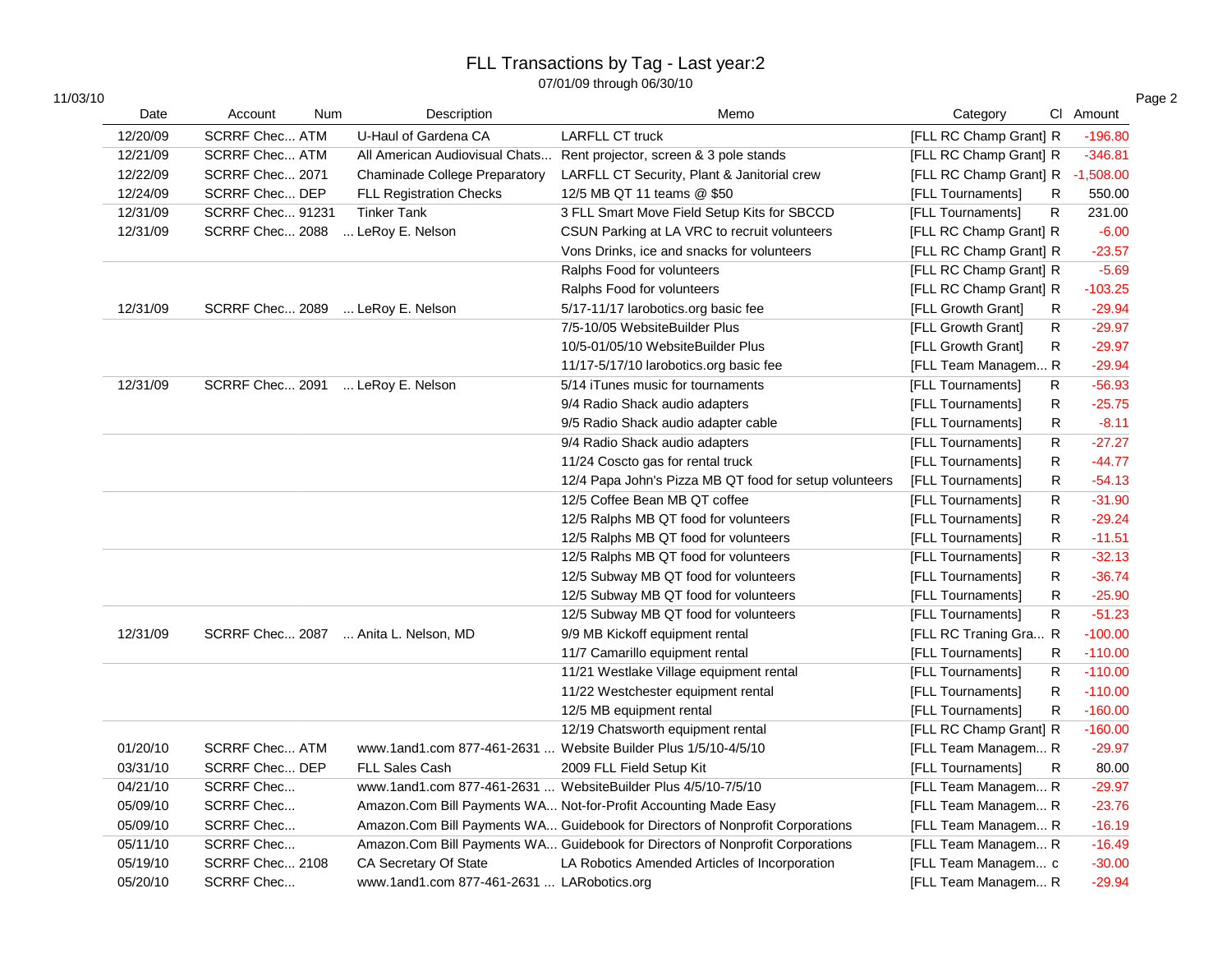| 11/03/10           |                                       |                                                        |                                                                                                               |                                   |             |
|--------------------|---------------------------------------|--------------------------------------------------------|---------------------------------------------------------------------------------------------------------------|-----------------------------------|-------------|
| Date               | Account<br><b>Num</b>                 | Description                                            | Memo                                                                                                          | Category                          | Cl Amount   |
| 05/21/10           | SCRRF Chec                            | CA Secretary Of State 916-653- LARobotics Registration |                                                                                                               | [FLL Team Managem R               | $-20.00$    |
| <b>FLLEquip</b>    |                                       |                                                        |                                                                                                               |                                   | $-1,879.66$ |
| 11/06/09           | <b>SCRRF Chec ATM</b>                 | Target Manhattan Beach CA                              | 12 storage containers, 8 power strips                                                                         | [FLL RC Champ Grant] R            | $-102.99$   |
| 11/19/09           | <b>SCRRF Chec ATM</b>                 | Supercircuits Inc 512-372-9348                         | Ultra wide angle security camera                                                                              | [FLL Tournaments]<br>R            | $-176.33$   |
| 11/22/09           | <b>SCRRF PayPal</b>                   | Hit! Run! Score! Sporting Goods                        | Ref shirts: 2 4XL, 2 3XL, 3 2XL, 4 XL                                                                         | [FLL RC Champ Grant] R            | $-267.50$   |
| 11/24/09           | <b>SCRRF Chec ATM</b>                 | Airdesk Div, Mti Res 097                               | Air Desk 7' Projector Stand                                                                                   | [FLL RC Champ Grant] R            | $-304.09$   |
| 11/24/09           | <b>SCRRF PayPal</b>                   | Thomas J Brundige                                      | 12 Kitchen Countdown Timers                                                                                   | [FLL Tournaments]<br>R            | $-35.76$    |
| 11/25/09           | <b>SCRRF PayPal</b>                   | Gadgets Etc.                                           | Untrak T-100 Jumbo 4" LCD Display Timer                                                                       | [FLL Tournaments]<br>R            | $-369.00$   |
| 11/25/09           | <b>SCRRF PayPal</b>                   | Sitoa Corporation                                      | MacGregor Count Down Timer                                                                                    | [FLL Tournaments]<br>R            | $-189.00$   |
| 12/17/09           | <b>SCRRF Chec ATM</b>                 | Target Manhattan Beach CA                              | Storage bins for tournament equipment                                                                         | [FLL Tournaments]<br>R            | $-63.57$    |
| 12/28/09           | SCRRF Chec 91224i                     |                                                        | Premier Lighting & Production C Projector base & floorplate, 10' rubber mat, Rip tie cinch  [FLL Tournaments] | R                                 | $-371.42$   |
| <b>FLLFields</b>   |                                       |                                                        |                                                                                                               |                                   | $-469.69$   |
| 07/13/09           | SCRRF Chec 2066                       | Tony Ayad                                              | 6 FLL Table frames                                                                                            | [FLL RC Champ Grant] R            | $-106.85$   |
| 10/22/09           | <b>SCRRF PayPal</b>                   | Wholesale2usa                                          | 4 15' Ratchet Tie Down Straps                                                                                 | [FLL Tournaments]<br>R            | $-19.11$    |
| 10/23/09           | <b>SCRRF Chec ATM</b>                 | Harbor Freight Catalog                                 | Casters for FLL field table carts                                                                             | [FLL RC Champ Grant] R            | $-110.83$   |
| 10/29/09           | <b>SCRRF Chec ATM</b>                 | The Home Depot Hawthorne CA                            | Plywood for 6 FLL field tables, Bolts and plywood for carts [FLL RC Champ Grant] R                            |                                   | $-176.27$   |
| 12/31/09           | SCRRF Chec 2088                       | LeRoy E. Nelson                                        | Kurt TVH Bolts for FLL field table carts                                                                      | [FLL RC Champ Grant] R            | $-6.15$     |
|                    |                                       |                                                        | Kurt TVH Bolts for FLL field table carts                                                                      | [FLL RC Champ Grant] R            | $-2.50$     |
|                    |                                       |                                                        | Home Depot Bolts for FLL field table carts                                                                    | [FLL RC Champ Grant] R            | $-29.33$    |
|                    |                                       |                                                        | Costco 4 tie downs                                                                                            | [FLL RC Champ Grant] R            | $-18.65$    |
| <b>FLLGrantInc</b> |                                       |                                                        |                                                                                                               |                                   | 61,034.70   |
| 07/07/09           | SCRRF Chec 90703  FIRST               |                                                        | Championship Tournament Support                                                                               | [FLL RC Champ Grant] R 10,000.00  |             |
|                    |                                       |                                                        | New Team Support                                                                                              | [FLL RC Team Grants] R            | 6,810.00    |
|                    |                                       |                                                        | New Team Teacher Stipends                                                                                     | [FLL RC Team Grants] R            | 3,500.00    |
|                    |                                       |                                                        | 2nd Year Team Support                                                                                         | [FLL RC Team Grants] R            | 2,790.00    |
|                    |                                       |                                                        | 2nd Year Teacher Stipends                                                                                     | [FLL RC Team Grants] R            | 1,500.00    |
|                    |                                       |                                                        | <b>Teacher Training</b>                                                                                       | [FLL RC Traning Gra R             | 400.00      |
| 08/11/09           | SCRRF Chec 90803                      | <b>FIRST</b>                                           | LA Region FLL - Team Hardship Grants                                                                          | [FLL Hardship Grants] R           | 1,204.70    |
| 11/18/09           | FLL Invoices 91118  Time Warner Cable |                                                        | FLL Championship Sponsorship                                                                                  | [FLL Tournaments]<br>$\mathtt{C}$ | 2,500.00    |
| 12/31/09           | SCRRF Chec 91201                      | <b>FIRST</b>                                           | LA Region FLL - Team Management Stipend                                                                       | [FLL Team Managem R               | 1,530.00    |
| 01/25/10           | SCRRF Chec DEP                        | Teradata                                               | Donation from Jerry McGlynn                                                                                   | [FLL Team Grants]<br>R            | 800.00      |
| 06/21/10           | SCRRF Chec 90704  FIRST               |                                                        | Championship Tournament Support                                                                               | [FLL RC Champ Grant]              | 12,000.00   |
|                    |                                       |                                                        | New Team Support                                                                                              | [FLL RC Team Grants]              | 8,991.97    |
|                    |                                       |                                                        | New Team Stipends                                                                                             | [FLL RC Team Grants]              | 4,500.00    |
|                    |                                       |                                                        | 2nd Year Team Support                                                                                         | [FLL RC Team Grants]              | 2,325.00    |
|                    |                                       |                                                        | 2nd Year Stipends                                                                                             | [FLL RC Team Grants]              | 1,750.00    |
|                    |                                       |                                                        | <b>Teacher Training</b>                                                                                       | [FLL RC Traning Gra               | 196.60      |
|                    |                                       |                                                        | New Team Support Extra                                                                                        | [FLL RC Team Grants]              | 236.43      |
| <b>FLLGrants</b>   |                                       |                                                        |                                                                                                               |                                   | $-2,004.70$ |
| 08/17/09           | SCRRF Chec 90811                      | Pitsco LEGO Education 620231                           | FLL Team 2025 Hardship Grant                                                                                  | [FLL Hardship Grants] R           | $-747.45$   |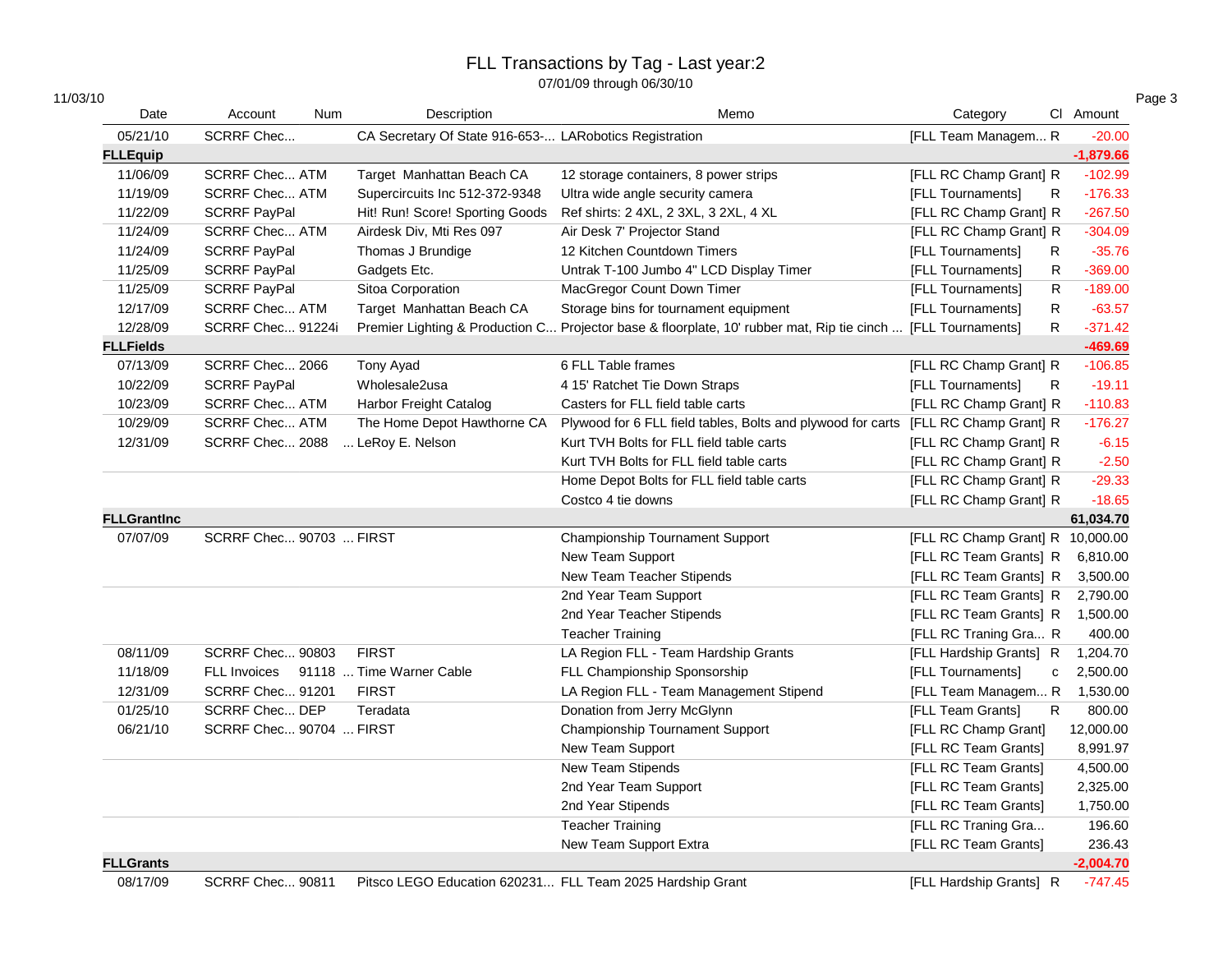|  | 11/03/10 |  |
|--|----------|--|
|  |          |  |

| 11/03/10            |                       |     |                                                           |                                                                               |                              |             |             |
|---------------------|-----------------------|-----|-----------------------------------------------------------|-------------------------------------------------------------------------------|------------------------------|-------------|-------------|
| Date                | Account               | Num | Description                                               | Memo                                                                          | Category                     |             | Cl Amount   |
| 08/17/09            | SCRRF Chec 90811      |     | Pitsco LEGO Education 620231 FLL Team 2023 Hardship Grant |                                                                               | [FLL Hardship Grants] R      |             | $-300.11$   |
| 08/31/09            | SCRRF Chec 90811      |     | Pitsco LEGO Education 620231 FLL Team 2021 Hardship Grant |                                                                               | [FLL Hardship Grants] R      |             | $-157.14$   |
| 01/25/10            | SCRRF Chec 2100       |     | <b>Bellflower Astrobricks</b>                             | Teradata grant from Jerry McGlynn                                             | [FLL Team Grants]            | R           | $-800.00$   |
| <b>FLLPartner</b>   |                       |     |                                                           |                                                                               |                              |             | $-893.28$   |
| 12/31/09            | SCRRF Chec 2090       |     | LeRoy E. Nelson                                           | Delta World Festival frequent flyer redemption fee                            | [FLL Team Managem R          |             | $-5.00$     |
|                     |                       |     |                                                           | United Partner Conference frequent flyer redemption fee                       | [FLL Team Managem R          |             | $-10.00$    |
|                     |                       |     |                                                           | <b>MARTA World Festival round trip</b>                                        | [FLL Team Managem R          |             | $-4.00$     |
|                     |                       |     |                                                           | Delta earlier flight for judge training                                       | [FLL Team Managem R          |             | $-50.00$    |
|                     |                       |     |                                                           | Taxi home from World Festival                                                 | [FLL Team Managem R          |             | $-30.00$    |
|                     |                       |     |                                                           | Marriott Atlanta World Festival room                                          | [FLL Team Managem R          |             | $-345.00$   |
|                     |                       |     |                                                           | Radisson Manchester Partner Conference room                                   | [FLL Team Managem R          |             | $-449.28$   |
| <b>FLLPrintShip</b> |                       |     |                                                           |                                                                               |                              |             | $-700.02$   |
| 12/30/09            | <b>SCRRF Chec ATM</b> |     |                                                           | USPS.com ClickNShip WashingtLARFLL Championship medals to Team 4927           | [FLL RC Champ Grant] R       |             | $-4.80$     |
| 12/31/09            | <b>SCRRF Chec EFT</b> |     | <b>USPS Rebate</b>                                        | LARFLL Championship medals to Team 4927                                       | [FLL RC Champ Grant] R       |             | 0.24        |
| 12/31/09            | SCRRF Chec 2087       |     | Anita L. Nelson, MD                                       | 9/5 Camarillo Kickoff printing                                                | [FLL RC Traning Gra R        |             | $-69.00$    |
|                     |                       |     |                                                           | 9/9 MB Kickoff printing                                                       | <b>IFLL RC Traning Gra R</b> |             | $-27.60$    |
|                     |                       |     |                                                           | 11/7 Camarillo printing                                                       | [FLL Tournaments]            | R           | $-19.40$    |
|                     |                       |     |                                                           | 11/21 Westlake Village printing                                               | [FLL Tournaments]            | $\mathsf R$ | $-10.60$    |
|                     |                       |     |                                                           | 11/22 Westchester printing                                                    | [FLL Tournaments]            | R           | $-12.75$    |
|                     |                       |     |                                                           | 12/5 MB printing                                                              | [FLL Tournaments]            | R           | $-104.75$   |
|                     |                       |     |                                                           | 12/19 Chatsworth printing                                                     | [FLL RC Champ Grant] R       |             | $-446.85$   |
| 01/08/10            | <b>SCRRF Chec ATM</b> |     | USPS.com ClickNShip WashingtShip extra consent forms      |                                                                               | [FLL Tournaments]            | R           | $-4.75$     |
| 01/09/10            | <b>SCRRF Chec EFT</b> |     | <b>USPS Rebate</b>                                        | Ship extra consent forms                                                      | [FLL Tournaments]            | R           | 0.24        |
| <b>FLLTeam2nd</b>   |                       |     |                                                           |                                                                               |                              |             | $-2,285.00$ |
| 08/31/09            | SCRRF Chec 90825      |     |                                                           | Pitsco LEGO Education 620231 FLL Team 6230 2nd Year Team Support              | [FLL RC Team Grants] R       |             | $-228.50$   |
| 10/09/09            | SCRRF Chec 91002      |     |                                                           | Pitsco LEGO Education 620231 FLL Team 10008 2nd Year Support                  | [FLL RC Team Grants] R       |             | $-228.50$   |
| 12/29/09            | SCRRF Chec 2082       |     | Deborah Moran                                             | FLL Team 5705 2nd Year Team Support                                           | [FLL RC Team Grants] R       |             | $-228.50$   |
| 12/30/09            | SCRRF Chec 2083       |     | Roosevelt ASB                                             | FLL Team 5515 2nd Year Team Support                                           | [FLL RC Team Grants] R       |             | $-228.50$   |
| 12/30/09            | SCRRF Chec 2084       |     | Darla Joy Tanaka                                          | FLL Teams 5246-7 2nd Year Team Support                                        | [FLL RC Team Grants] R       |             | $-457.00$   |
| 01/07/10            | SCRRF Chec 2093       |     |                                                           | Foshay High School Robotics TeFLL Team 3483-4,6-7 Grant Expense Reimbursement | [FLL RC Team Grants] R       |             | $-914.00$   |
| <b>FLLTeamNew</b>   |                       |     |                                                           |                                                                               |                              |             | $-7,350.89$ |
| 08/31/09            | SCRRF Chec 90820      |     |                                                           | Pitsco LEGO Education 620231 FLL Team 5747 New Team Support                   | [FLL RC Team Grants] R       |             | $-673.84$   |
| 08/31/09            | SCRRF Chec 90825      |     |                                                           | Pitsco LEGO Education 620231 FLL Team 5897 New Team Support                   | [FLL RC Team Grants] R       |             | $-673.84$   |
| 10/02/09            | <b>SCRRF Chec ATM</b> |     |                                                           | Pitsco LEGO Education 620231 FLL Team 9893 New Team Support                   | [FLL RC Team Grants] R       |             | $-673.84$   |
| 10/05/09            | SCRRF Chec 90930      |     |                                                           | Pitsco LEGO Education 620231 FLL Team 9985 New Team Support                   | [FLL RC Team Grants] R       |             | $-673.84$   |
| 10/05/09            | SCRRF Chec 90930      |     |                                                           | Pitsco LEGO Education 620231 FLL Team 10033 New Team Support                  | [FLL RC Team Grants] R       |             | $-673.84$   |
| 10/05/09            | SCRRF Chec 90930      |     |                                                           | Pitsco LEGO Education 620231 FLL Team 8532 New Team Support                   | [FLL RC Team Grants] R       |             | $-228.50$   |
| 10/05/09            | SCRRF Chec 90930      |     |                                                           | Pitsco LEGO Education 620231 FLL Team 8532 New Team Support                   | [FLL RC Team Grants] R       |             | $-445.34$   |
| 10/13/09            | SCRRF Chec 91008      |     |                                                           | Pitsco LEGO Education 620231 FLL Team 10206 New Team Support                  | [FLL RC Team Grants] R       |             | $-226.50$   |
| 10/13/09            | SCRRF Chec 91008      |     |                                                           | Pitsco LEGO Education 620231 FLL Team 10206 New Team Support                  | [FLL RC Team Grants] R       |             | $-447.34$   |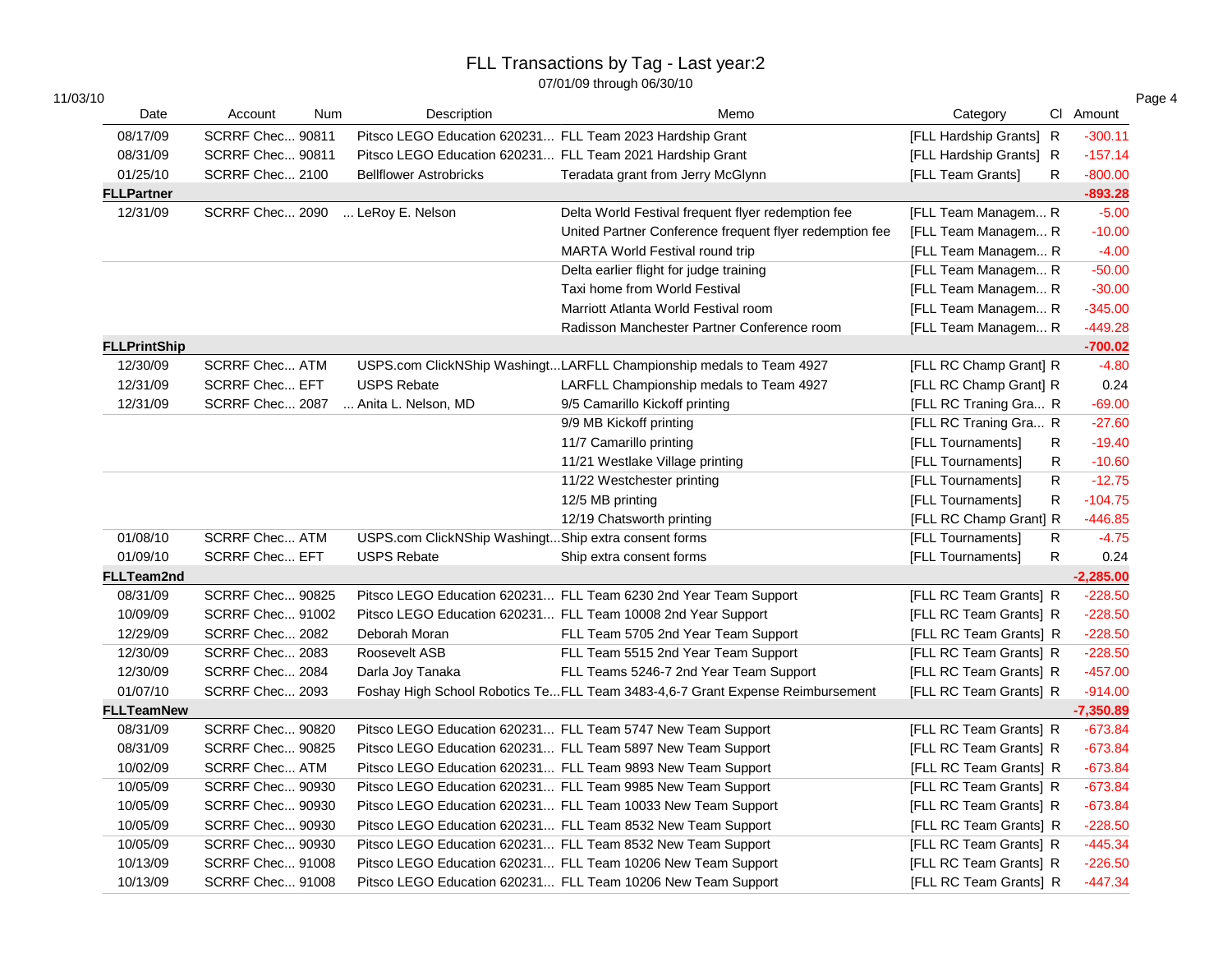| 11/03/10 |  |
|----------|--|
|----------|--|

| 11/03/10 |                       |                 |            |                               |                                                                 |                        |             | Page 5 |
|----------|-----------------------|-----------------|------------|-------------------------------|-----------------------------------------------------------------|------------------------|-------------|--------|
|          | Date                  | Account         | <b>Num</b> | Description                   | Memo                                                            | CI.<br>Category        | Amount      |        |
|          | 12/28/09              | SCRRF Chec 2079 |            |                               | Jefferson Middle School - Roboti FLL Team 2657 New Team Support | [FLL RC Team Grants] R | $-673.84$   |        |
|          | 12/29/09              | SCRRF Chec 2080 |            | Joseph Le Conte Middle School | FLL Team 469 New Team Support                                   | [FLL RC Team Grants] R | $-677.09$   |        |
|          | 01/14/10              | SCRRF Chec 2095 |            | Pamela J. Dombroski           | FLL Team 10216 New Team Support                                 | [FLL RC Team Grants] R | $-643.28$   |        |
|          | 01/21/10              | SCRRF Chec 2097 |            | Jose A Sanchez                | FLL Team 4935 New Team Support                                  | [FLL RC Team Grants] R | $-639.80$   |        |
|          | <b>FLLTStipend2nd</b> |                 |            |                               |                                                                 |                        | $-1,250.00$ |        |
|          | 12/27/09              | SCRRF Chec 2077 |            | Darryl Newhouse               | FLL Team 3483 Teacher Stipend                                   | [FLL RC Team Grants] R | $-250.00$   |        |
|          | 12/27/09              | SCRRF Chec 2078 |            | Darla Joy Tanaka              | FLL Team 5246 Teacher Stipend                                   | [FLL RC Team Grants] R | $-250.00$   |        |
|          | 12/31/09              | SCRRF Chec 2085 |            | Pamela Josephson              | FLL Team 10008 Teacher Stipend                                  | [FLL RC Team Grants] R | $-250.00$   |        |
|          | 01/04/10              | SCRRF Chec 2092 |            | Deborah Moran                 | FLL Team 5705 2nd Year Teacher Stipend                          | [FLL RC Team Grants] R | $-250.00$   |        |
|          | 01/25/10              | SCRRF Chec 2098 |            | Kimberli S Naka               | FLL Team 5515 Teacher Stipend                                   | [FLL RC Team Grants] R | $-250.00$   |        |
|          | <b>FLLTStipendNew</b> |                 |            |                               |                                                                 |                        | $-4,000.00$ |        |
|          | 12/27/09              | SCRRF Chec 2072 |            | Jose A Sanchez                | FLL Team 4935 Teacher Stipend                                   | [FLL RC Team Grants] R | $-500.00$   |        |
|          | 12/27/09              | SCRRF Chec 2073 |            | Damien W Dziepak              | FLL Team 469 Teacher Stipend                                    | [FLL RC Team Grants] R | $-500.00$   |        |
|          | 12/27/09              | SCRRF Chec 2074 |            | Jacqueline Avakian            | FLL Team 2657 Teacher Stipend                                   | [FLL RC Team Grants] R | $-500.00$   |        |
|          | 12/27/09              | SCRRF Chec 2075 |            | Charles J. Cho                | FLL Team 9893 Teacher Stipend                                   | [FLL RC Team Grants] R | $-500.00$   |        |
|          | 12/27/09              | SCRRF Chec 2076 |            | Evelyn Torres-Rangel          | FLL Team 10033 Teacher Stipend                                  | [FLL RC Team Grants] R | $-500.00$   |        |
|          | 12/31/09              | SCRRF Chec 2086 |            | Pamela J. Dombroski           | FLL Team 10216 Teacher Stipend                                  | [FLL RC Team Grants] R | $-500.00$   |        |
|          | 01/19/10              | SCRRF Chec 2096 |            | <b>Terrance Smith</b>         | Team 5897 Teacher Stipend                                       | [FLL RC Team Grants] R | $-500.00$   |        |
|          | 01/25/10              | SCRRF Chec 2099 |            | Kara Ganley                   | FLL Team 9985 Teacher Stipend                                   | [FLL RC Team Grants] R | $-500.00$   |        |
|          |                       |                 |            |                               |                                                                 | <b>OVERALL TOTAL</b>   | 30,488.72   |        |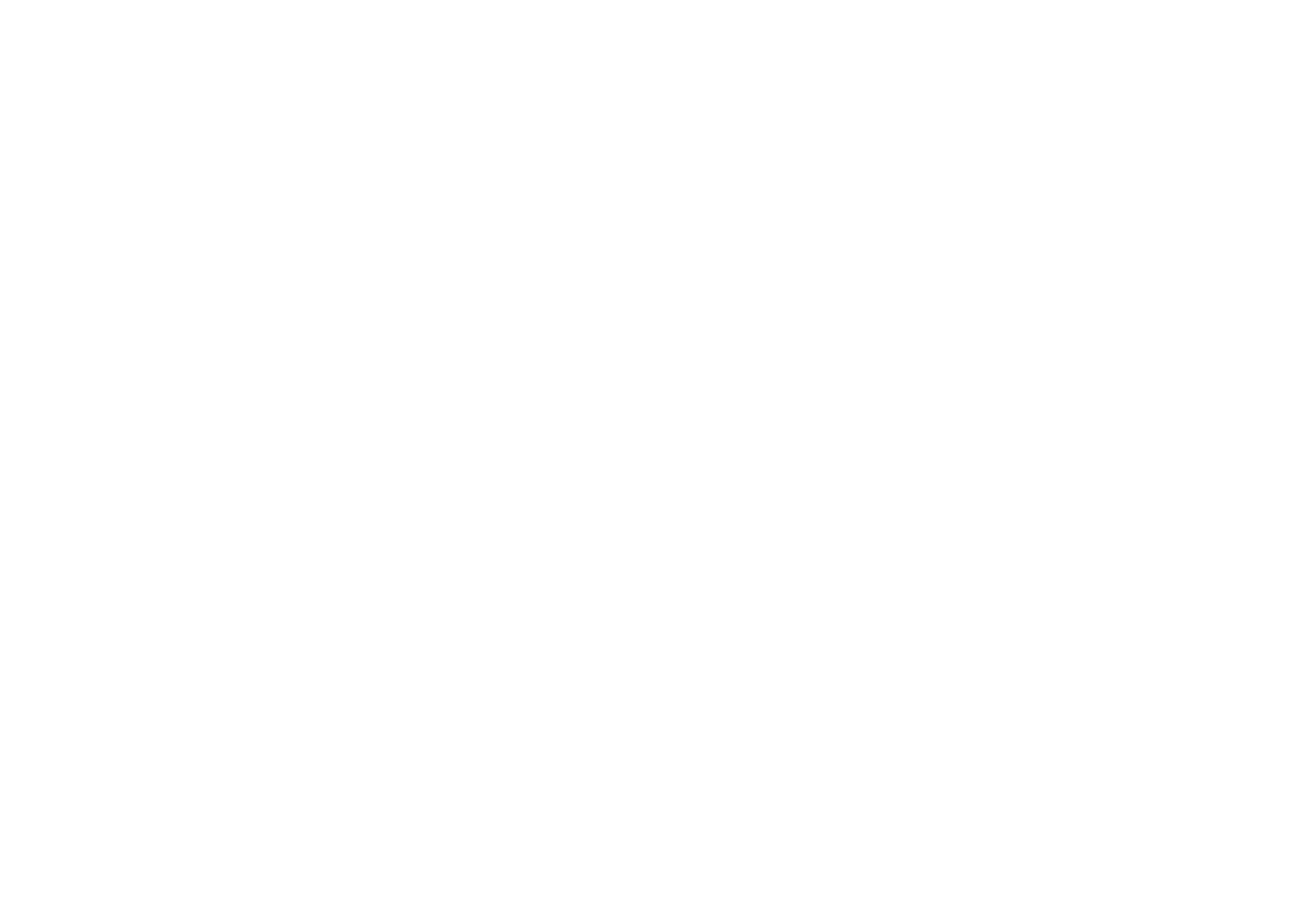## FTC Account Balances (FTC Assets are SCRRF Liabilities) - As of 06/30/10 As of 06/30/10

| 11/03/10 |                                 |          |             |             | Page 1 |
|----------|---------------------------------|----------|-------------|-------------|--------|
|          |                                 | 06/30/09 | 12/31/09    | 06/30/10    |        |
|          | Account                         | Balance  | Balance     | Balance     |        |
|          |                                 |          |             |             |        |
|          | <b>Liability Accounts</b>       |          |             |             |        |
|          | *Sales Tax*                     | 0.00     | 0.00        | 0.00        |        |
|          | FTC Other                       | 0.00     | $-1,355.00$ | $-1,355.00$ |        |
|          | FTC RC Champ Grant              | 0.00     | $-5,958.74$ | $-5,958.74$ |        |
|          | <b>TOTAL Liability Accounts</b> | 0.00     | $-7,313.74$ | $-7,313.74$ |        |
|          | <b>OVERALL TOTAL</b>            | 0.00     | $-7,313.74$ | $-7,313.74$ |        |
|          |                                 |          |             |             |        |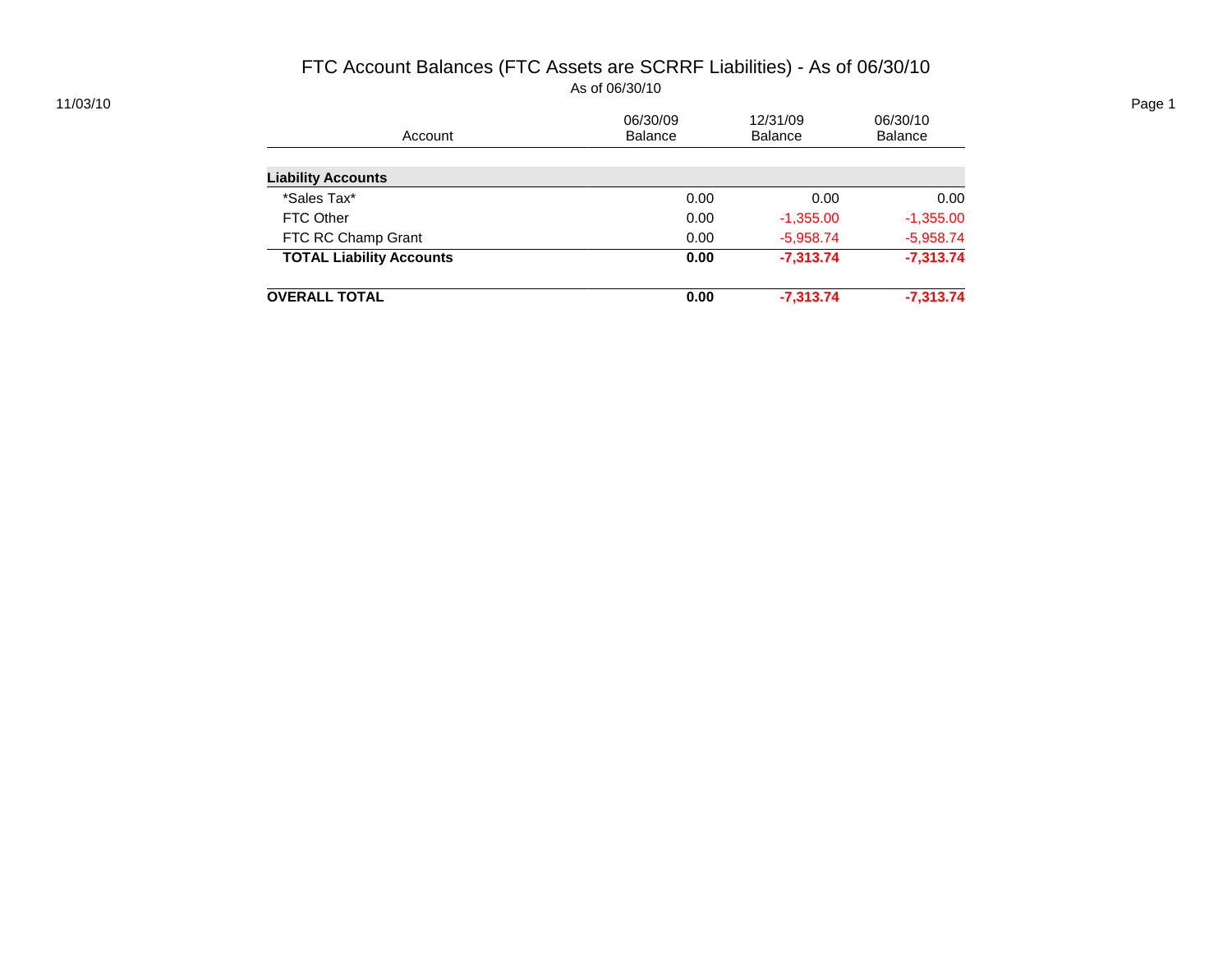#### FTC Categories by Year 07/01/08 through 05/17/10 (Accrual Basis) 11/03/10 Page 1

|                              | 07/01/08- | 07/01/09- | <b>OVERALL</b> |
|------------------------------|-----------|-----------|----------------|
| <b>Category Description</b>  | 06/30/09  | 05/17/10  | <b>TOTAL</b>   |
| <b>INCOME</b>                |           |           |                |
| <b>FROM FTC Other</b>        | 0.00      | 1,355.00  | 1,355.00       |
| FROM FTC RC Champ Grant      | 0.00      | 10,000.00 | 10,000.00      |
| <b>TOTAL INCOME</b>          | 0.00      | 11,355.00 | 11,355.00      |
| <b>EXPENSES</b>              |           |           |                |
| <b>TO FTC RC Champ Grant</b> | 0.00      | 4,041.26  | 4,041.26       |
| <b>TOTAL EXPENSES</b>        | 0.00      | 4,041.26  | 4.041.26       |
| <b>OVERALL TOTAL</b>         | 0.00      | 7,313.74  | 7,313.74       |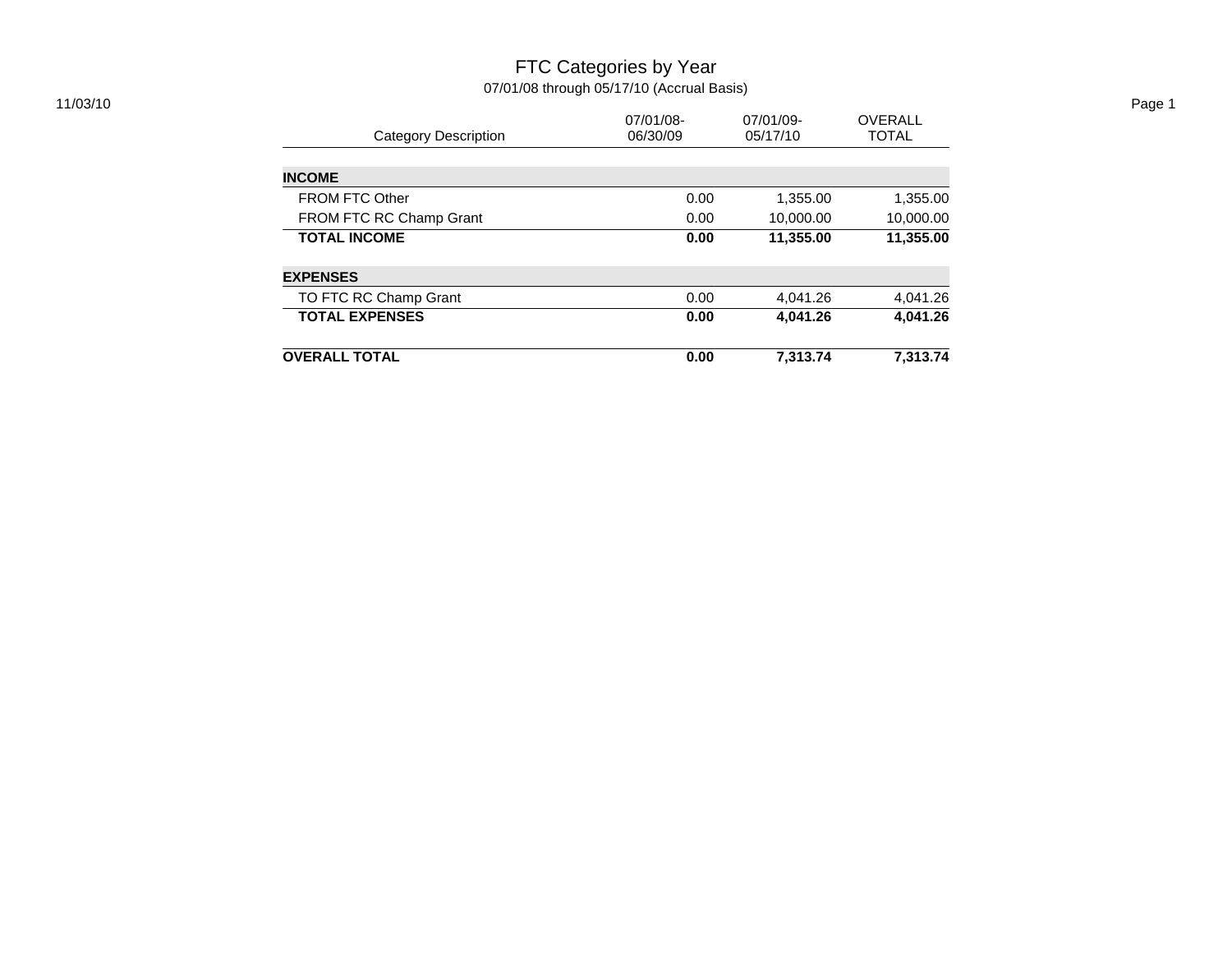| 11/03/10 |                                |            |                                   |                                                                |                                  |     |             |
|----------|--------------------------------|------------|-----------------------------------|----------------------------------------------------------------|----------------------------------|-----|-------------|
|          | Date                           | <b>Num</b> | Description                       | Memo                                                           | Category                         | Tag | Amount      |
|          |                                |            |                                   |                                                                |                                  |     |             |
|          | <b>SCRRF Checking</b>          |            |                                   |                                                                |                                  |     | 7,176.02    |
|          | 12/03/09                       | 91013      | <b>FIRST</b>                      | FTC Rockwell Collins Grant - FTC Championship                  | [FTC RC Champ Grant] FTCGrantlnc |     | 10,000.00   |
|          | 12/29/09                       | 2081       | Jessica Samuels                   | FTC expense reimbursement                                      | [FTC RC Champ Grant] FTC         |     | $-3,023.98$ |
|          | 12/31/09                       | <b>DEP</b> |                                   | FTC Registration Che 12/12 LA FTC Championship 2 Teams @ \$100 | [FTC Other]                      | FTC | 200.00      |
|          | <b>FTC Accounts Receivable</b> |            |                                   |                                                                |                                  |     | 1,155.00    |
|          | 12/12/09                       |            | Receivable Innovation First, Inc. | 12/12/09 LA FTC 12 team @ 100 * 0.9625 Online Re [FTC Other]   |                                  | FTC | 1,155.00    |
|          | <b>FTC Accounts Payable</b>    |            |                                   |                                                                |                                  |     | $-1,017.28$ |
|          | 09/11/09                       | Payable    | <b>Ric Wilson</b>                 | <b>FTC Field Element Materials</b>                             | [FTC RC Champ Grant] FTC         |     | $-179.32$   |
|          | 12/07/09                       | Payable    |                                   | Rebecca Schoenkoph FTC travel to Flagstaff for material pickup | [FTC RC Champ Grant] FTC         |     | $-837.96$   |
|          |                                |            |                                   |                                                                | <b>OVERALL TOTAL</b>             |     | 7.313.74    |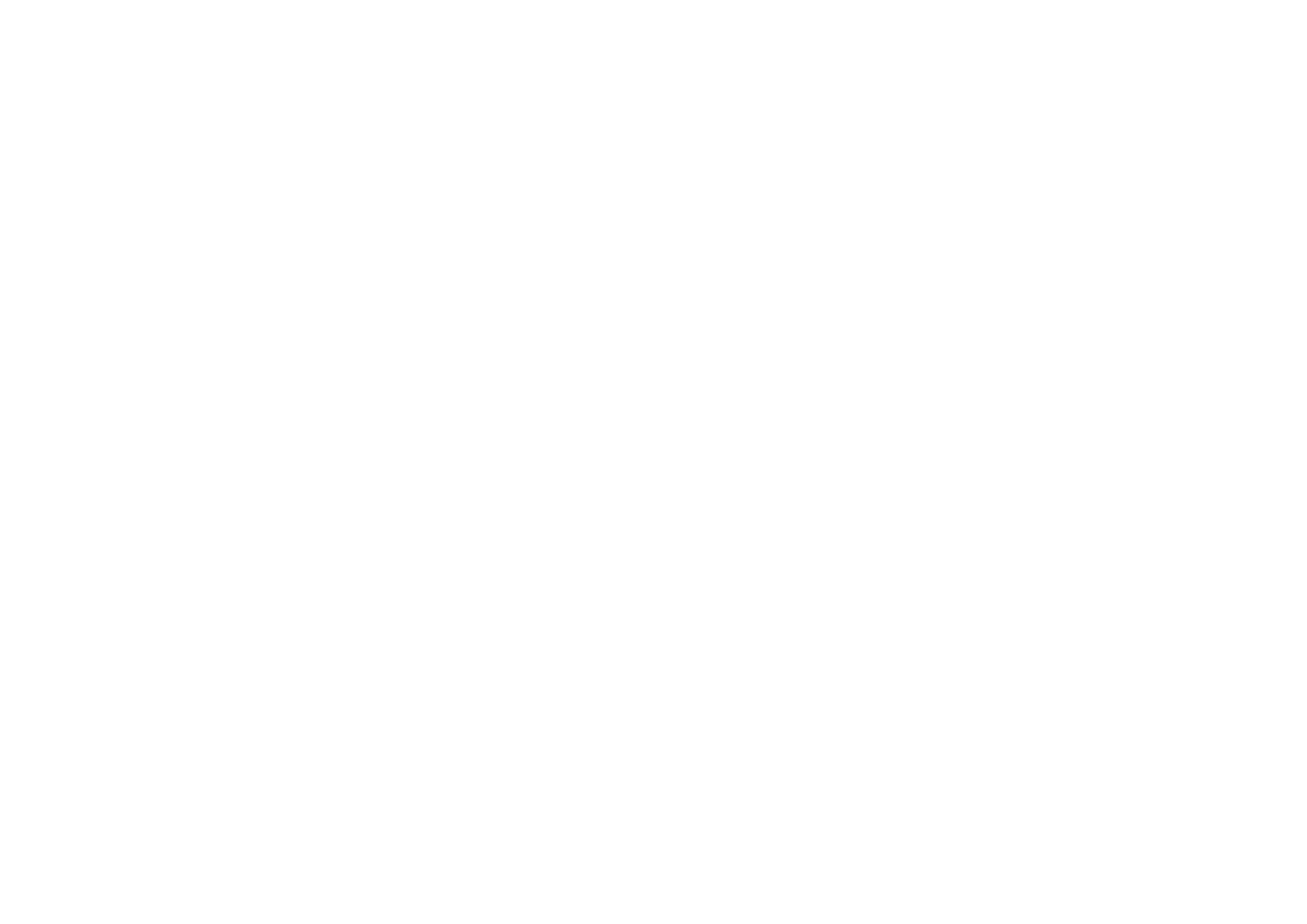# SCRRF Account Balances by Half Year - As of 06/30/10:5

As of 06/30/10

| Account                          | 06/30/08<br><b>Balance</b> | 12/31/08<br>Balance | 06/30/09<br>Balance | 12/31/09<br>Balance | 06/30/10<br>Balance |
|----------------------------------|----------------------------|---------------------|---------------------|---------------------|---------------------|
| <b>Bank Accounts</b>             |                            |                     |                     |                     |                     |
| <b>SCRRF Checking</b>            | 8,917.69                   | 14,918.85           | 6,271.79            | 17,669.57           | 43,491.52           |
| <b>SCRRF PayPal</b>              | 0.00                       | 0.00                | 0.00                | 178.96              | 374.26              |
| <b>TOTAL Bank Accounts</b>       | 8,917.69                   | 14,918.85           | 6,271.79            | 17,848.53           | 43,865.78           |
| <b>Asset Accounts</b>            |                            |                     |                     |                     |                     |
| FLL Invoices                     | 0.00                       | 0.00                | 0.00                | 0.00                | 0.00                |
| FTC Accounts Receivable          | 0.00                       | 0.00                | 0.00                | 1,155.00            | 1,155.00            |
| <b>SCRRF Accounts Recievable</b> | 144.37                     | 1,732.47            | 0.00                | 914.35              | 0.00                |
| <b>SCRRF Invoices</b>            | 0.00                       | 0.00                | 0.00                | 0.00                | 0.00                |
| <b>TOTAL Asset Accounts</b>      | 144.37                     | 1,732.47            | 0.00                | 2,069.35            | 1,155.00            |
| <b>Liability Accounts</b>        |                            |                     |                     |                     |                     |
| FLL Growth Grant                 | $-394.96$                  | $-259.04$           | $-87.90$            | 0.00                | 0.00                |
| FLL Hardship Grants              | 0.00                       | 0.00                | 0.00                | 0.00                | 0.00                |
| FLL RC Champ Grant               | $-1,007.30$                | $-6,125.40$         | $-17.96$            | 0.48                | $-11,999.52$        |
| FLL RC Team Grants               | 0.00                       | $-363.96$           | $-172.00$           | $-3,583.19$         | $-17,689.51$        |
| FLL RC Traning Grants            | 0.00                       | 0.00                | 0.00                | $-203.40$           | $-400.00$           |
| <b>FLL Team Grants</b>           | 0.00                       | 0.00                | 0.00                | 0.00                | 0.00                |
| FLL Team Management              | $-322.34$                  | $-1,126.89$         | $-269.39$           | $-874.33$           | $-678.01$           |
| <b>FLL Tournaments</b>           | $-1,884.83$                | $-574.51$           | $-88.11$            | $-281.55$           | $-357.04$           |
| FTC Accounts Payable             | 0.00                       | 0.00                | 0.00                | $-1,017.28$         | 0.00                |
| FTC Other                        | 0.00                       | 0.00                | 0.00                | $-1,355.00$         | $-1,355.00$         |
| FTC RC Champ Grant               | 0.00                       | 0.00                | 0.00                | $-5,958.74$         | $-5,958.74$         |
| <b>SCRRF Accounts Payable</b>    | 0.00                       | $-1,875.69$         | 0.00                | $-866.65$           | 0.00                |
| <b>TOTAL Liability Accounts</b>  | $-3,609.43$                | $-10,325.49$        | $-635.36$           | $-14,139.66$        | $-38,437.82$        |
|                                  |                            |                     |                     |                     |                     |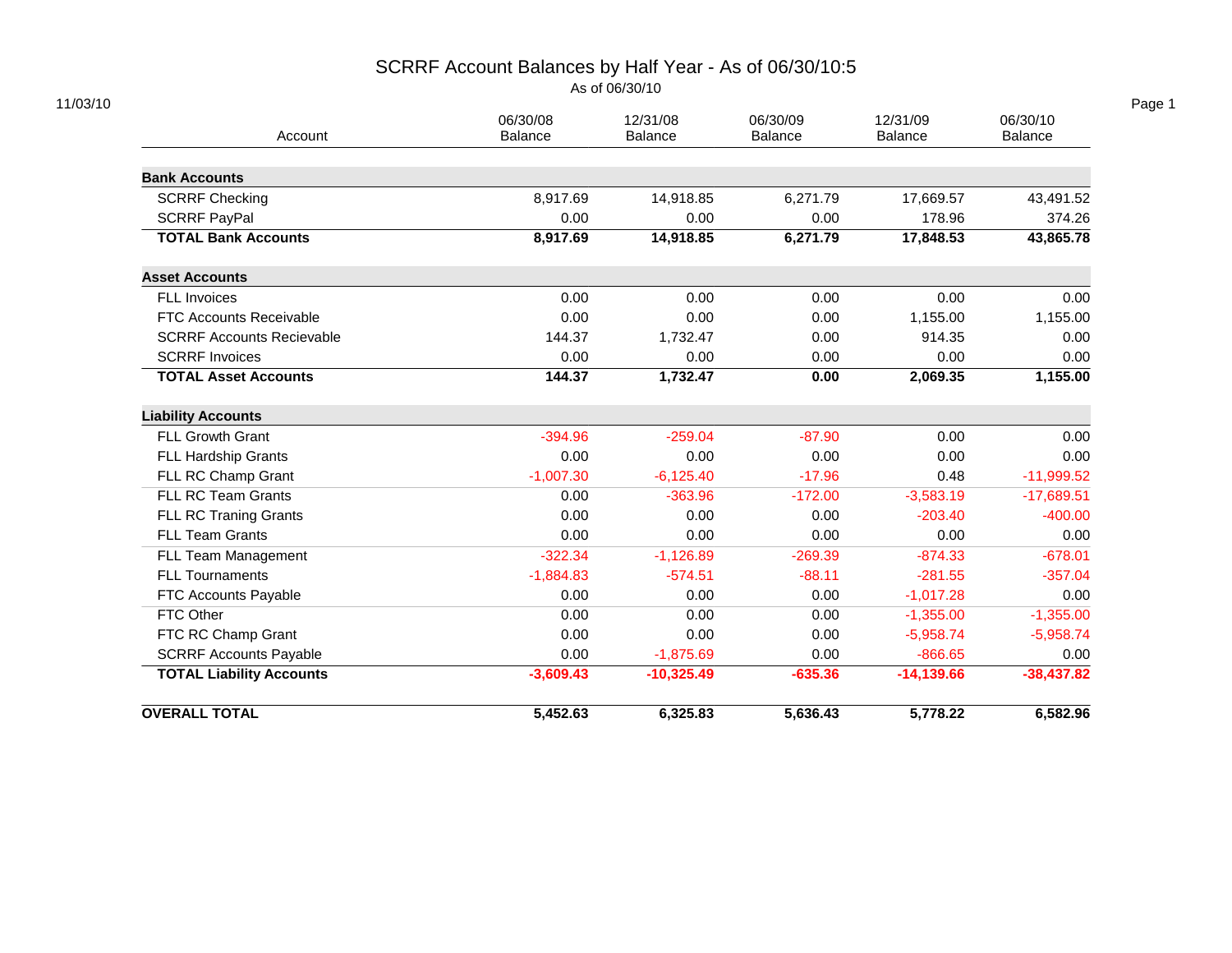## SCRRF Categories by Year 07/01/08 through 06/30/10 (Accrual Basis)

| 11/03/10 |                             |                       |                       |                                |
|----------|-----------------------------|-----------------------|-----------------------|--------------------------------|
|          | <b>Category Description</b> | 07/01/08-<br>06/30/09 | 07/01/09-<br>06/30/10 | <b>OVERALL</b><br><b>TOTAL</b> |
|          |                             |                       |                       |                                |
|          | <b>INCOME</b>               |                       |                       |                                |
|          | Donation Income             | 1,000.00              | 0.00                  | 1,000.00                       |
|          | Registration                | 4,213.70              | 4,379.64              | 8,593.34                       |
|          | <b>TOTAL INCOME</b>         | 5,213.70              | 4,379.64              | 9,593.34                       |
|          | <b>EXPENSES</b>             |                       |                       |                                |
|          | <b>Competition Expense</b>  | 796.87                | 0.00                  | 796.87                         |
|          | Field                       | 2,105.69              | 1,097.21              | 3,202.90                       |
|          | Food                        | 1,028.15              | 0.00                  | 1,028.15                       |
|          | Printing                    | 19.20                 | 0.00                  | 19.20                          |
|          | Reimbursement               | 5.00                  | 975.90                | 980.90                         |
|          | Rental                      | 0.00                  | 360.00                | 360.00                         |
|          | Scholarship                 | 1,000.00              | 1,000.00              | 2,000.00                       |
|          | Supplies                    | 74.99                 | 0.00                  | 74.99                          |
|          | <b>TOTAL EXPENSES</b>       | 5,029.90              | 3,433.11              | 8,463.01                       |
|          | <b>OVERALL TOTAL</b>        | 183.80                | 946.53                | 1,130.33                       |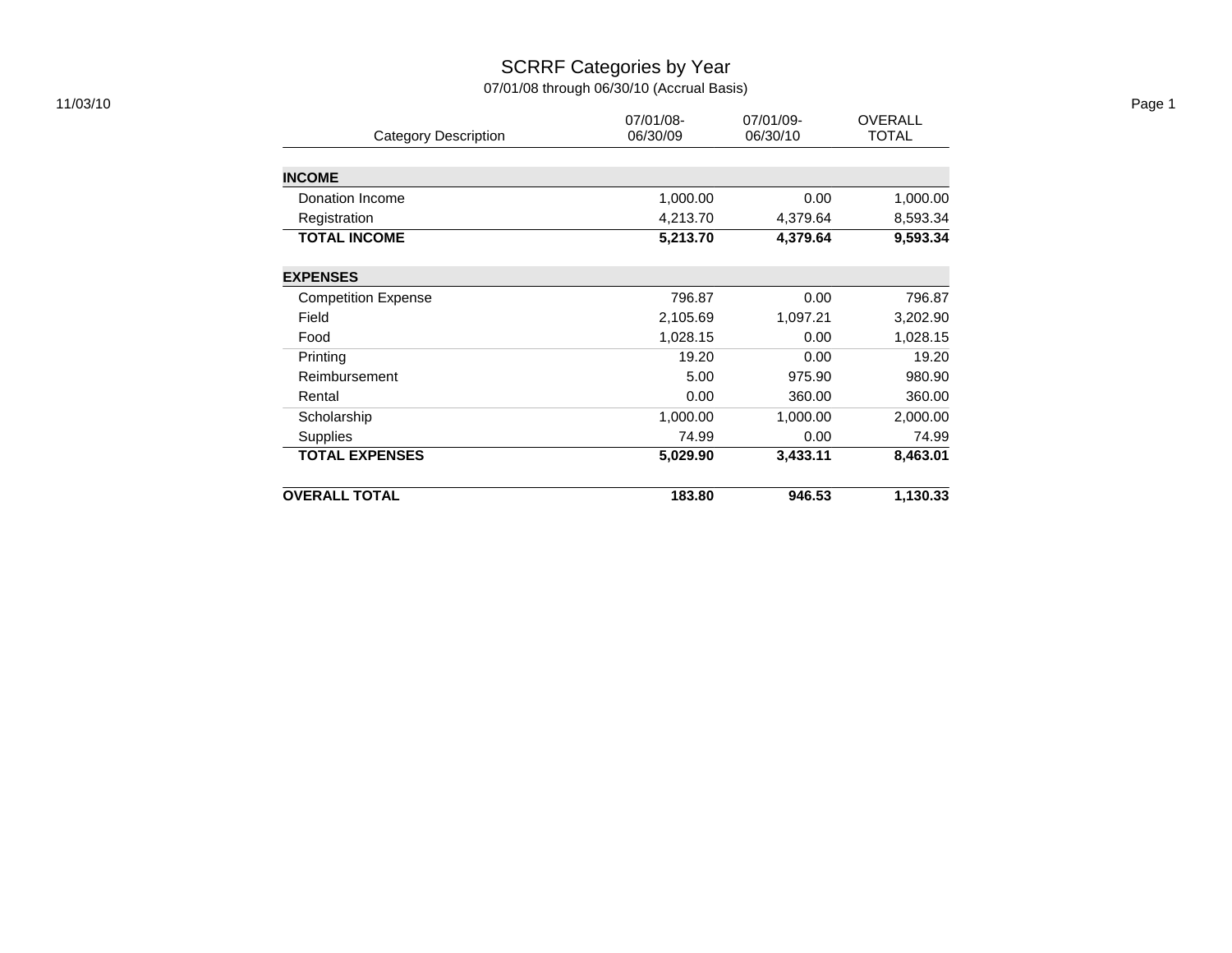# SCRRF Events by Year:3

|                          |             |             |                | Page 1 |
|--------------------------|-------------|-------------|----------------|--------|
|                          | 07/01/08-   | 07/01/09-   | <b>OVERALL</b> |        |
| <b>Class Description</b> | 06/30/09    | 06/30/10    | <b>TOTAL</b>   |        |
|                          |             |             |                |        |
| Classic                  | $-87.11$    | 141.79      | 54.68          |        |
| Scholarship              | $-1,000.00$ | $-1,000.00$ | $-2,000.00$    |        |
| Scrimmage                | 310.60      | 1,804.74    | 2,115.34       |        |
| Workshops                | 960.31      | 0.00        | 960.31         |        |
| WorkshopsPrev            | 0.00        | 0.00        | 0.00           |        |
| <b>OVERALL TOTAL</b>     | 183.80      | 946.53      | 1,130.33       |        |
|                          |             |             |                |        |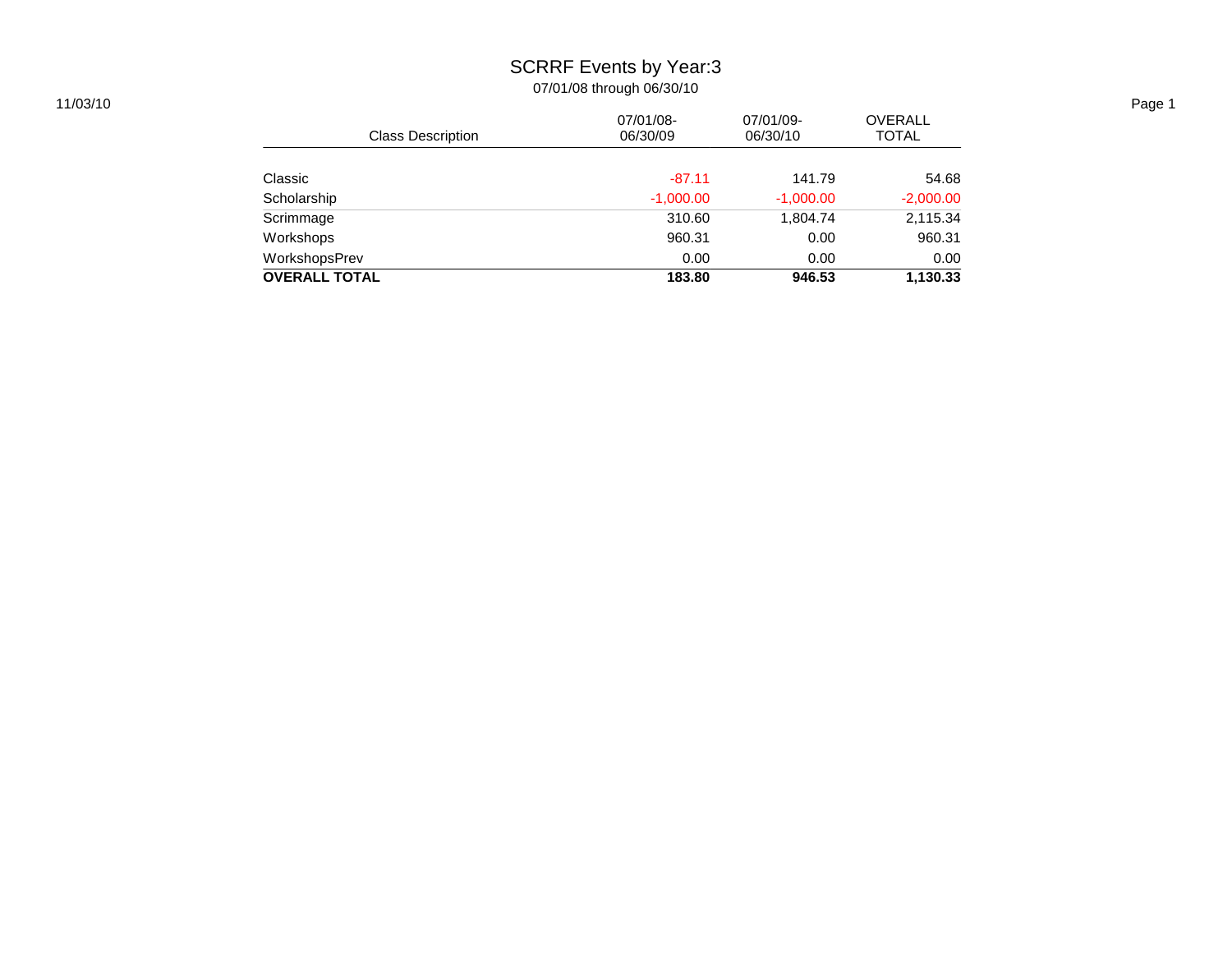# SCRRF Payees by Year:6

07/01/08 through 06/30/10 (Accrual Basis)

| 11/03/10 |                                         | 07/01/08-<br>06/30/09 | 07/01/09-<br>06/30/10 | OVERALL<br><b>TOTAL</b> |
|----------|-----------------------------------------|-----------------------|-----------------------|-------------------------|
|          | Payee                                   |                       |                       |                         |
|          | <b>INCOME</b>                           |                       |                       |                         |
|          | Alex Davis                              | 0.00                  | 195.30                | 195.30                  |
|          | David E. Brinza                         | 1,000.00              | 0.00                  | 1,000.00                |
|          | <b>Dennis Smalley</b>                   | 0.00                  | 0.00                  | 0.00                    |
|          | Granada Hills Charter High School - ASB | 150.00                | 0.00                  | 150.00                  |
|          | Innovation First, Inc.                  | 1,828.70              | 1,684.34              | 3,513.04                |
|          | Nancy McIntyre                          | 200.00                | 0.00                  | 200.00                  |
|          | <b>SCRRF Registration Cash</b>          | 225.00                | 400.00                | 625.00                  |
|          | <b>SCRRF Registration Checks</b>        | 1,810.00              | 2,100.00              | 3,910.00                |
|          | <b>TOTAL INCOME</b>                     | 5,213.70              | 4,379.64              | 9,593.34                |
|          | <b>EXPENSES</b>                         |                       |                       |                         |
|          | Aimee Eddens                            | 134.70                | 0.00                  | 134.70                  |
|          | Anita L. Nelson, MD                     | 119.20                | 0.00                  | 119.20                  |
|          | Carrine Johnson                         | 0.00                  | 500.00                | 500.00                  |
|          | Chun Ji Wang                            | 500.00                | 0.00                  | 500.00                  |
|          | David Vanlue                            | 324.25                | 0.00                  | 324.25                  |
|          | Deborah Epperson                        | 0.00                  | 494.65                | 494.65                  |
|          | FRC Team 980 Thunderbots                | 0.00                  | 866.65                | 866.65                  |
|          | Hope Chapel Academy Robotics Team       | 0.00                  | 590.56                | 590.56                  |
|          | Karl Hujsak                             | 500.00                | 0.00                  | 500.00                  |
|          | Mark Epperson                           | 372.62                | 0.00                  | 372.62                  |
|          | Nancy McIntyre                          | 973.44                | 0.00                  | 973.44                  |
|          | Ryan Sharp                              | 0.00                  | 500.00                | 500.00                  |
|          | <b>SGEEI</b>                            | 0.00                  | 481.25                | 481.25                  |
|          | <b>Terry Wells</b>                      | 230.00                | 0.00                  | 230.00                  |
|          | Western Region Robotics Forum           | 1,875.69              | 0.00                  | 1,875.69                |
|          | <b>TOTAL EXPENSES</b>                   | 5,029.90              | 3,433.11              | 8,463.01                |
|          | <b>OVERALL TOTAL</b>                    | 183.80                | 946.53                | 1,130.33                |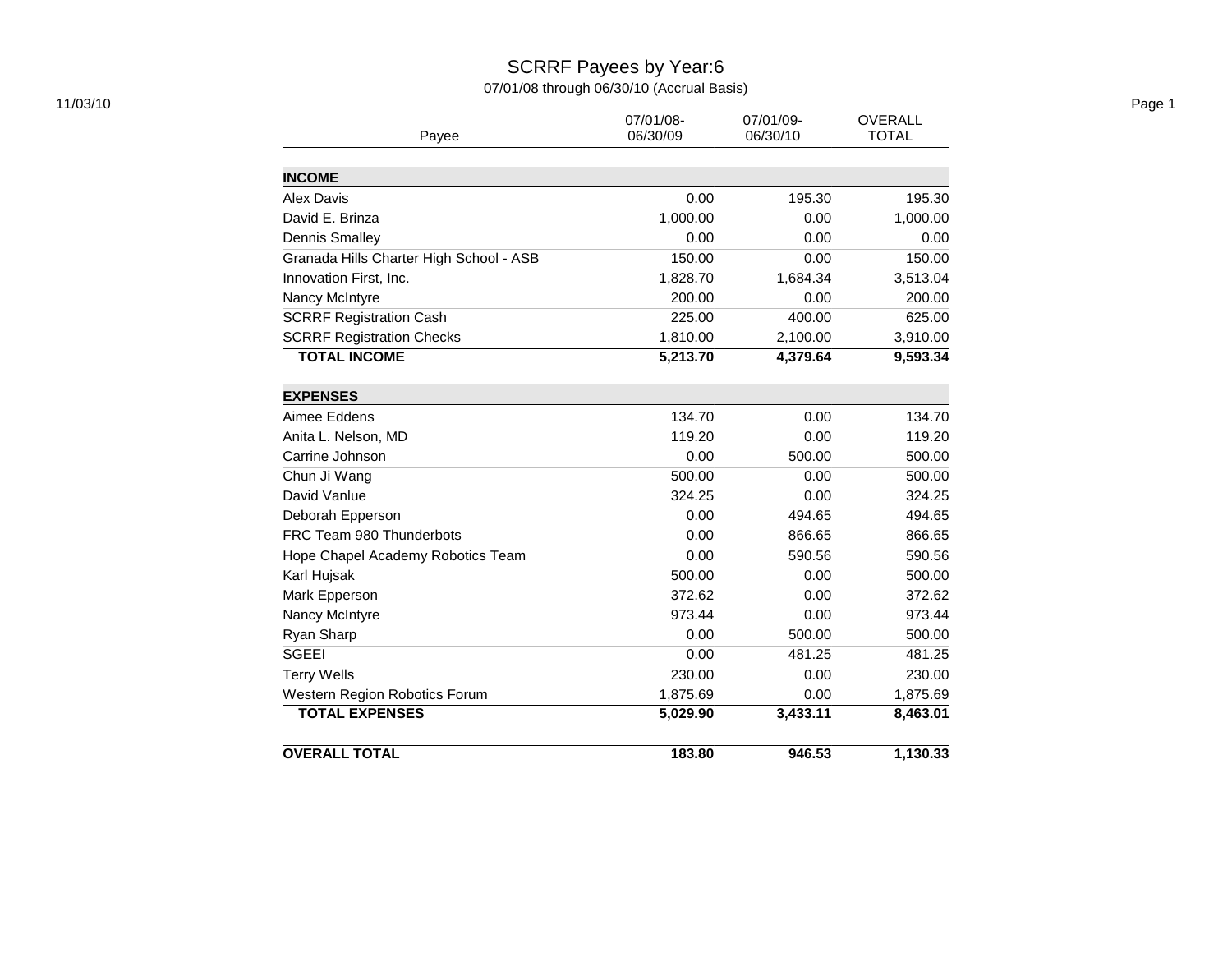| 11/03/10              |                                  |                                  |                                                                                    |                       |             | Page 1       |
|-----------------------|----------------------------------|----------------------------------|------------------------------------------------------------------------------------|-----------------------|-------------|--------------|
| Date                  | Num                              | Description                      | Memo                                                                               | Category              | Tag         | Amount       |
| <b>SCRRF Checking</b> |                                  |                                  |                                                                                    |                       |             | 703.53       |
| 09/02/09              | 90825                            | Innovation First, Inc.           | 9/16 Fall Classic reg 7/16-7/31 - 1teams @ \$150 less 3.75%                        | Registration          | Classic     | 144.37       |
| 09/02/09              | 90827                            | Innovation First, Inc.           | 9/16 Fall Classic reg 8/1-8/15 - 1teams @ \$150 less 3.75%                         | Registration          | Classic     | 144.37       |
| 09/25/09              | <b>DEP</b>                       | <b>SCRRF Registration Checks</b> | 9/16 Fall Classic 2 teams @ \$150                                                  | Registration          | Classic     | 300.00       |
| 09/28/09              | 2067                             | Deborah Epperson                 | <b>Transport WRRF Field Elements</b>                                               | Reimbursement Classic |             | $-494.65$    |
| 02/26/10              | <b>DEP</b>                       | <b>SCRRF Registration Checks</b> | 2/19 Scrimmage 9 teams @ 200                                                       | Registration          | Scrimmage   | 1,800.00     |
| 02/26/10              | <b>DEP</b>                       | <b>SCRRF Registration Cash</b>   | 2/19 Scrimmage 2 teams @ 400                                                       | Registration          | Scrimmage   | 400.00       |
| 03/25/10              | 2104                             | Carrine Johnson                  | 2010 SCRRF Scholarship                                                             | Scholarship           | Scholarship | $-500.00$    |
| 03/25/10              | 2105                             | Ryan Sharp                       | 2010 SCRRF Scholarship                                                             | Scholarship           | Scholarship | $-500.00$    |
| 04/06/10              | 2106                             |                                  | Hope Chapel Academy Robotic 2/19 Scrimmage Field Expenses                          | Field                 | Scrimmage   | $-590.56$    |
| 04/07/10              | 100331                           | Innovation First, Inc.           | 11/7 Fall Workships reg 10/1-31/09 - 5@\$100 less 3.75%                            | Registration          | WorkshopsP  | 481.25       |
| 04/07/10              | 2107                             | <b>SGEEI</b>                     | 11/7 Fall Workshops reg 5@\$100 less 3.75% to Team San Di Reimbursement WorkshopsP |                       |             | $-481.25$    |
| <b>SCRRF PayPal</b>   |                                  |                                  |                                                                                    |                       |             | 195.30       |
| 02/09/10              |                                  | Dennis Smalley                   | 2/21 Scrimmage Registration for Team 691                                           | Registration          | Scrimmage   | c 195.30     |
| 02/20/10              |                                  | Alex Davis                       | 2/21 Scrimmage Registration for Team 702                                           | Registration          | Scrimmage   | c 195.30     |
| 02/26/10              |                                  | Dennis Smalley                   | Refund 2/21 Scrimmage Registration for Team 691                                    | Registration          | Scrimmage   | $c - 195.30$ |
|                       | <b>SCRRF Accounts Recievable</b> |                                  |                                                                                    |                       |             | 914.35       |
| 09/16/09              |                                  | ReceivaInnovation First, Inc.    | 9/16 Fall Classic reg 9/1-30/09 - 5@\$150+1@\$200 less 3.75% Registration          |                       | Classic     | 914.35       |
|                       | <b>SCRRF Accounts Payable</b>    |                                  |                                                                                    |                       |             | $-866.65$    |
| 09/21/09              |                                  | PayableFRC Team 980 Thunderbots  | 9/19 Fall Classic field materials                                                  | Field                 | Classic     | $-506.65$    |
|                       |                                  |                                  | 9/19 Fall Classic tables and chairs rental                                         | Rental                | Classic     | $-360.00$    |
|                       |                                  |                                  |                                                                                    | <b>OVERALL TOTAL</b>  |             | 946.53       |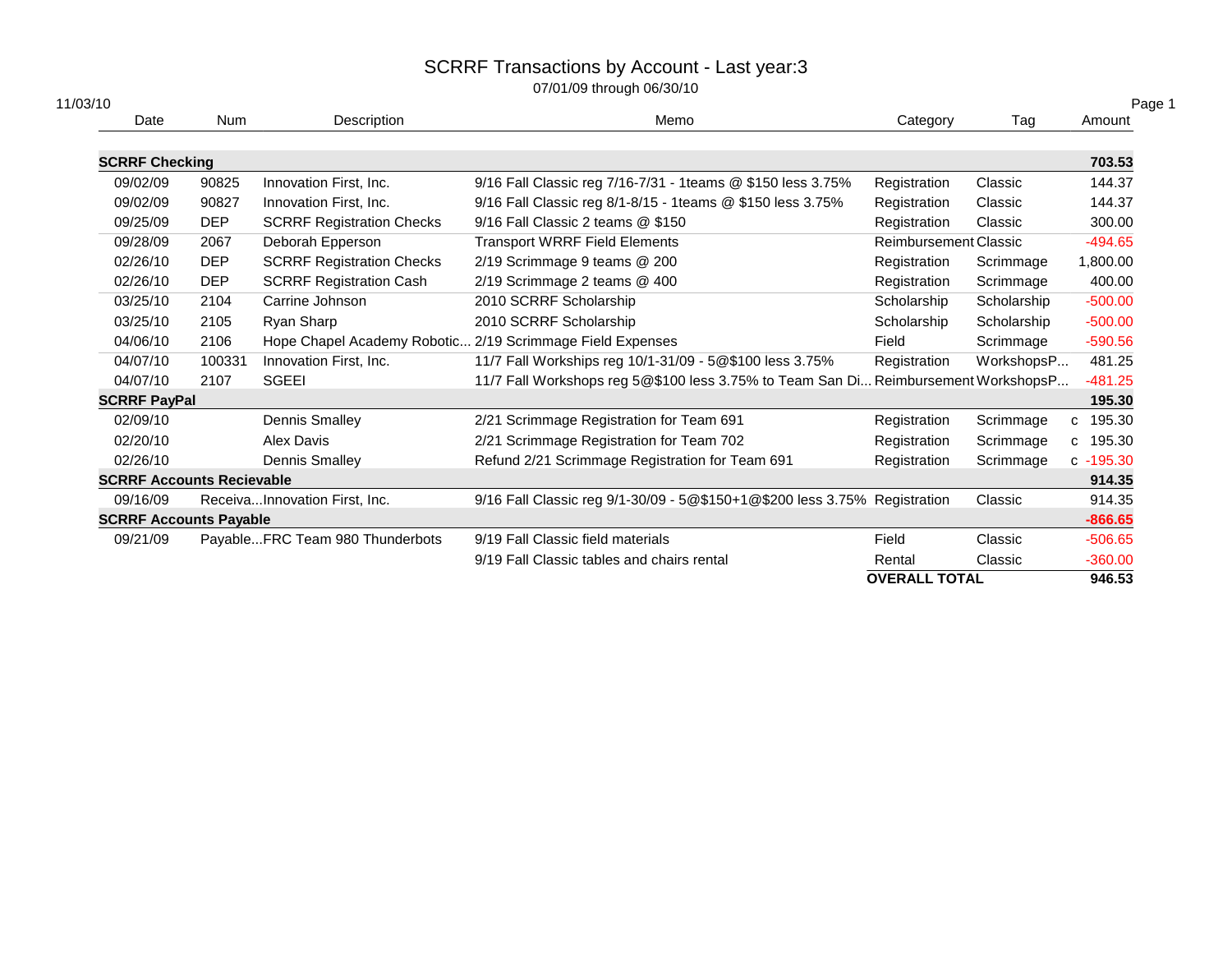| 11/03/10             |                                                          |            |                                |                                                                                                  |                      | Page 1       |
|----------------------|----------------------------------------------------------|------------|--------------------------------|--------------------------------------------------------------------------------------------------|----------------------|--------------|
| Date                 | Account                                                  | Num        | Description                    | Memo                                                                                             | Tag                  | Amount       |
| <b>INFLOWS</b>       |                                                          |            |                                |                                                                                                  |                      | 4,379.64     |
| <b>Registration</b>  |                                                          |            |                                |                                                                                                  |                      | 4,379.64     |
| 09/02/09             | <b>SCRRF Checking</b>                                    | 90825      | Innovation First, Inc.         | 9/16 Fall Classic reg 7/16-7/31 - 1teams @ \$150 less 3.75%                                      | Classic              | 144.37       |
| 09/02/09             | <b>SCRRF Checking</b>                                    | 90827      | Innovation First, Inc.         | 9/16 Fall Classic reg 8/1-8/15 - 1teams @ \$150 less 3.75%                                       | Classic              | 144.37       |
| 09/16/09             | SCRRF Accounts Recieva Receivable Innovation First, Inc. |            |                                | 9/16 Fall Classic reg 9/1-30/09 - 5@\$150+1@\$200 less 3.75%                                     | Classic              | 914.35       |
| 09/25/09             | <b>SCRRF Checking</b>                                    | <b>DEP</b> |                                | SCRRF Registration Chec 9/16 Fall Classic 2 teams @ \$150                                        | Classic              | 300.00       |
| 02/09/10             | <b>SCRRF PayPal</b>                                      |            | Dennis Smalley                 | 2/21 Scrimmage Registration for Team 691                                                         | Scrimmage            | 195.30<br>C  |
| 02/20/10             | <b>SCRRF PayPal</b>                                      |            | Alex Davis                     | 2/21 Scrimmage Registration for Team 702                                                         | Scrimmage            | 195.30<br>c  |
| 02/26/10             | <b>SCRRF Checking</b>                                    | <b>DEP</b> |                                | SCRRF Registration Chec 2/19 Scrimmage 9 teams @ 200                                             | Scrimmage            | 1,800.00     |
| 02/26/10             | <b>SCRRF Checking</b>                                    | <b>DEP</b> | <b>SCRRF Registration Cash</b> | 2/19 Scrimmage 2 teams @ 400                                                                     | Scrimmage            | 400.00       |
| 02/26/10             | <b>SCRRF PayPal</b>                                      |            | Dennis Smalley                 | Refund 2/21 Scrimmage Registration for Team 691                                                  | Scrimmage            | $c - 195.30$ |
| 04/07/10             | <b>SCRRF Checking</b>                                    | 100331     | Innovation First, Inc.         | 11/7 Fall Workships reg 10/1-31/09 - 5@\$100 less 3.75%                                          | WorkshopsPrev        | 481.25       |
| <b>OUTFLOWS</b>      |                                                          |            |                                |                                                                                                  |                      | $-3,433.11$  |
| Field                |                                                          |            |                                |                                                                                                  |                      | $-1,097.21$  |
| 09/21/09             | <b>SCRRF Accounts Payable</b>                            |            |                                | Payable  FRC Team 980 Thunderb 9/19 Fall Classic field materials                                 | Classic              | $-506.65$    |
| 04/06/10             | <b>SCRRF Checking</b>                                    | 2106       |                                | Hope Chapel Academy Ro2/19 Scrimmage Field Expenses                                              | Scrimmage            | $-590.56$    |
| <b>Reimbursement</b> |                                                          |            |                                |                                                                                                  |                      | $-975.90$    |
| 09/28/09             | <b>SCRRF Checking</b>                                    | 2067       | Deborah Epperson               | <b>Transport WRRF Field Elements</b>                                                             | Classic              | $-494.65$    |
| 04/07/10             | <b>SCRRF Checking</b>                                    | 2107       | <b>SGEEI</b>                   | 11/7 Fall Workshops reg 5@\$100 less 3.75% to Team San Di WorkshopsPrev                          |                      | $-481.25$    |
| Rental               |                                                          |            |                                |                                                                                                  |                      | $-360.00$    |
| 09/21/09             |                                                          |            |                                | SCRRF Accounts Payable Payable  FRC Team 980 Thunderb 9/19 Fall Classic tables and chairs rental | Classic              | $-360.00$    |
| Scholarship          |                                                          |            |                                |                                                                                                  |                      | $-1,000.00$  |
| 03/25/10             | <b>SCRRF Checking</b>                                    | 2104       | Carrine Johnson                | 2010 SCRRF Scholarship                                                                           | Scholarship          | $-500.00$    |
| 03/25/10             | <b>SCRRF Checking</b>                                    | 2105       | Ryan Sharp                     | 2010 SCRRF Scholarship                                                                           | Scholarship          | $-500.00$    |
|                      |                                                          |            |                                |                                                                                                  | <b>OVERALL TOTAL</b> |              |